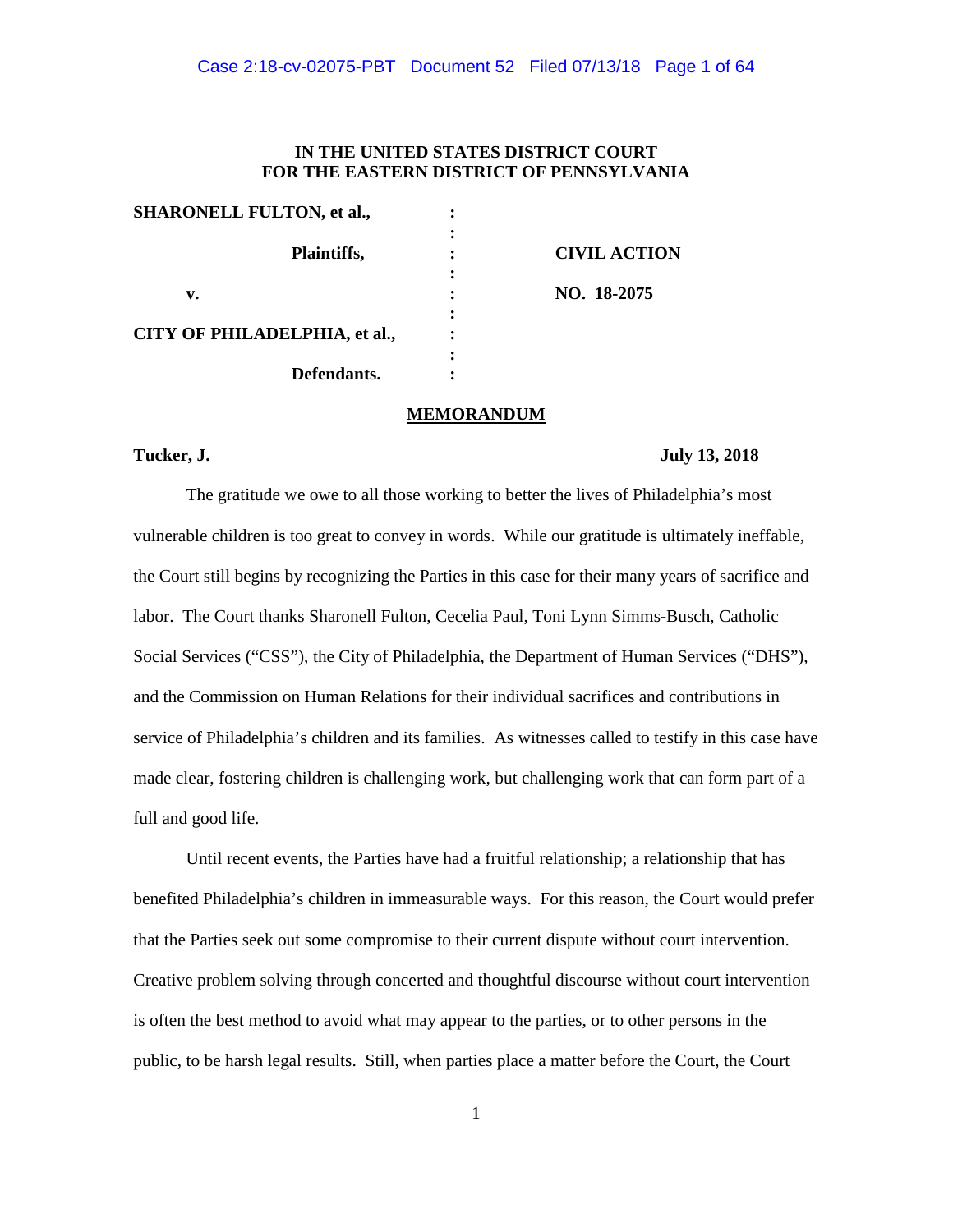## Case 2:18-cv-02075-PBT Document 52 Filed 07/13/18 Page 2 of 64

must act pursuant to its obligations under the law. Accordingly, the Court turns to the legal matter presented in this case.

Before the Court are Plaintiffs' Motion For A Temporary Restraining Order And Preliminary Injunction ("Injunction Motion") (ECF No. 13), $<sup>1</sup>$  The City Of Philadelphia's</sup> Memorandum Of Law In Opposition To Plaintiffs' Motion For Temporary Restraining Order And Preliminary Injunction (ECF No. 21), Proposed Intervenors' Memorandum of Law, Or, In The Alternative, Amicus Brief, In Opposition To Plaintiffs' Motion For A Temporary Restraining Order And Preliminary Injunction ("Amicus Brief") (ECF No. 34); <sup>2</sup> Defendants' Proposed Findings Of Facts And Conclusions Of Law (ECF No. 45), and Plaintiffs' Proposed Findings Of Fact And Conclusions of Law (ECF No. 46). Upon careful consideration of the foregoing and all the evidence presented by the Parties in their written submissions and the evidentiary hearing held on June 18, 2018, June 19, 2018, and June 21, 2018, for the reasons explained below, Plaintiffs' Injunction Motion (ECF No. 13) is **DENIED**.

## **I. PROCEDURAL BACKGROUND**

On May 17, 2018, Plaintiffs asserted sixteen causes of action against Defendants related to, among other things, Defendants' suspension of referrals of new children to Plaintiffs' care and Defendants' alleged violations of Plaintiffs' religious and free speech rights. *See generally* 

<sup>1</sup> On June 7, 2018, Plaintiffs filed an Amended Motion for Temporary Restraining Order and Preliminary Injunction because of the Parties' concern that the initial Motion may not have adequately protected the privacy interests of certain minor children identified in the initial Motion. *See* Jun. 20, 2018 Order, ECF No. 32 (dismissing as moot and sealing the initial Motion). Accordingly, unless otherwise noted, the Court's references to the Injunction Motion are references to Plaintiffs' Amended Motion for Temporary Restraining Order and Preliminary Injunction (ECF No. 13).

 $2$  On June 18, 2018, the Court accepted the Intervenors' Opposition Brief as an amicus brief. The Court's acceptance of the Amicus Brief is memorialized by order dated June 20, 2018. Jun. 20, 2018 Order, ECF No. 33.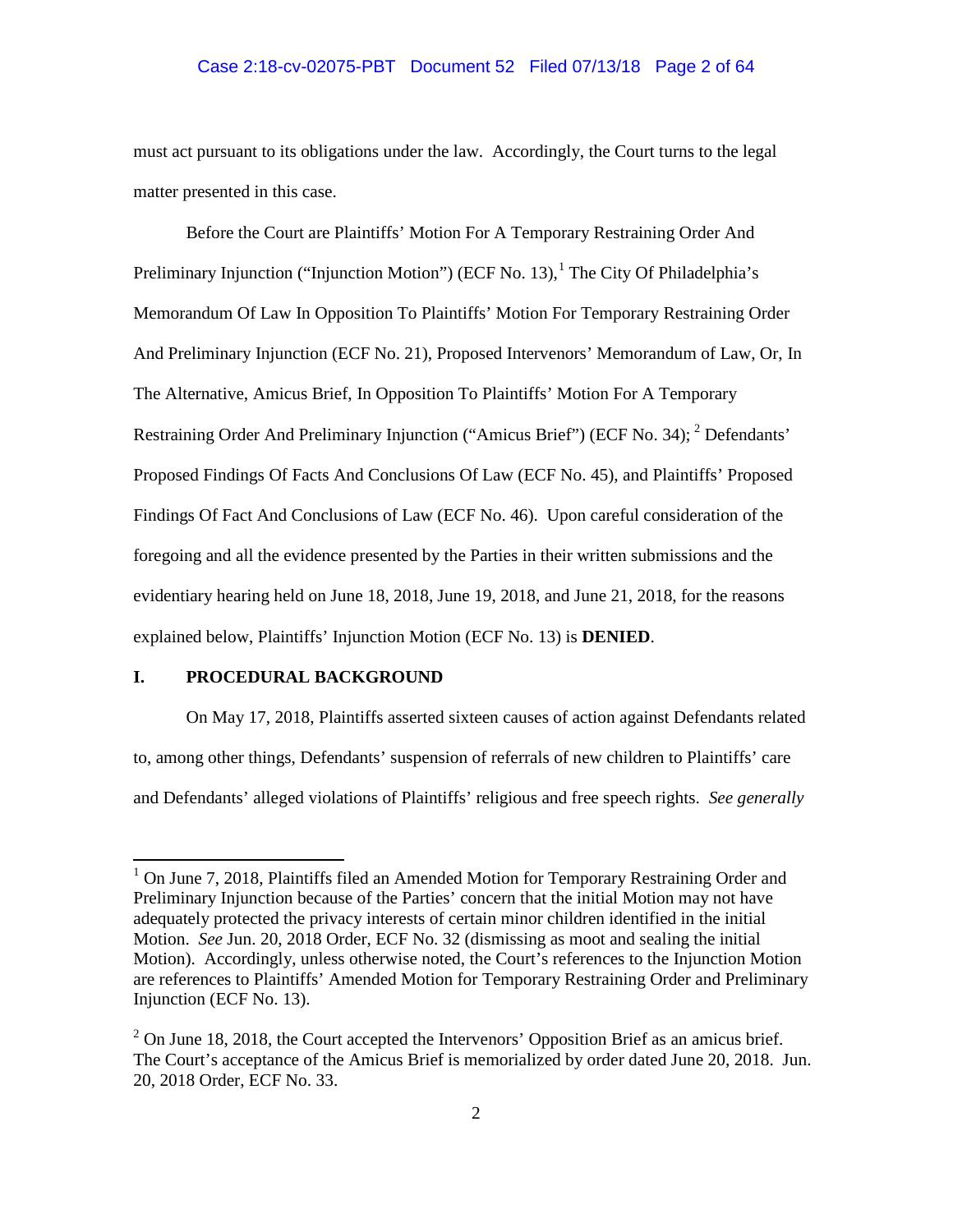# Case 2:18-cv-02075-PBT Document 52 Filed 07/13/18 Page 3 of 64

Compl., ECF No. 1; *but see* Mem. of Law Supp. Pl.s' Injunction Mot. 8 (asserting that CSS "filed a complaint in this Court on May 16, 2018"). Nineteen days later,  $3$  on June 5, 2018, Plaintiffs filed their Injunction Motion seeking a court order to compel Defendants to resume referrals of children to Plaintiffs' care in advance of the June 30 expiration of Plaintiffs' current services contract with Defendants under which Plaintiffs provide various professional services in exchange for public funds. In view of the urgency of the matter, the Court set an expedited briefing schedule and ordered an evidentiary hearing. Jun. 6, 2018 Order, ECF No. 11. Less than two weeks later, on June 18, 2018, the Court held an evidentiary hearing. The hearing concluded on June 21,  $2018.<sup>4</sup>$ 

<sup>4</sup> During the evidentiary hearing, testimony by James Amato, Secretary and Executive Vice President of CSS, revealed that it is CSS policy to refuse to certify any prospective foster parent without a "clergy letter" from a religious minister. *See* Jun. 19, 2017 Hearing Tr. 34–35 (Amato) (testifying to Amato's title and responsibilities at CSS); Jun. 19, 2017 Hearing Tr. 95–96 (Amato) (explaining that a clergy letter is required for certification by CSS because the letter "is a very good indication of [a prospective foster parent's] commitment to their faith" and explaining that CSS will not, to Amato's knowledge, certify a prospective resource parent without a clergy letter). While the religious affiliation of the minister writing the clergy letter does not matter, Amato explained that the receipt of a clergy letter on behalf of a prospective foster parent is an absolute condition to CSS's certification of that prospective foster parent. Jun. 19, 2017 Hearing Tr. 95:12–16, 95:21–23 (Amato). It appears, therefore, that CSS will not certify prospective foster parents who are religious but whose religious exercise does not include a relationship with a minister, prospective foster parents who choose not to associate with any religious tradition, or prospective foster parents who associate with a religious tradition that does not have religious ministers willing or able to provide a clergy letter.

This evidence is disconcerting to the Court because it raises serious constitutional as well as contractual questions. Among other things, this policy appears to contravene CSS's contractual obligations under its contract with DHS under Section 4.1(k). Section 4.1(k) prohibits CSS from discriminating against individuals based on the individuals' religious beliefs. Section 4.1(k) provides that CSS:

> shall inform all individuals to whom Services are provided, whether directly or indirectly, of the following: "The Philadelphia Department of Human Services' selection of a faith-based provider

<sup>&</sup>lt;sup>3</sup> If the Court accepts Plaintiffs' asserted date of May 16, 2018 as the filing date for the Complaint, then Plaintiffs' Injunction Motion was filed twenty days after first filing suit.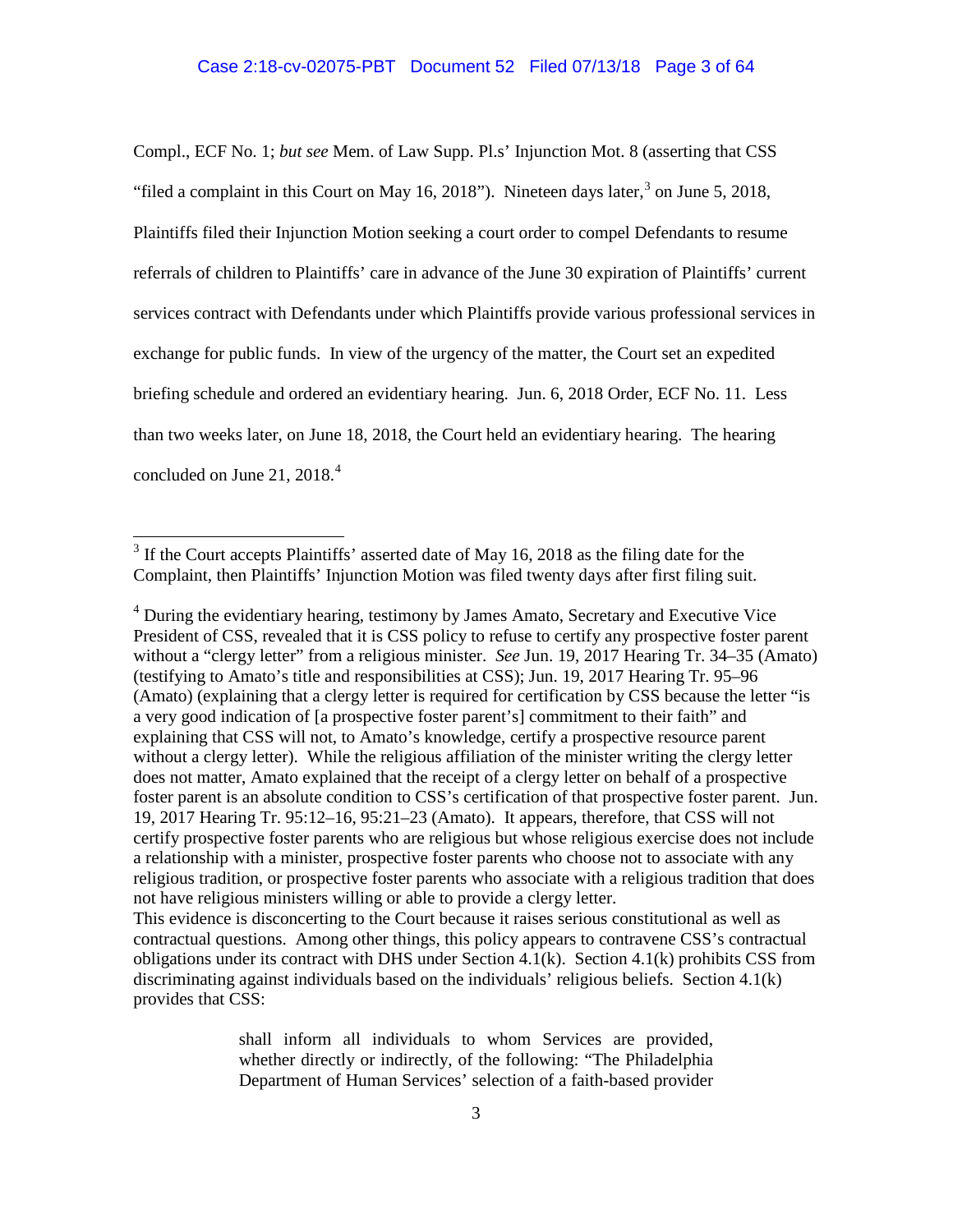# **II. FACTUAL BACKGROUND<sup>5</sup>**

 $\overline{a}$ 

#### **A. CSS's Services Contract With DHS And Philadelphia**

It is an intractable tragedy that children in our community are sometimes unable to remain in their own homes. Pennsylvania has, in response to this tragic reality, charged individual county agencies with the duty of establishing a system to address the well-being of these children consistent with the best interests of each child. Jun. 19, 2018 Hr'g Tr. 152:18–24 (Figueroa). In Philadelphia County, the county agency charged with this duty is DHS. In performing its duty, DHS contracts with a number of private foster care agencies. Jun. 18, 2018 Hr'g Tr. 87:2–4 (Ali). Presently, DHS has contracts with thirty private foster care agencies. Jun. 19, 2018 Hr'g Tr. 155:14–16 (Figueroa). Each of these private foster care agencies is expected to provide foster care services consistent with a services contract with DHS. *See, e.g.*, Jun. 19, 2018 Hr'g Tr.  $162:2 - 12$  (Figueroa) (indicating that CSS's services, as a foster agency, are provided under contract with DHS and Philadelphia); Jun. 21, 2018 Hr'g Tr. 12:15–16

> of social services is not an endorsement of the Provider's religious character, practices or beliefs. No Provider of social services may discriminate against you on the basis of religion, a religious belief or your refusal to actively participate in religious practices."

Decl. of James Amato Ex. B, ECF p. 29 of 39, ECF No. 13-4. Indeed, on June 25, 2018, Counsel for CSS delivered a letter to the Court representing that CSS "will agree not to require pastoral letters." Letter from Mark Rienzi, Attorney for Plaintiffs, to Chambers of Judge Petrese B. Tucker (Jun. 25, 2018), ECF No. 40.

Still, as the questions CSS's pastoral letter requirement poses are not squarely before the Court, the Court will, for purposes of the Injunction Motion, refrain from further discussion of the matter.

<sup>5</sup> The following findings of facts are set forth pursuant to Fed. R. Civ. P.  $52(a)(2)$  (requiring that "[i]n granting or refusing an interlocutory injunction, the court must [] state the findings and conclusions that support its action.").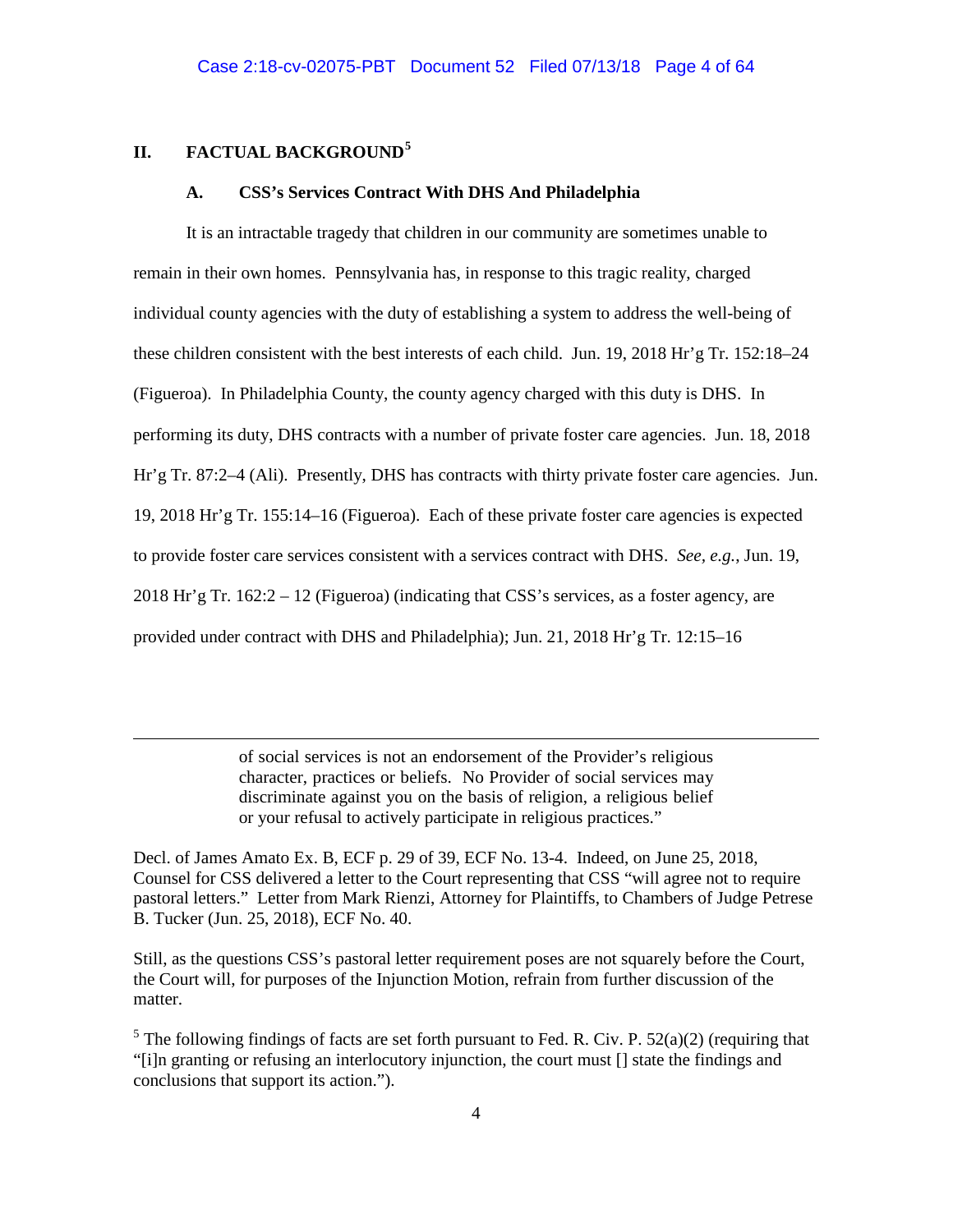## Case 2:18-cv-02075-PBT Document 52 Filed 07/13/18 Page 5 of 64

(Figueroa) (indicating that Bethany Christian Services, another foster agency, has a contract similar to the services contract between DHS and CSS).

In November 2015, DHS and CSS entered into Contract Number 16-20030 ("Services Contract") for certain professional services. Decl. of James Amato Ex. A, ECF p. 13 of 52, ECF No. 13-3 (showing that the original contract was executed in November 2015 and recounting the various amendments since initial execution); *see also* Decl. of James Amato Ex. A, ECF p. 39 of 52, ECF No. 13-3 (identifying the Services Contract as a "Professional Services Contract . . . for Department of Human Services Contracts"). As provided in the Statement of Purpose section of the Services Contract, the Services Contract was:

> made and entered into between Catholic Social Services (the Provider) and the Philadelphia Department of Human Services (DHS), and sets forth the services for general, kinship, and teen parent/baby resource home care.

Decl. of James Amato Ex. A, ECF p. 27 of 52, ECF No. 13-3. Under the Scope of Services section of the Services Contract, CSS was to ensure that, among other things, resource caregivers (foster parents) would be "screened, trained, and certified by the Provider [CSS]."<sup>6</sup> Decl. of James Amato Ex. A, ECF p. 28–29 of 52, ECF No. 13-3. The Services Contract reiterates that "[t]he specific issue to be addressed by [CSS] is to recruit, screen, train, and provide certified resource care homes." Decl. of James Amato Ex. A, ECF p. 28 of 52, ECF No. 13-3.

CSS was to provide the services set forth under the Scope of Services section of the Services Contract in accordance with certain criteria, including criteria under Section 3.21 of the

<sup>&</sup>lt;sup>6</sup> Certification of prospective foster parents requires a licensed foster family care agency to evaluate prospective foster parents using the criteria set forth under 55 Pa. Code § 3700.64. *See e.g.*, *Hinnerschitz v. Dep't of Pub. Welfare*, No. 1977 C.D.2014, 2015 WL 5457824 (Pa. Commw. Ct. 2015) (not precedential) (concluding that Berks County Children and Youth Services' denial of prospective foster parents' application to become kinship foster parents was appropriate given the lower administrative courts' proper consideration of the § 3700.64 factors).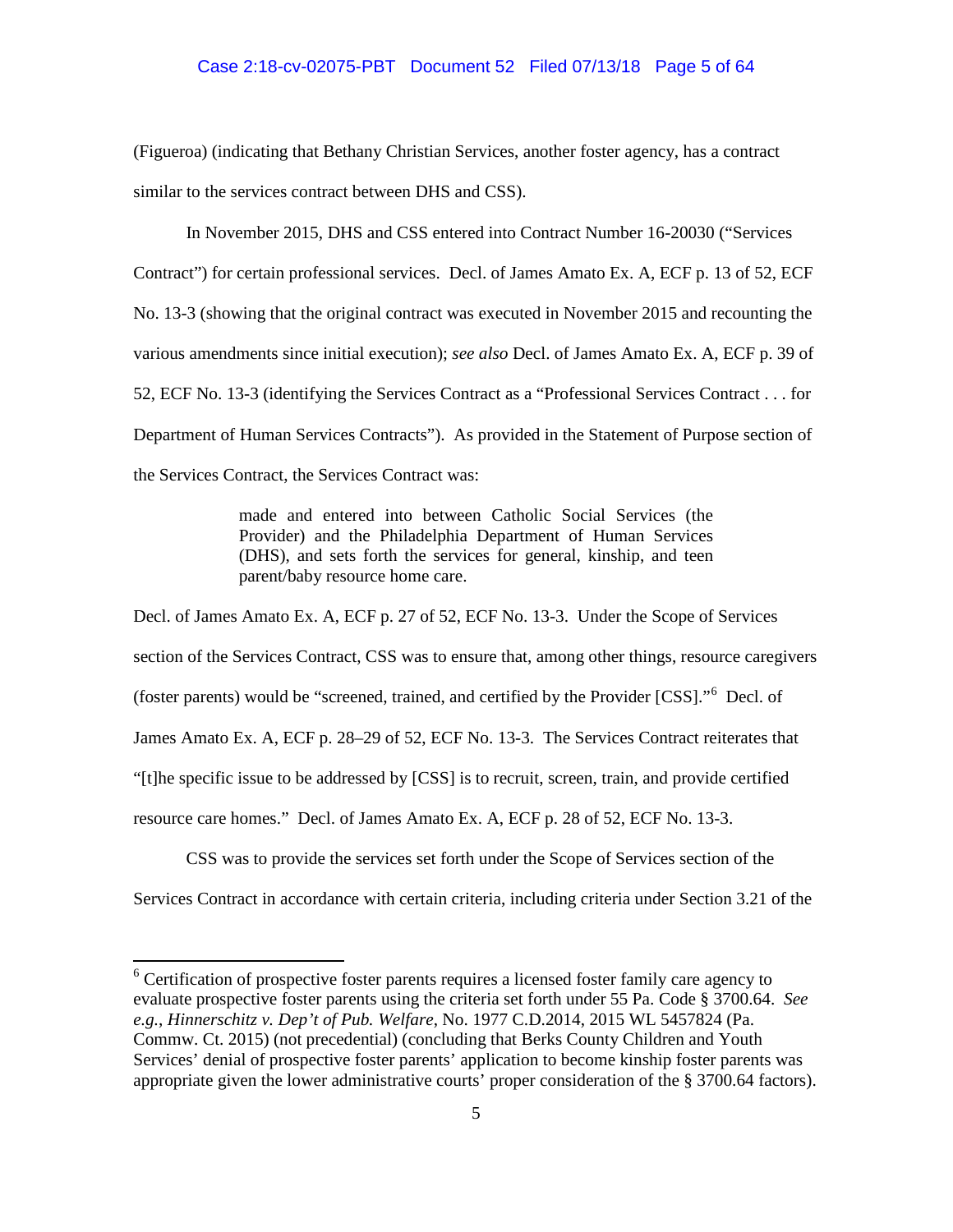Services Contracts' General Provisions and Article XV: Additional Representations and

Covenants of Provider Relating to Certain Applicable Laws.

Section 3.21 limits the reasons that CSS may refuse to provide the services required

under the Services Contract. Section 3.21 provides that CSS:

shall not reject a child or family for Services based upon the location or condition of the family's residence, their environmental or social condition, or for any other reason if the profiles of such child or family are consistent with Provider's Scope of Services or DHS's applicable standards as listed in the [Services Contract], unless an exception is granted by the Commissioner or the Commissioner's designee, in his/her sole discretion.

Decl. of James Amato Ex. B, ECF p. 14 of 39, ECF No. 13-4.

Article XV of the Services Contract further limits the reasons that CSS may refuse to

provide the services required under the Services Contract by incorporating into the Services

Contract various laws, ordinances, regulations, and executive orders. In particular, Article XV

incorporates provisions of the Philadelphia Fair Practices Ordinance relating to non-

discrimination and serving all-comers who might seek services from CSS. Article XV stipulates

that:

. . . . Provider further represents, warrants and covenants that . . . Provider is in compliance with the laws, ordinances, regulations and executive orders described below.

15.1 Non-Discrimination; Fair Practices. This Contract is entered into under the terms of the Charter, the Fair Practices Ordinance (Chapter 9-1100 of the Code) . . . . Provider shall not discriminate or permit discrimination against any individual because of race, color, religion or national origin. Nor shall Provider discriminate or permit discrimination against individuals in . . . public  $\alpha$ ccommodation<sup>7</sup> practices whether by direct or indirect practice of

 $7$  The term "public accommodation" is defined under the Philadelphia Fair Practices Ordinance as: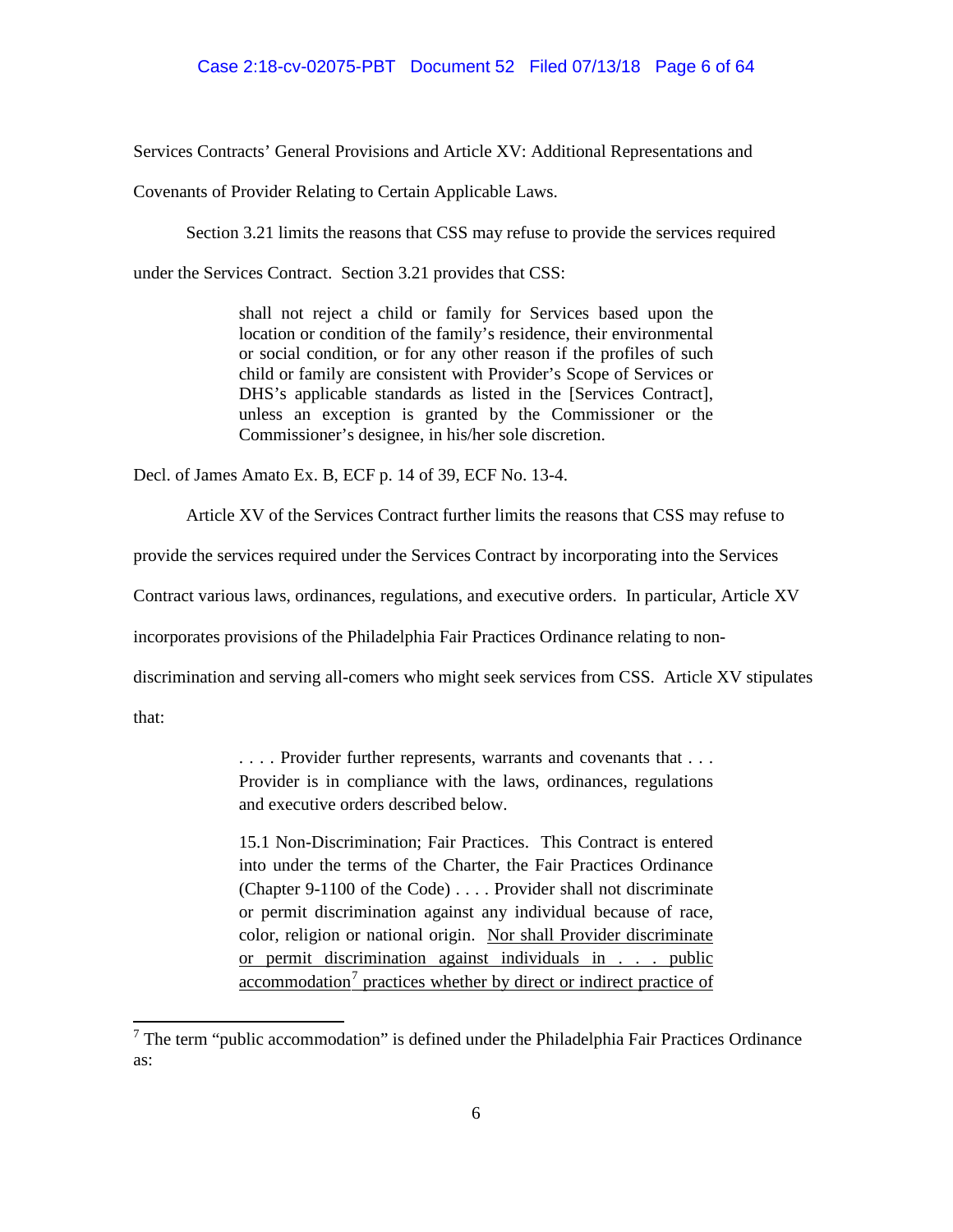### Case 2:18-cv-02075-PBT Document 52 Filed 07/13/18 Page 7 of 64

exclusion, distinction, restriction, segregation, limitation, refusal, denial, differentiation or preference in the treatment of a person on the basis of . . . sex, sexual orientation, gender identity, marital status, familiar [sic] status . . . or engage in any other act or practice made unlawful under the Charter . . . .

Decl. of James Amato Ex. C, ECF p. 18–19 of 39, ECF No. 13-5 (emphasis added). In the event of CSS's breach of its covenant under Article XV, DHS and Philadelphia would be permitted "in addition to any other rights or remedies available under this Contract, at law or in equity, [to] suspend or terminate this Contract forthwith." Decl. of James Amato Ex. C, ECF p. 19 of 39, ECF No. 13-5.

In exchange for "the Services and Materials being provided under" the Services Contract, DHS and Philadelphia agreed to "set the amount of compensation payable to [CSS] for the current contract term at [\$19,430,999.00]." Decl. of James Amato Ex. A, ECF p. 15 of 52, ECF No. 13-3. Despite this lump sum amount, as a matter of practice, payment to CSS was made on a per diem basis pegged to the number of children under its care. *See* Jun. 21, 2018 Hr'g Tr. 11:4–7 (Figueroa) (testifying that many contractors are paid on a per diem basis); Jun. 21, 2018 Hr'g Tr. 139:20–24 (same) (Figueroa). That CSS was receiving significant public funds to perform its public service functions under the Services Contract is underscored by Section 3.30 of the General Provisions that provides "[CSS] shall identify the Department as a funding source in all literature, documents[,] reports or pamphlets which Provider publishes develops or

> Any [] provider, whether licensed or not, which solicits or accepts patronage or trade of the public or whose . . . services, facilities . . . are extended, offered [] or otherwise made available to the public; including all . . . services provided by any public agency or authority; any agency, authority or other instrumentality of . . . the City, its departments, boards and commissions.

Philadelphia Fair Practices Ordinance § 9-1102 (Definitions) at 4, Chapter 9-1100 of the Philadelphia Code.

 $\overline{a}$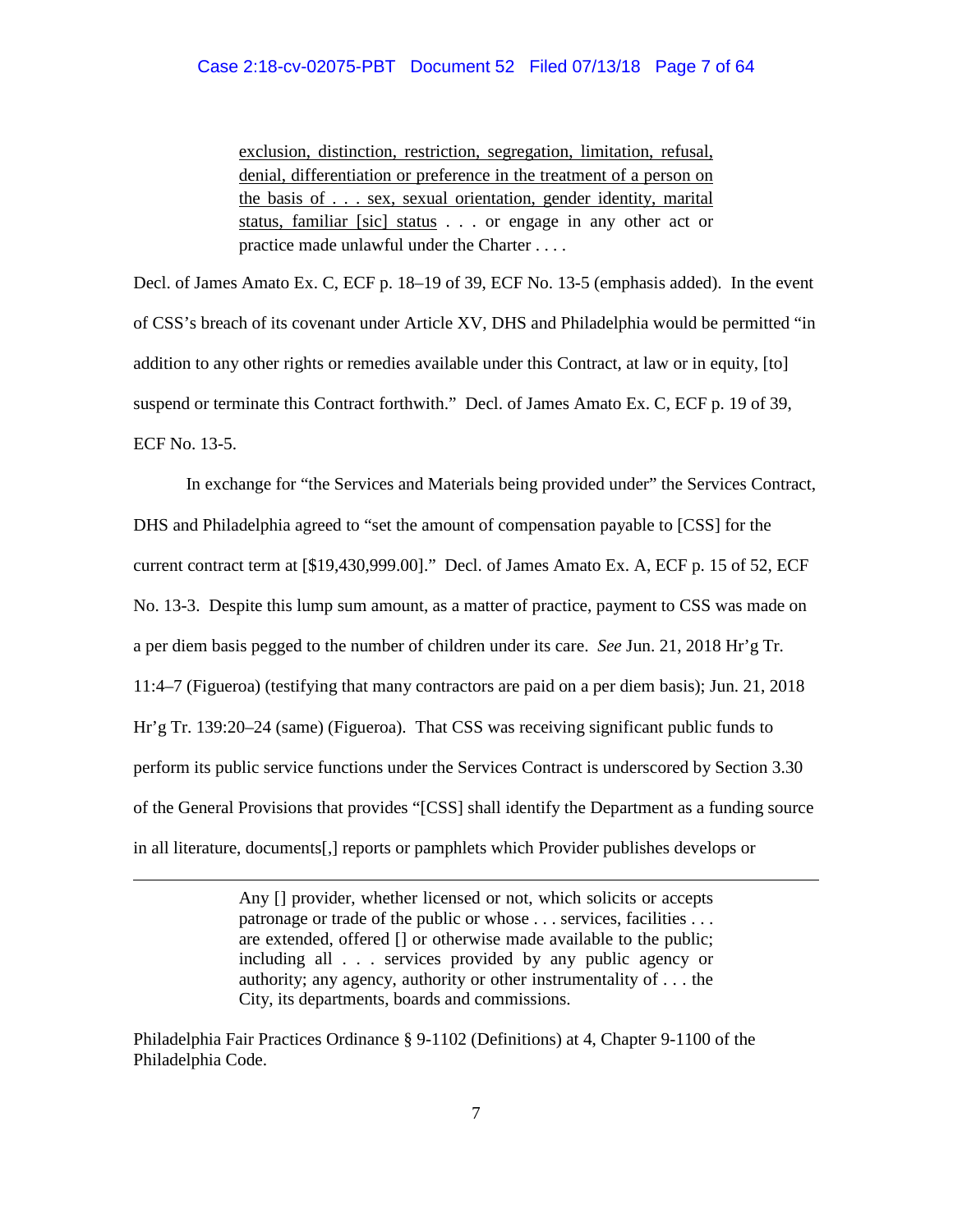## Case 2:18-cv-02075-PBT Document 52 Filed 07/13/18 Page 8 of 64

produces in connection with this Contract." Decl. of James Amato Ex. B, ECF p. 21 of 39, ECF No. 13-4.

CSS and DHS proceeded under the Services Contract without dispute until March 2018, when DHS learned that it is CSS policy to not serve all-comers. In particular, it is CSS policy to refuse service to same-sex couples CSS services under the Services Contract.

# **B. March 2018: DHS Learns Of CSS's And Another Foster Agency's Refusal To Comply With Services Contract's All-Comers Provisions**

On or about March 9, 2018, DHS Commissioner Figueroa came to believe that two of the foster care agencies with which DHS contracts, CSS and Bethany Christian Services, have policies that deny their publicly-funded services to married same-sex couples. Jun. 21, 2018 Hr'g Tr. 3 (Figueroa) (testifying that on March 9, 2010, a reporter contacted Figueroa and that Figueroa's discussions with the reporter led Figueroa to believe that CSS and Bethany Christian Services had certain policies of refusing service to same-sex couples). Jun. 19, 2018 Hr'g Tr. 164 (Figueroa). Commissioner Figueroa formed this belief after discussions with a *Philadelphia Inquirer* reporter who called Figueroa seeking comment ahead of the publication of an article on two DHS foster care agencies that reportedly maintained policies that would effectively permit these agencies to refuse services to same-sex couples. Jun. 19, 2018 Hr'g Tr. 164 (Figueroa). After Commissioner Figueroa's discussion with the reporter, Figueroa contacted Bethany Christian Services, CSS, various DHS's faith-based foster care agencies, and a nonfaith-based agency to determine what those agencies' policies are in connection with serving same-sex couples. Jun. 19, 2018 Hr'g Tr. 164:16–165:4 (Figueroa); Jun. 21, 2018 Hr'g Tr. 103:6–9 (testifying that Figueroa contacted a nonfaith-based foster care agency).

Commissioner Figueroa's phone call with James Amato at CSS provided greater clarity regarding what services CSS refused to provide to same-sex couples and why CSS refused to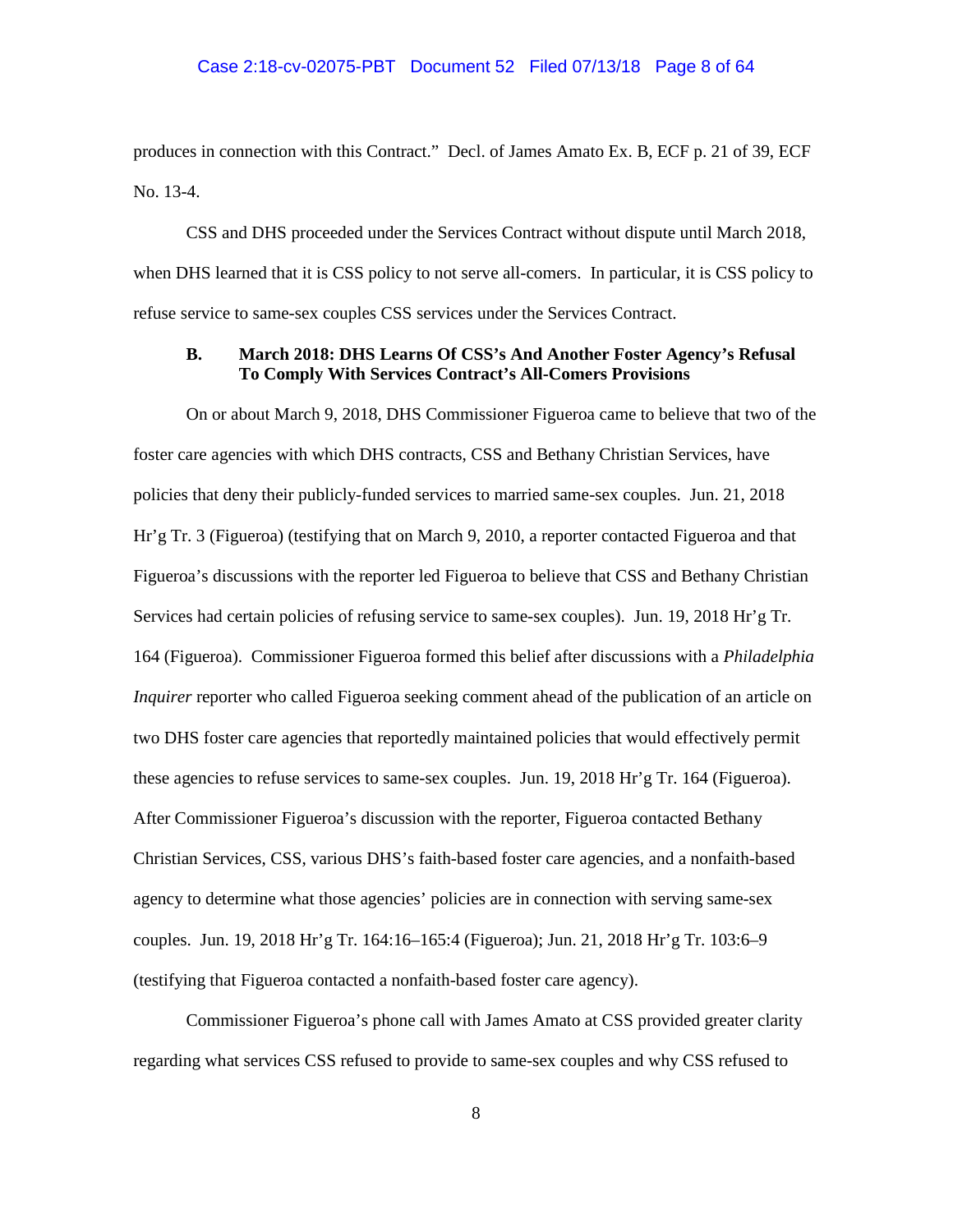## Case 2:18-cv-02075-PBT Document 52 Filed 07/13/18 Page 9 of 64

provide those services. Jun. 21, 2018 Hr'g Tr. 3:18–24 (Figueroa). James Amato explained that there were two services that CSS would not provide to same-sex couples: (1) CSS would not certify same-sex couples as prospective foster parents even if the couples were otherwise eligible foster parents under state regulations, and (2) CSS would not provide a same-sex couple with a home study as part of a same-sex couple's application for adoption. Jun. 21, 2018 Hr'g Tr. 3:18–24 (Figueroa); *see also* Jun. 19, 2018 Hr'g Tr. 55:7–20 (Amato) (testifying that Commissioner Figueroa and another DHS officer asked Amato whether CSS would complete a home study for "a same-sex couple or individual" and that Amato confirmed that CSS would not complete such a home study for a couple and would only provide a home study for an individual if that individual was committed to living single). Amato explained that CSS would not provide these services on religious grounds. Jun. 21, 2018 Hr'g Tr. 3:18–24 (Figueroa). Amato recalled that DHS "said to me that you are discriminating. I said that I am following the teachings of the Catholic Church." Jun. 19, 2018 Hr'g Tr. 55:22–25 (Amato).

On March 13, 2018, the *Philadelphia Inquirer* published an article titled Two Foster Agencies in Philly Won't Place Kids with LGBTQ People.<sup>8</sup> The article recounted an incident in which a married same-sex couple traveled to a Bethany Christian Services informational event for prospective foster parents. On arrival, a Bethany Christian Services employee told the couple their attendance at the event would be a waste of time because Bethany Christian Services maintained a policy of refusing to serve same-sex couples. *See also* Jun. 19, 2018 Hr'g Tr. 164:5–10 (Figueroa). In the same story, the *Inquirer* reported that a representative for CSS confirmed that CSS maintained similar policies of refusing to serve same-sex couples.

<sup>&</sup>lt;sup>8</sup> Julia Terruso, Two Foster Agencies in Philly Won't Place Kids with LGBTQ People, Philly.com (Mar. 13, 2018, 9:05 AM), http://www.philly.com/philly/news/foster-adoption-lgbtqgay-same-sex-philly-bethany-archdiocese-20180313.html.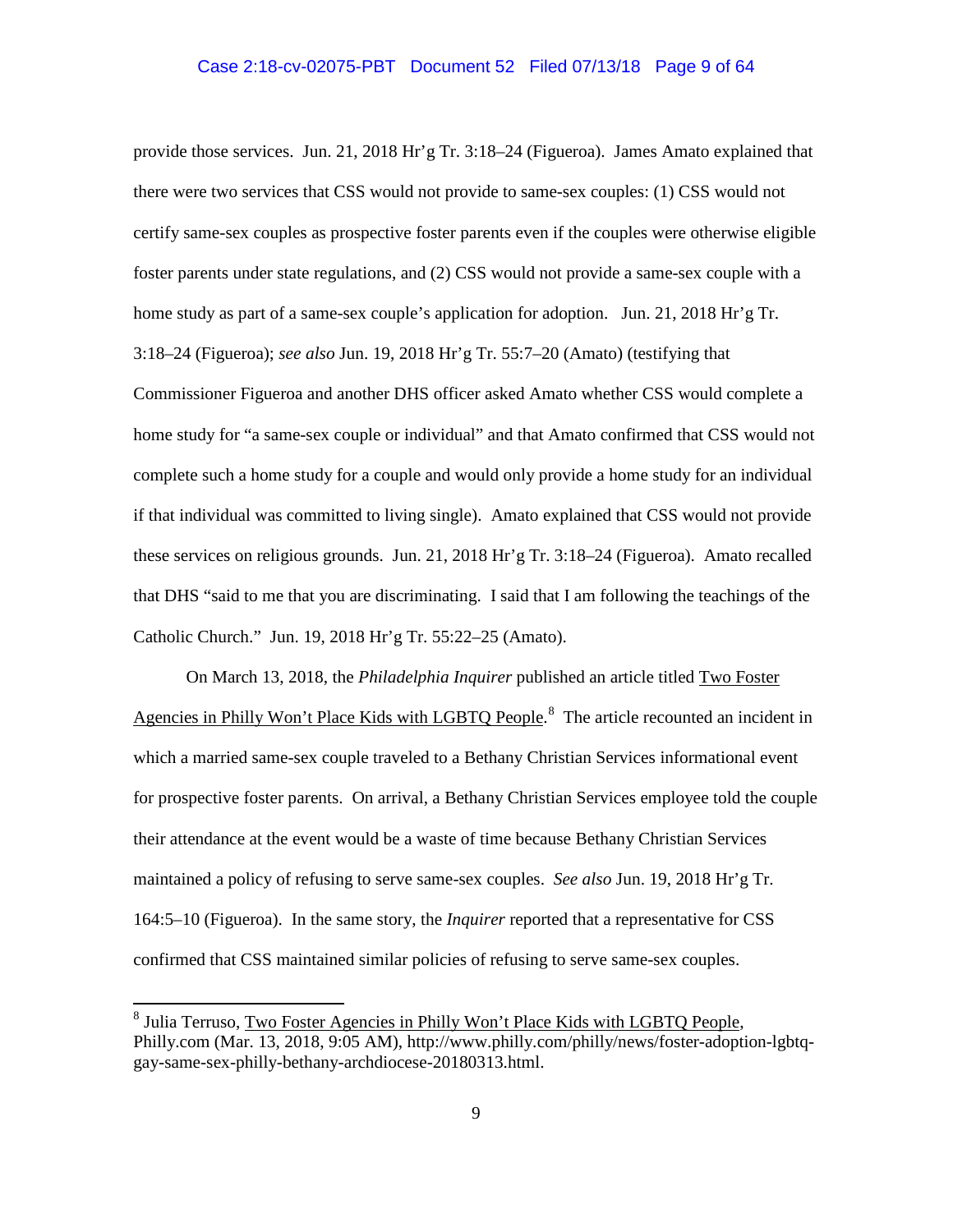### Case 2:18-cv-02075-PBT Document 52 Filed 07/13/18 Page 10 of 64

On March 15, 2018, after meeting with James Amato and CSS's legal counsel in person, Commissioner Figueroa "decided that it was in the best interest [of children] to close intake, so that [Figueroa] could look more deeply into" CSS's and Bethany Christian Services's policies. Jun. 19, 2018 Hr'g Tr. 166:6–21 (Figueroa); Figueroa Decl. ¶ 32, ECF No. 20-6; *see also* Jun. 18, 2018 Hr'g Tr. 96:2–3 (Ali) (testifying that, to Ali's knowledge, Commissioner Figueroa herself decided to close CSS's intake of new referrals). That day, Philadelphia City Council separately passed its own resolution authorizing the Committee on Public Health and Human Services to "investigate [DHS] policies on contracting with social services agencies that either discriminate against prospective LGBTQ foster parents and allow non-LGBTQ foster parents to discriminate against children." City Council Resolution No. 180252 at 2, ECF No. 10-9.

On March 27, 2018, Deputy Commissioner Ali emailed various community umbrella agencies—responsible for case management activities—to communicate that foster agencies should "refrain from making any foster care referrals to Bethany Christian Services and [CSS]," but "[i]f you have questions about a case, please contact me by phone or email." Ex. 1-E 3, ECF No. 10-12. Deputy Commissioner Ali further communicated that DHS is:

> Committed to the safety and stability of children in our care and must consider the needs of the children and youth *currently* served by foster families licensed by these organizations. Our goal is to minimize placement disruptions, and to ensure that a child's ability to reunify or to continue an adoption process is not delayed because of placement disruption.

Ex. 1-E 3, ECF No. 10-12.

# **C. Doe Foster Child #1**

Plaintiffs spent some time at the evidentiary hearing exploring a situation involving a minor child identified as Doe Foster Child #1. Plaintiffs point to the situation involving Doe Foster Child #1 as an "example of the harm that has resulted from the City's intake closure."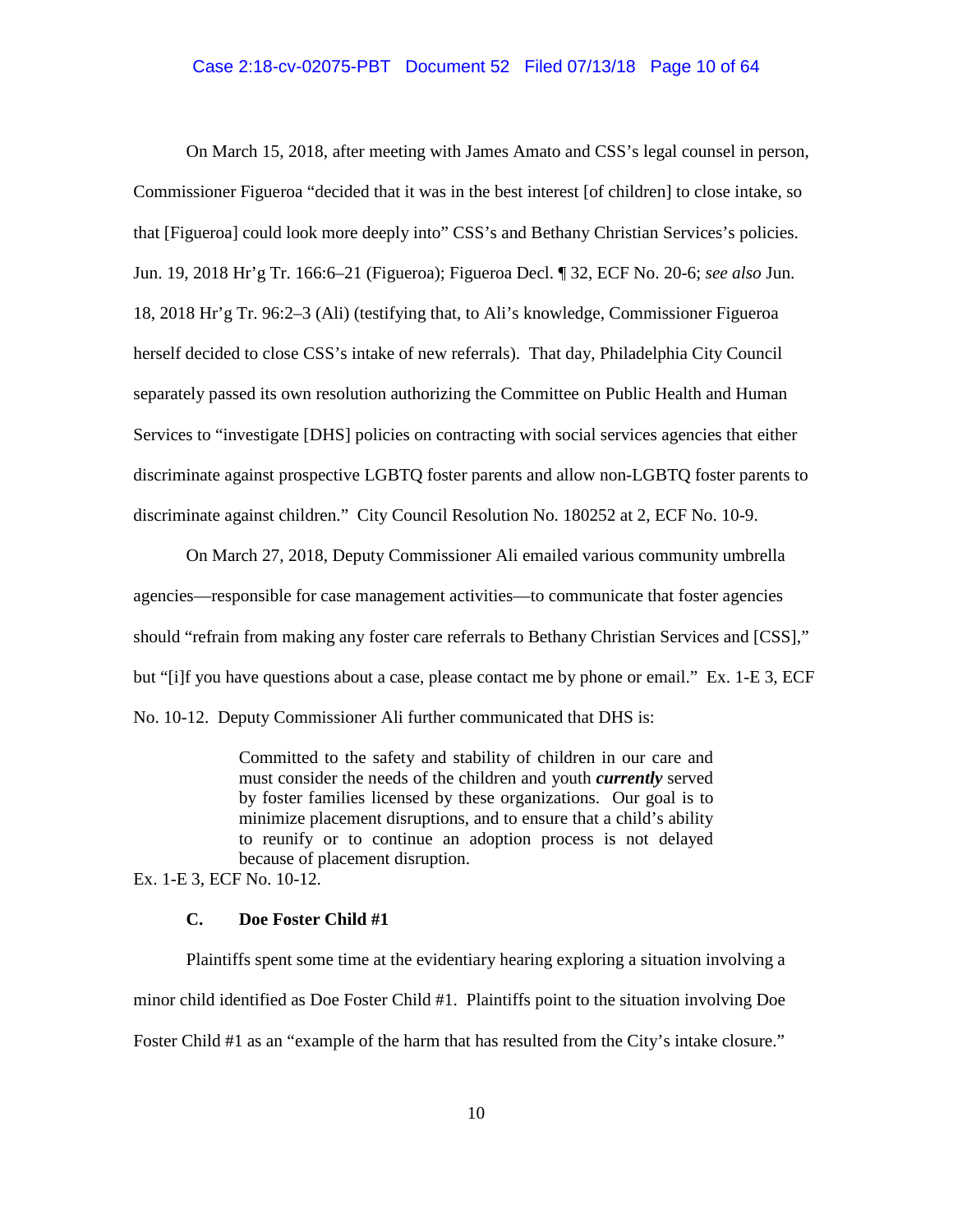#### Case 2:18-cv-02075-PBT Document 52 Filed 07/13/18 Page 11 of 64

Pls.' Proposed Findings of Fact and Conclusions of Law 27, ECF No. 46. The circumstances surrounding Doe Foster Child #1 are, as is often the case for children in foster care, complex. The Court notes, however, that by the time of the evidentiary hearing, DHS and CSS, working together, successfully obtained a Philadelphia Family Court order permitting Doe Foster Child #1's removal from a different living situation and then placement with a CSS-certified foster parent. Ali Decl. ¶ 60, ECF No. 20-1. Through the concerted efforts of DHS and CSS staff, the situation involving Doe Foster Child #1 is now resolved.

Still, Plaintiffs contend that the situation with Doe Foster Child #1 would not have occurred but for DHS's closure of CSS's intake of new referrals, while DHS and Philadelphia contend that Doe Foster Child #1's unique situation was resolved in a timely manner considering the complexity of the case. As a factual matter, the situation with Doe Foster Child #1 is unlikely to occur again given that DHS and CSS are both now fully aware that exemptions from the intake closure have been and continue to be granted consistent with the best interests of individual children. *See, e.g.*, Jun. 19, 2018 Hr'g Tr. 84:2–9 (Amato) (testifying that he is aware that DHS will grant exceptions in some cases for placements with Catholic Social Services when such placements are in the best interests of the child); Jun. 19, 2018 Hr'g Tr. 86:8 – 11 (Amato) (testifying that CSS has, in fact, sought out and received placements for children despite the intake closure when placements were in the best interests of the child).

#### **D. Current Effects Of Closure Of CSS Intake Of New Referrals**

In response to Plaintiffs' claims that CSS's intake closure has and will continue to negatively affect foster children, DHS offered evidence showing that the closure of CSS's intake of new referrals has had little or no effect on the operation of Philadelphia's foster care system. DHS Commissioner Figueroa testified that CSS's intake closure "has not resulted in a rise in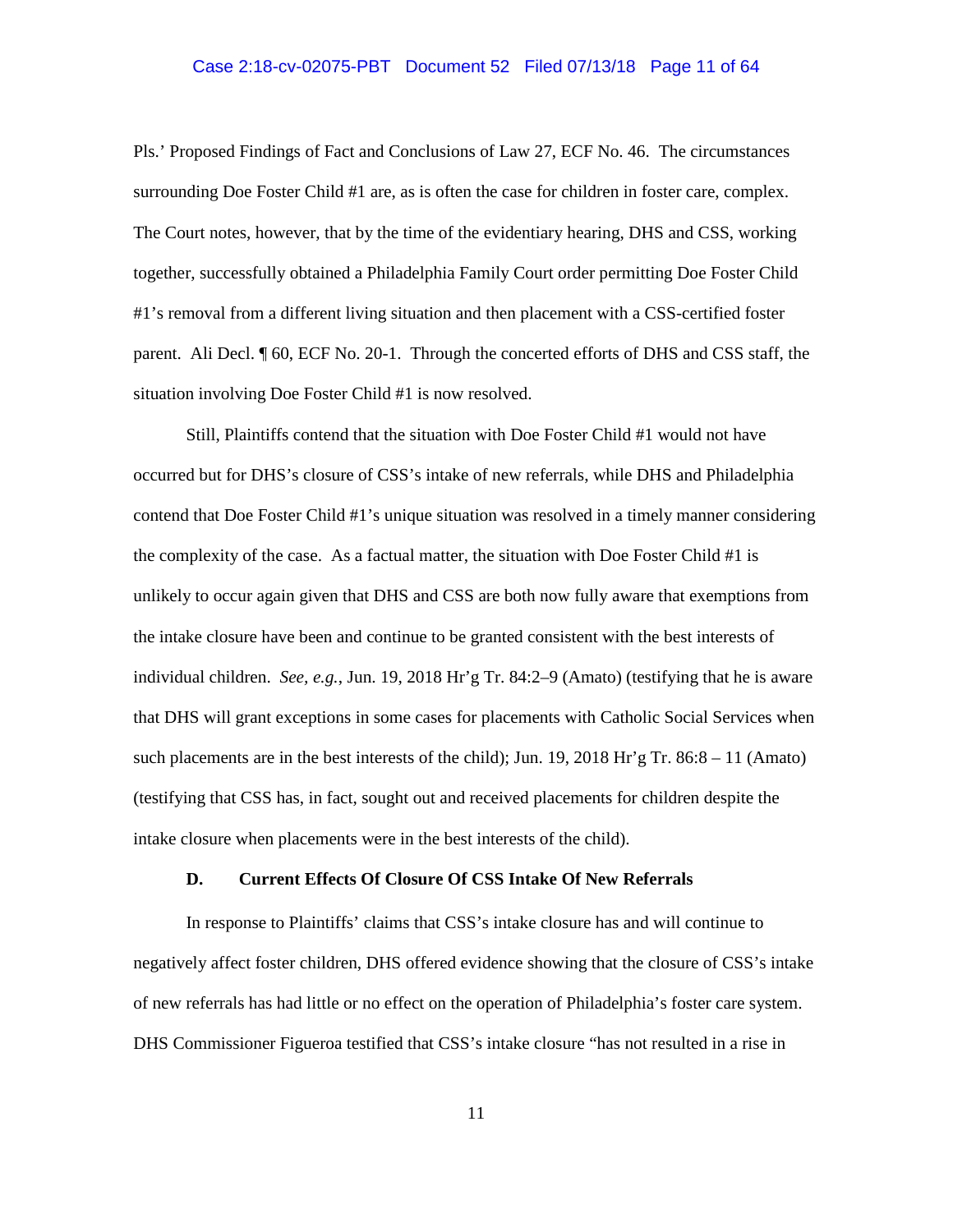children placed in congregate care."<sup>9</sup> Jun. 21, 2018 Hr'g Tr. 86:4–87:9 (Figueroa). Further, Figueroa testified that CSS's intake closure "has not resulted in a rise in children staying in DHS's childcare room." Jun. 21, 2018 Hr'g Tr. 86:4–87:9 (Figueroa). Figueroa's testimony was based on her review of "weekly data" that Figueroa receives from DHS's "performance and technology team that . . . have . . . detailed data." Jun. 21, 2018 Hr'g Tr. 86:16–87:11 (Figueroa).

That the effects of closing CSS's intake have been small relative to size and breadth of the Philadelphia foster care system is, unfortunate, but unsurprising given Commissioner Figueroa's explanation that:

> Kids are abused every day. They are neglected every day. They end up in [DHS's] placement, in [DHS's] care, because their families can't care for them. We are incredibly fortunate that we have foster care agencies, but it's not a one to one.

Jun. 21, 2018 Hr'g Tr. 93:23–94:7 (Figueroa). The number of cases and idiosyncrasies of each child involved in each case means that the mere fact that there are empty, available foster homes does not equate to fewer children in congregate care. Figueroa explained that assuming that "availability [at any one foster agency] [will] reduce the [use of] congregate care is an over [simplification] of the complication of our work." Jun. 21, 2018 Hr'g Tr. 93:23–94:7 (Figueroa). That the negative effects of closing CSS's intake have been relatively slight is also supported by the reality that, as of the evidentiary hearing date, at least three foster agencies had intake closures in place and the foster system nevertheless remained stable. *See* Jun. 21, 2018 Hr'g Tr. 5:14–15 (Figueroa) (testifying that "I have closed intake in other circumstances for other providers."); Jun. 21, 2018 Tr. 8:24-25–9:1 (Figueroa) (testifying that the week before, DHS also

<sup>&</sup>lt;sup>9</sup> Congregate care is a broad term used to describe a variety of "nonfamily-like [foster care] settings." Jun. 18, 2018 Hearing Tr. 93:6 (Ali).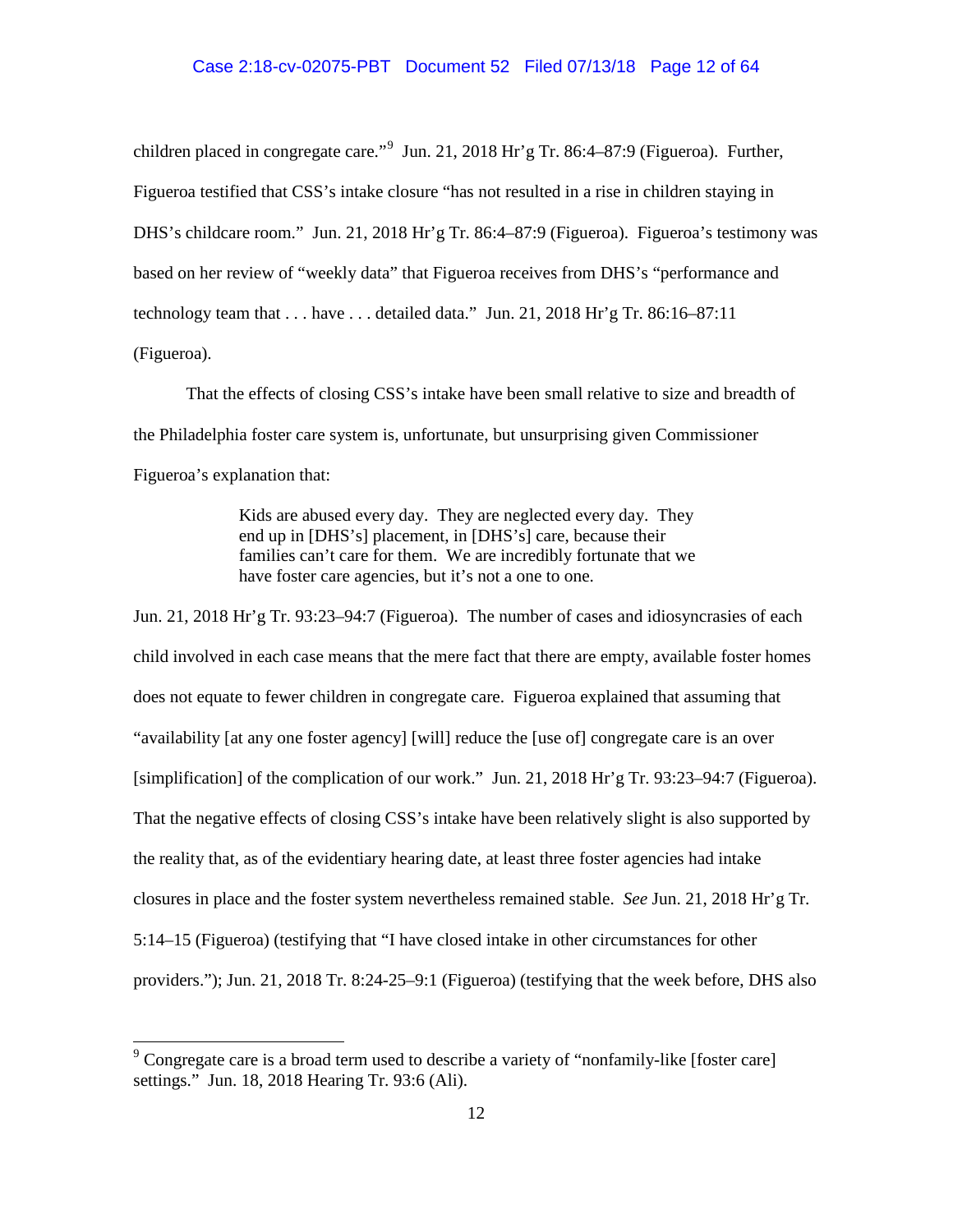closed intake for another agency); Jun. 21, 2018 Hr'g Tr. 12:9–21 (Figueroa) (testifying that Bethany Christian Services's intake remained closed as of June 21).

# **E. Defendants' Preference To Continue Work With CSS And Offer Of New Contracts**

DHS and Philadelphia have explicitly stated a preference for continuing their relationship with CSS, despite CSS's religious nature, so long as CSS complies with its contract responsibilities. *See, e.g.*, Jun. 21, 2018 Hr'g Tr. 9:18–24 (Figueroa) (indicating that DHS would prefer to continue contracting with CSS); Jun. 19, 2018 Hr'g Tr.  $120:7 - 11$  (Amato) (testifying that DHS and Philadelphia were clear that they did "not plan to agree to any further referrals to CSS . . . absent assurances that CSS is prepared to adhere to contractual obligations). Indeed, DHS and Philadelphia manifested their preference to continue working with CSS by offering CSS two different renewal services contracts. *See, e.g.*, Jun. 21, 2018 Hr'g Tr. 10:1–10 (Figueroa). The first contract would be a renewal on the same terms as CSS's current Services Contract. The second contract would be an alternate services contract to provide financial support to CSS even if CSS could not agree to certify same-sex couples consistent with the allcomers provisions of the standard services contract . *See, e.g.*, Jun. 21, 2018 Hr'g Tr. 10:5–10. Such alternate contracts have been provided to other foster care agencies in the past to ensure the best interest of foster children. *See, e.g.*, Jun. 21, 2018 Hr'g Tr. 10:20–11:16 (Figueroa). That Defendants have offered two contracts to CSS despite the Parties' present dispute shows Defendants' strong desire to keep CSS as a foster care agency.

## **III. STANDARD OF REVIEW**

### **A. Temporary Restraining Order and Preliminary Injunctive Relief Factors**

A preliminary injunction is "an extraordinary remedy never awarded as of right." *Groupe SEB USA, Inc. v. Euro-Pro Operating LLC*, 774 F.3d 192, 197 (3d Cir. 2014) (citing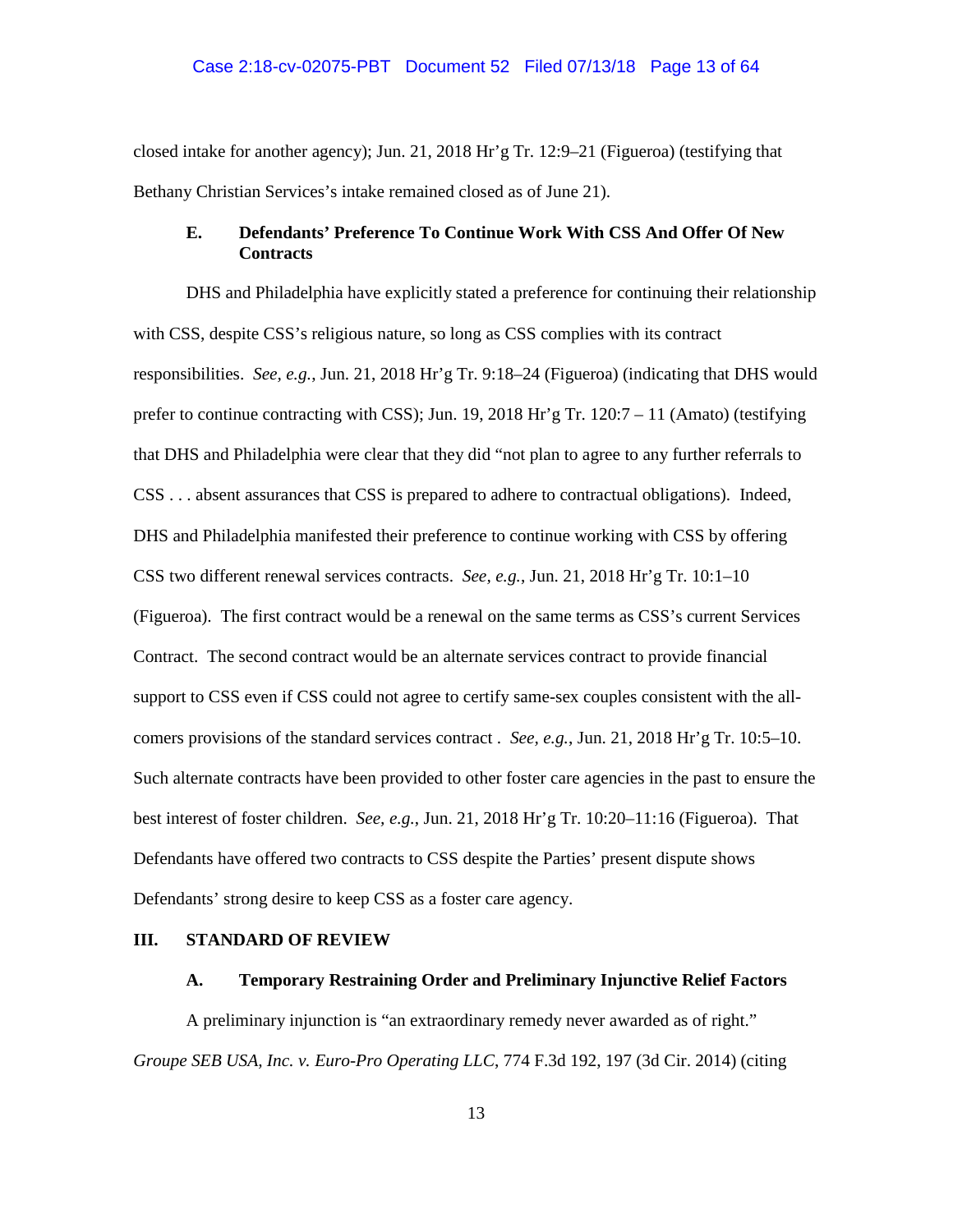## Case 2:18-cv-02075-PBT Document 52 Filed 07/13/18 Page 14 of 64

*Winter v. Natural Res. Def. Council, Inc.*, 555 U.S. 7, 24 (2008)). Preliminary injunctive relief is appropriate only "upon a clear showing that the plaintiff is entitled to such relief." *Id.* (citing *Winter*, 555 U.S. at 22). Ultimately, "the decision to grant or deny a preliminary injunction is committed to the sound discretion of the district court." *United States v. Price*, 688 F.2d 204, 210 (3d Cir. 1982) (citing *Stokes v. Williams*, 226 F. 148, 156 (3d Cir. 1915)). In deciding whether to grant injunctive relief, the Court must consider whether: (1) Plaintiffs have demonstrated a likelihood of success on the merits; (2) Plaintiffs will be irreparably harmed by the denial of injunctive relief; (3) the balance of equities favors Plaintiffs; and (4) the public interest favors granting the injunction. *See, e.g.*, *Del. Strong Families v. Att'y Gen. of Del.*, 793 F.3d 304, 308 (3d Cir. 2015).<sup>10</sup>

The Third Circuit has explained that the first two factors of this analysis—likelihood of success on the merits, and irreparable harm—act as "gateway factors." *Reilly v. City of Harrisburg*, 858 F.3d 173, 180 (3d Cir. 2017). Accordingly, when confronted by a motion for preliminary injunctive relief, a court must first determine whether the movant has met these two gateway factors before considering the remaining two factors—balance of harms, and public interest. *Id.* at 179. In short, "[i]f these gateway factors are met, a court then considers the remaining two factors and determines in its sound discretion if all four factors, taken together, balance in favor of granting the requested preliminary relief." *Id.*

Esteemed jurists have acknowledged that the existence of complex questions of law and disputed matters of fact at the preliminary injunction phase of a case may create "doubt about the probability of [a] plaintiff's success to justify denying a preliminary injunction." *Transcon. Gas* 

 $10$  The standard for issuing a temporary restraining order is the same as that for ordering a preliminary injunction. *Ride the Ducks, LLC v. Duck Boat Tours, Inc.*, No. CIV. A. 04-CV-5595, 2005 WL 670302, at \*4 (E.D. Pa. Mar. 21, 2005).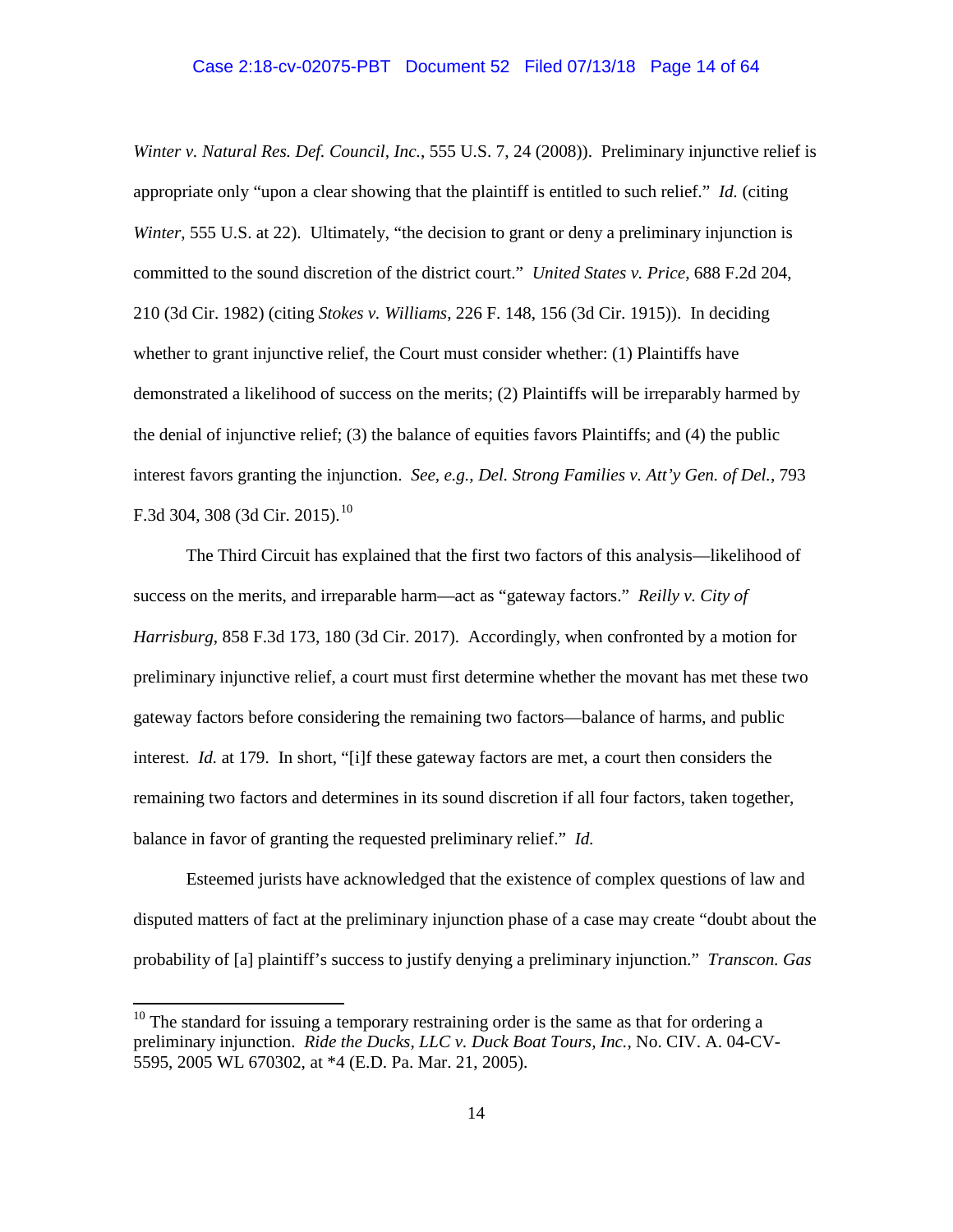*Pipe Line Co. v. Permanent Easements for 2.14 Acres & Temp. Easements for 3.59 Acres in Conestoga Twp., Lancaster Cty., Pa.*, No. 5:17-CV-00715, 2017 WL 1283948, at \*5 (E.D. Pa. Apr. 6, 2017) (citing *St. John of Jerusalem-Knights of Malta v. Messineo*, 572 F. Supp. 983, 990 (E.D. Pa. 1983)). Indeed, in *Transcon. Gas Pipe Line Co.*, the district court collected a number of cases supporting this general proposition. 2017 WL 1283948, at \*5 (citing *La Chemise Lacoste v. General Mills, Inc.*, 53 F.R.D. 596, 605 (D. Del. 1971) for the proposition that "[a] Court should not decide doubtful and difficult questions on a motion for a preliminary injunction."); *see also id.* (citing *Coffee Dan's, Inc. v. Coffee Don's Charcoal Broiler*, 305 F. Supp. 1210, 1213 (N.D. Cal. 1969) for the proposition that "[o]n an application for a preliminary injunction the court is not bound to decide doubtful and difficult questions of law or disputed questions of fact.").

Although there exists, in this case, a myriad of complex questions of law and a great number of disputed facts such that the Court could justifiably deny injunctive relief on these grounds alone, the Court nevertheless engages in the preliminary injunction analysis below to ensure that the reasons for the Court's decision are sufficiently articulated for the Parties.

## **IV. DISCUSSION AND CONCLUSIONS OF LAW<sup>11</sup>**

# **A. Factual Precedent: Faith-Based Foster Agencies In Other Jurisdictions**

At the outset, the Court notes that while precise legal precedent on the issues raised in this case is absent, there exists some factual precedent. In 2006, for example, in the wake of Massachusetts's legalization of same-sex marriages, Catholic Charities in Boston shut down its

 $11$  The following discussion and conclusions of law are set forth pursuant to Fed. R. Civ. P. 52(a)(2).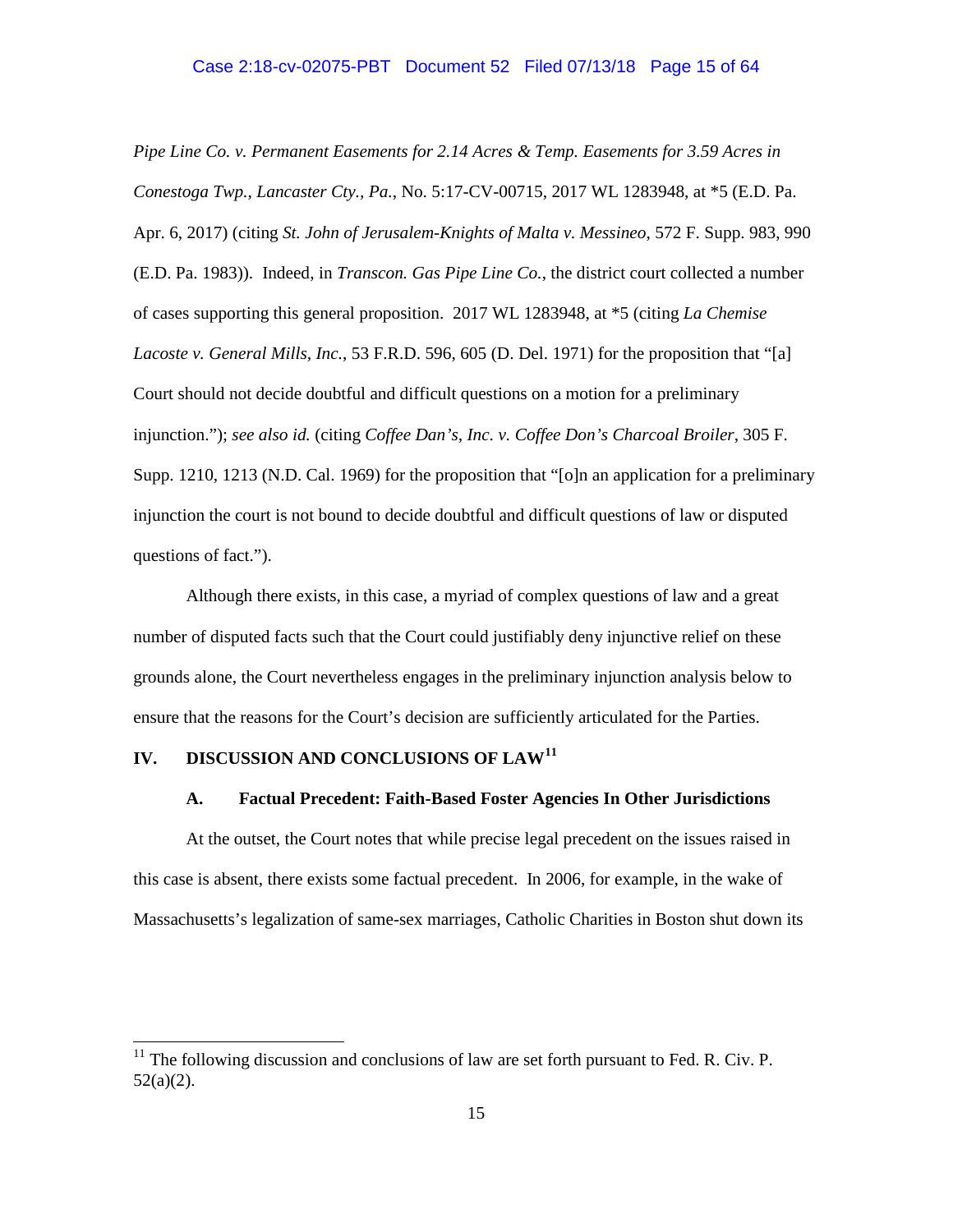# Case 2:18-cv-02075-PBT Document 52 Filed 07/13/18 Page 16 of 64

foster care agency after it unsuccessfully sought permission from Massachusetts to withhold its services from legally married same-sex couples. $^{12}$ 

In 2010, Catholic Charities in Washington, DC, like Catholic Charities in Boston, ended its foster care program in response to Washington, DC's legislation to legalize same-sex marriage.<sup>13</sup> As a result, "Catholic Charities' caseload of 43 children and 35 foster families was transferred, along with seven staffers, to the Bethesda, Md.-based National Center for Children and Families so as not to disrupt client care."<sup>14</sup>

In 2011, Catholic Charities in Illinois sued, among others, the State of Illinois after the State indicated that it would not renew its foster care contract with Catholic Charities because Catholic Charities' "failure to provide services to unmarried cohabiting couples was in direct violation of" state law. Summary Judgment Order 2, *Catholic Charities of the Diocese of Springfield v. Madigan*, No. 2011-MR-254 (Ill. Cir. Ct. Aug. 18, 2011). The Sangamon County Circuit Court granted the State's Cross Motion for Summary Judgment on grounds that Catholic Charities had no cognizable right to a state government services contract. The court reasoned that Catholic Charities did "not have a legally recognized protected property interest in the renewal of its contracts for foster care and adoption services . . . . [and] [t]he fact that [Catholic Charities] have contracted with the State to provide foster care and adoption services for over forty years does not vest the Plaintiffs with a protected property interest." *Id.* After the Sangamon County Circuit Court's decision, Catholic Charities in Illinois ended its foster care

<sup>&</sup>lt;sup>12</sup> Patricia Wen, Catholic Charities Stuns State, Ends Adoptions, boston.com (Mar. 11, 2006), http://archive.boston.com/news/local/articles/2006/03/11/catholic\_charities\_stuns\_state\_ends\_ad options/.

<sup>13</sup> Julia Duin, Catholics End D.C. Foster-Care Program, (Feb. 18, 2010), https://www.washingtontimes.com/news/2010/feb/18/dc-gay-marriage-law-archdiocese-endfoster-care/. 14 *Id.*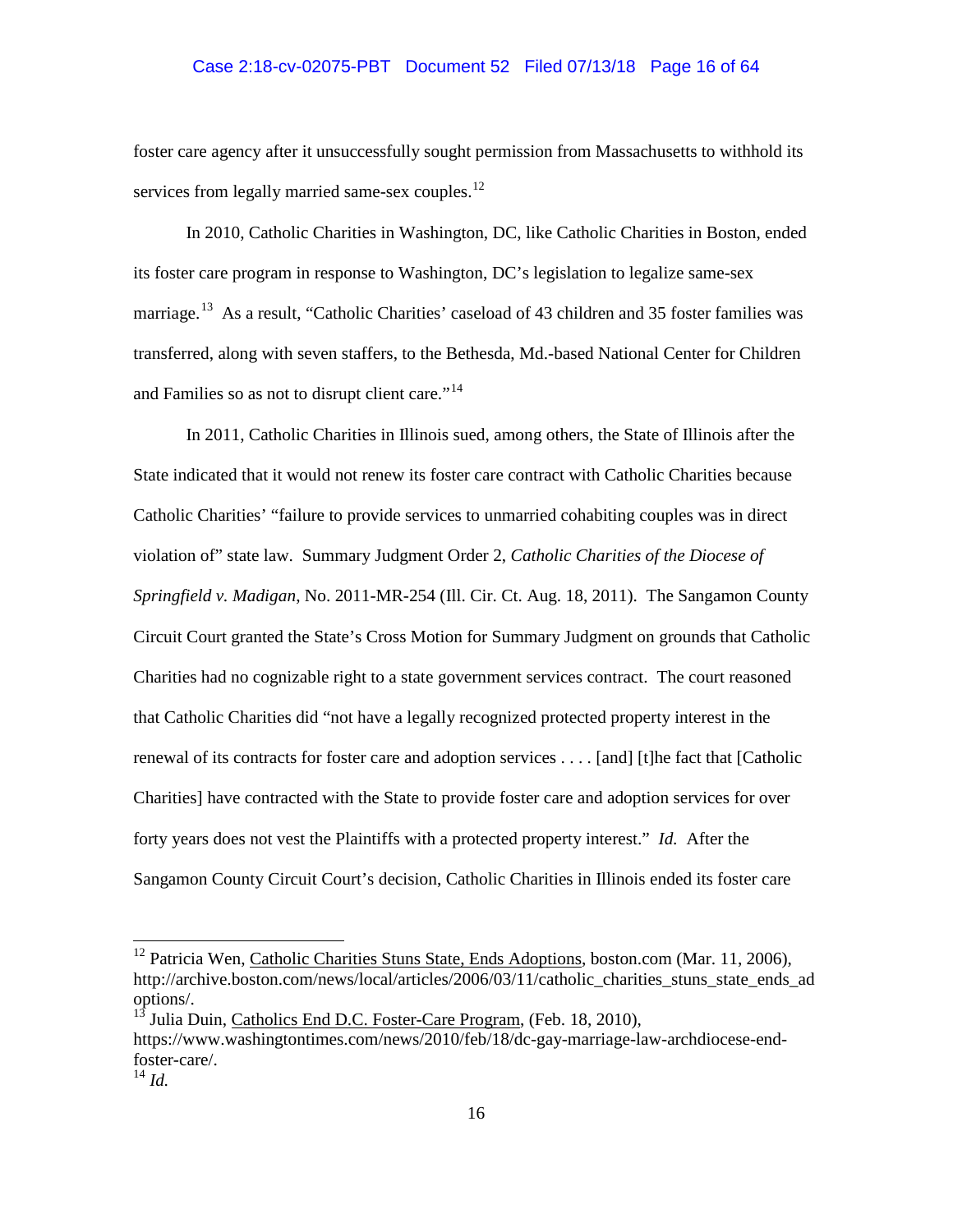# Case 2:18-cv-02075-PBT Document 52 Filed 07/13/18 Page 17 of 64

and adoption services and agreed to transfer "more than 1,000 foster care children and staff to other agencies in their regions."<sup>15</sup>

In 2006, in contrast to the decisions by Catholic Charities in Boston, Washington, DC, and Illinois to end its foster care services, Catholic Charities in San Francisco chose to end its full service adoption agency to avoid providing services to same sex couples, but otherwise planned to "provide staff and financial resources to connect needy children to adoptive parents," and formally collaborate with other adoption agencies who can provide full services to allcomers without violating San Francisco's anti-discrimination efforts. <sup>16</sup>

Against this backdrop, the Court turns to the Parties' legal arguments.

# **B. Services Contract Requires Contractors To Provide Services Consistent With Fair Practices Ordinance**

# **1. The Unambiguous Terms Of The Services Contract Evinces The Parties' Intent That The Fair Practices Ordinance Apply To CSS's Services**

As a threshold matter, the Parties disagree on whether the Services Contract requires CSS to provide its services to all-comers in accordance with the Fair Practices Ordinance because such services may or may not constitute a "public accommodation." While briefing on this issue is scant, the Parties expended significant time arguing this issue at the evidentiary hearing. *See,e.g.*, Jun. 18, 2018 Hr'g Tr. 9:17–12:14 (Plaintiffs' Opening Statement); *see also* Pls.' Proposed Findings of Fact and Conclusions of Law ¶¶ 61–65. In view of the plain terms of

<sup>&</sup>lt;sup>15</sup> Manya A. Brachear, 3 Dioceses Drop Foster Care Lawsuit—Catholic Charities To End Service Rather Than Work With Parents In Civil Unions, ChicagoTribute.com (Nov. 15, 2011), http://articles.chicagotribune.com/2011-11-15/news/ct-met-catholic-charities-foster-care-20111115\_1\_civil-unions-act-catholic-charities-religious-freedom-protection.

<sup>&</sup>lt;sup>16</sup> Elizabeth Fernandez, Catholic Agency Finds Way Out Of Adoption Ban/Alliance With other Groups Gets Around Same-Sex Parent Issue, SFGate.com (Aug. 27, 2006, 4:00 AM), https://www.sfgate.com/bayarea/article/SAN-FRANCISCO-Catholic-agency-finds-way-out-of-2470402.php.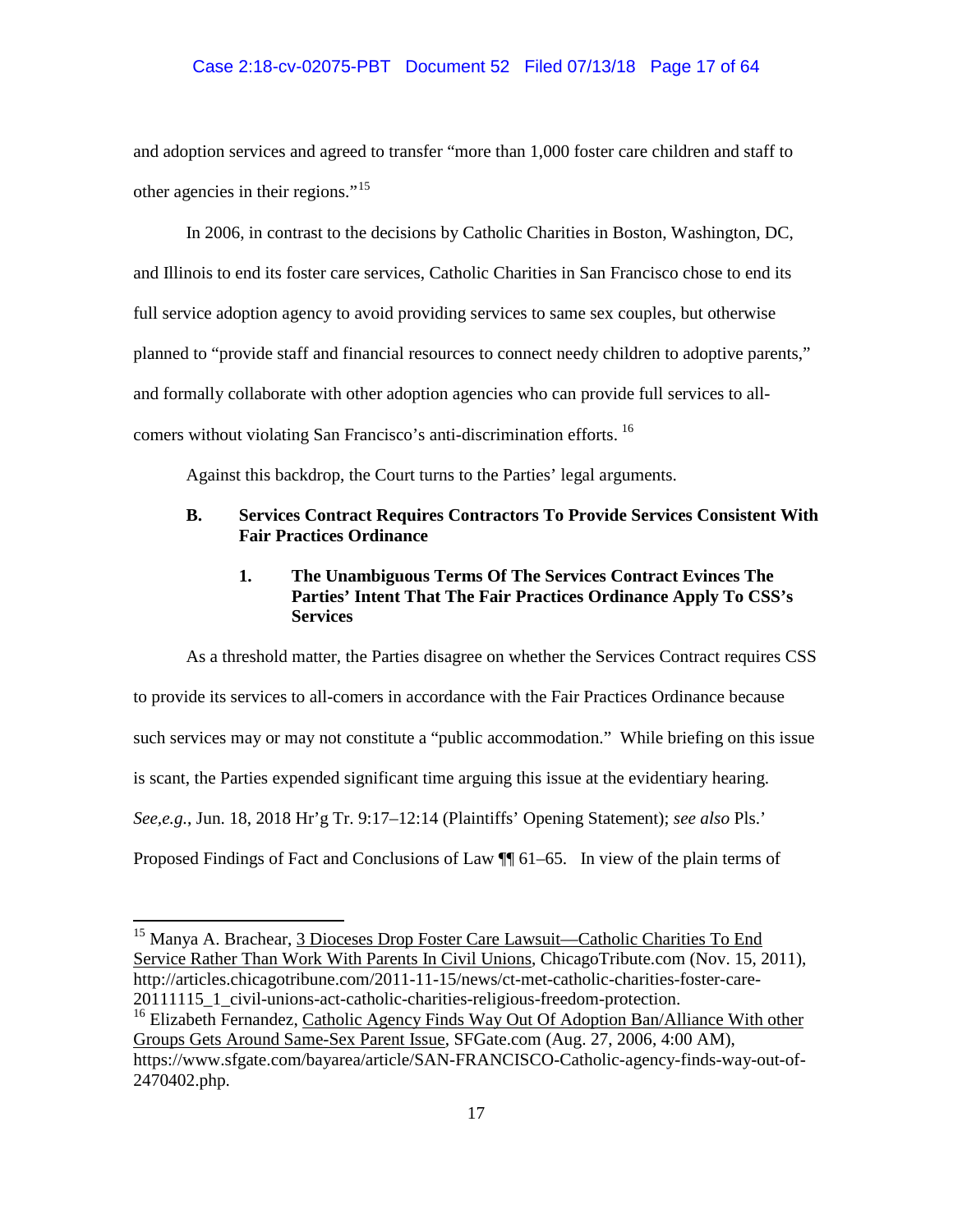CSS's covenant to be bound by the Fair Practices Ordinance as set forth in the Services Contract, and in view of the expansive, but plain, definition of "public accommodations" under the Fair Practices Ordinance, the Court concludes that the Fair Practices Ordinance applies to CSS's provision of services under the Services Contract.

It is well-established that:

[c]ontract interpretation is a question of law that requires the court to ascertain and give effect to the intent of the contracting parties as embodied in the written agreement. Courts assume that a contract's language is chosen carefully and that the parties are mindful of the meaning of the language used. When a writing is clear and unequivocal, its meaning must be determined by its contents alone.

*Old Summit Mfg., LLC v. Pennsummit Tubular, LLC (In re Old Summit Mfg., LLC)*, 523 F.3d

134, 137 (3d Cir. 2008) (citing *Dep't of Transp. v. Pa. Indus. for the Blind and Handicapped*,

886 A.2d 706, 711 (Pa. Commw. Ct. 2008)); *see also D&M Sales, Inc. v. Lorillard Tobacco Co.*,

No. CIV.A.09-2644, 2010 WL 786550, at \*3 (E.D. Pa. Mar. 8, 2010) (providing that "the court's

goal is 'to ascertain and give effect to the intent of the contracting parties,'" and "[w]hen the

words of an agreement are clear and unambiguous, the court will ascertain the intent of the

parties from the language used in the agreement.").

In this case, the Parties' intent that the Fair Practices Ordinance apply to CSS's services is manifest by the clear and unequivocal terms of the Services Contract. In entering into the Services Contract, CSS agreed to the provisions enumerated under Article XV. CSS explicitly "represent[ed], warrant[ed], and covenant[ed] that . . . [CSS was] in compliance with . . . . the Fair Practices Ordinance." Decl. of James Amato Ex. C, ECF p. 18–19 of 39, ECF No. 13-5. Accordingly, the plain terms of the Services Contract manifest the Parties' intent that CSS be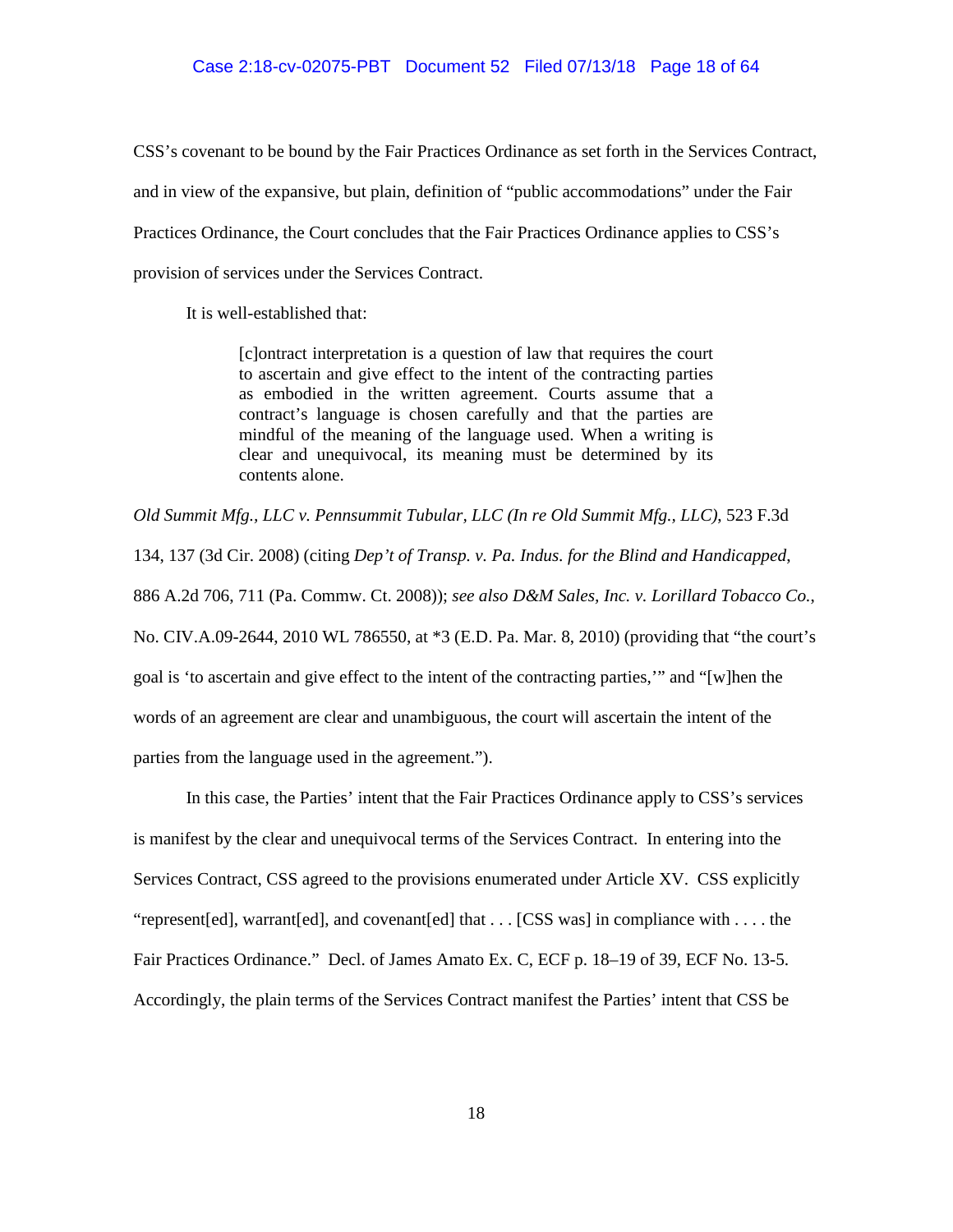### Case 2:18-cv-02075-PBT Document 52 Filed 07/13/18 Page 19 of 64

bound by the Fair Practices Ordinance by expressly incorporating the Fair Practices Ordinance into the Services Contract.

Having concluded that the Services Contract evinces the Parties' intent that the Fair Practices Ordinance apply to CSS's services rendered under the Services Contract, the Court turns to the issue of whether the Fair Practices Ordinance would require CSS to provide foster parent certifications and home visits for prospective parents in accordance with the allcomers/nondiscrimination provisions of the Fair Practices Ordinance. The resolution of this issue turns on two questions: (1) whether CSS's scope of services includes the provision of certification and home visits in connection with certification in the first instance, and (2) if so, whether those services fall within the meaning of a public accommodation under the Fair Practices Ordinance.

# **2. CSS's Scope Of Services Requires CSS To Recruit, Screen, Train, And Certify Resource Caregivers**

Here, as with all questions of parties' obligations under a contract, the Court must look to the intent of the parties as embodied in the plain and unambiguous terms of the contract. In agreeing to perform the Scope of Services under the Services Contract, CSS agreed to "recruit, screen, train, and provide certified resource care homes." Decl. of James Amato Ex. A, ECF p. 28 of 52, ECF No. 13-3. Indeed, CSS's obligation to recruit, screen, train, and certify resource caregivers is emphasized elsewhere in the Scope of Services. Decl. of James Amato Ex. A, ECF p. 28–29 of 52, ECF No. 13-3 (providing that "resource caregivers are screened, trained, and certified by [CSS]"); *see also* Decl. of James Amato Ex. A, ECF p. 27 of 52 n.1, ECF No. 13-3 (providing under the "Statement of Purpose" that "Provider Staff is responsible for recruiting and certifying foster and kinship homes"). The Court concludes that CSS's certification of prospective foster parents and CSS's provision of home studies "to assure [that prospective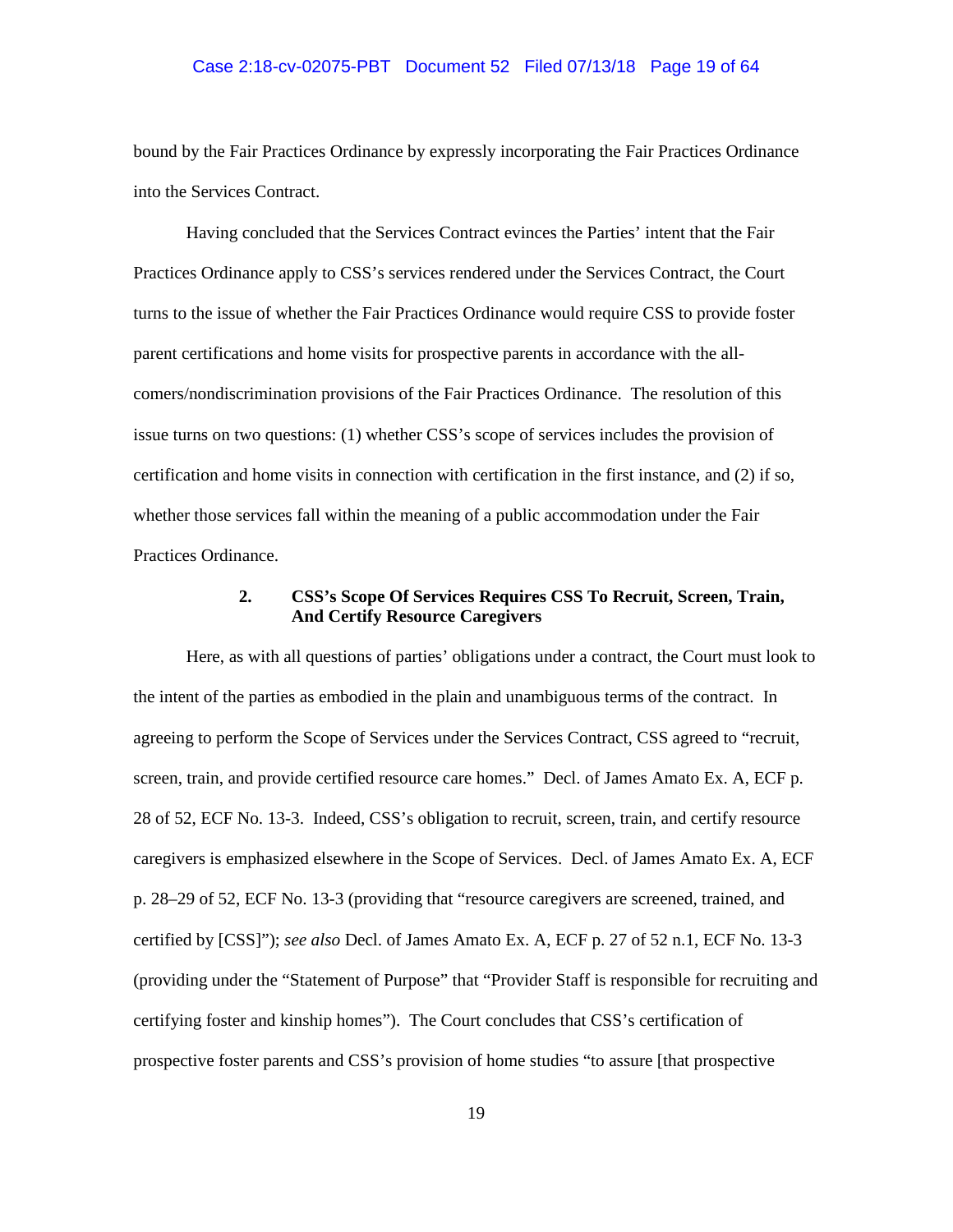foster parents] are qualified and well prepared for the responsibility of foster care<sup>"17</sup> are services that CSS agreed to provide under the Services Contract.

Having determined that certification and home studies are services that CSS was hired to provide under the Services Contract, the Court turns to whether these services constitute "public accommodations" under the Fair Practices Ordinance such that CSS's provision of these services must be rendered in accordance with the all-comers, anti-discrimination provision of the Fair Practices Ordinance.

# **3. The Services That CSS Provides Are Public Accommodations Within The Meaning Of The Fair Practices Ordinance**

In interpreting a municipal ordinance, a court must employ the same analysis that the court employs when interpreting a statute. *Tri-Cty. Landfill, Inc. v. Pine Twp. Zoning Hearing Bd.*, 83 A.3d 488, 509 (Pa. Commw. Ct. 2014); *see also Diehl v. City of McKeesport*, 432 A.2d 288, 290 (Pa. Commw. Ct. 1981) (providing that "[t]he rules of statutory construction are applicable to statutes and ordinances alike"). Accordingly, when interpreting an ordinance, a court must determine, as it must when interpreting a statute, the intent of the legislative body that enacted the ordinance. *See Tri-Cty. Landfill, Inc.*, 83 A.3d at 509 (citing 1 Pa. Cons. Stat. § 1921). Generally, the best indicator of the legislative body's intent is the plain language of the ordinance. *Id.* 

The Fair Practices Ordinance provides an expansive, but plain definition of the term "public accommodation." Under the Fair Practices Ordinance, a public accommodation is:

> Any [] provider, whether licensed or not, which solicits or accepts patronage or trade of the public or whose . . . services, facilities . . . are extended, offered [] or otherwise made available to the public; including all . . . services provided by any public agency or

<sup>&</sup>lt;sup>17</sup> Foster Care & Adoption Services, https://cssphiladelphia.org/adoption/ (last visited Jul. 1, 2018).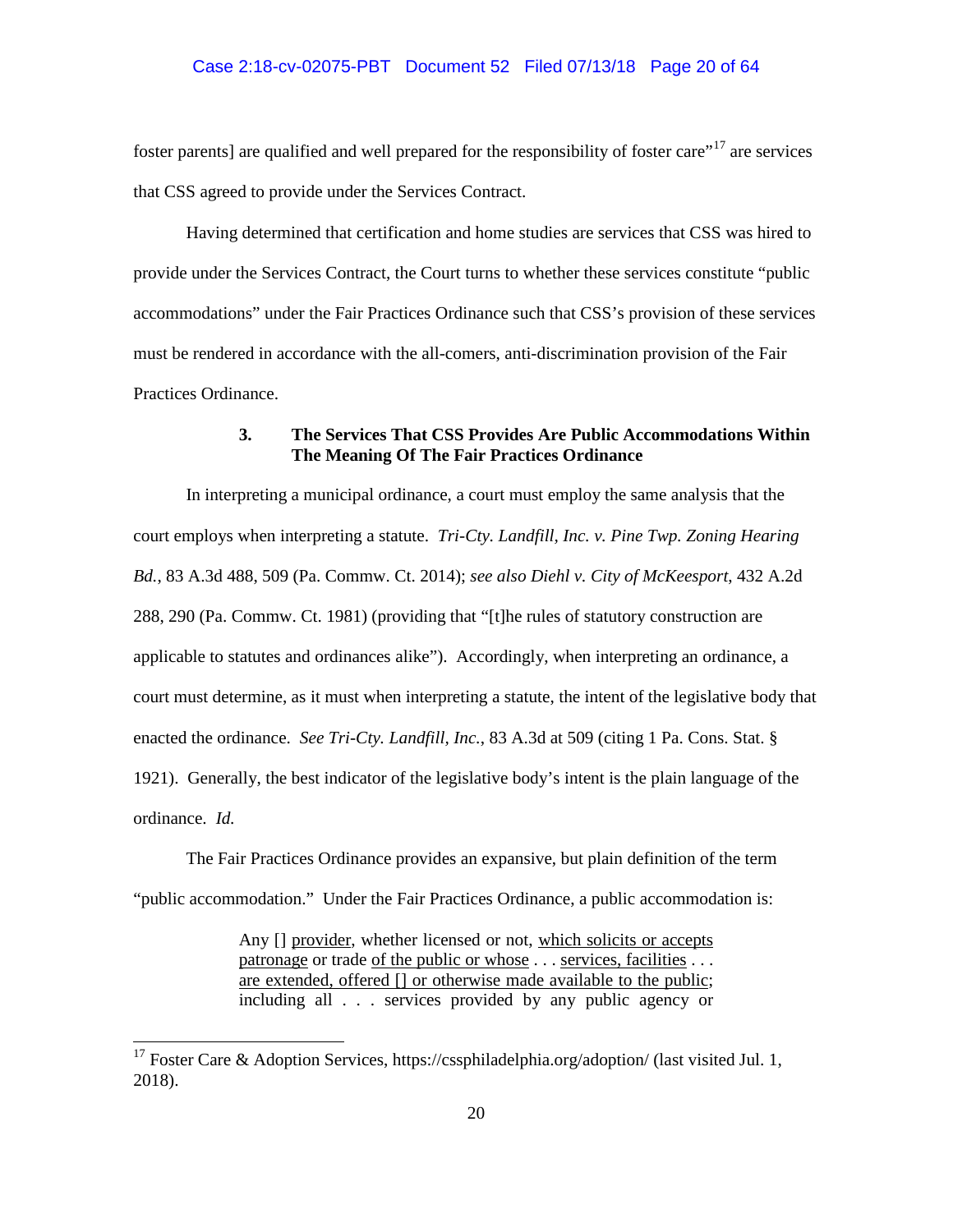authority; any agency, authority or other instrumentality of . . . the City, its departments, boards and commissions.

Philadelphia Fair Practices Ordinance § 9-1102 (Definitions) at 4, Chapter 9-1100 of the Philadelphia Code.

In this case, CSS's provision of services meets the definition of public accommodations and, therefore, CSS must provide its services in accordance with the Fair Practices Ordinance as incorporated by Article XV, § 15.1 of the Services Contract. CSS is a "licensed" "provider" under the Services Contract. CSS publicly solicits prospective foster parents and advertises to attract new foster parents.<sup>18</sup> CSS provides professional "services" to the public. In return for its services, CSS receives public funds and the source of those funds are to be disclosed to the public when CSS disseminates information relating to its services under the Services Contract.<sup>19</sup> CSS operates and maintains facilities that are used by staff and members of the public to carry out CSS's work under the Services Contract. Jun. 19, 2018 Hr'g Tr. 36:18–22 (Amato). The Court concludes, therefore, that CSS's services are public accommodations to be provided consistent with CSS's covenant under Article XV, § 15.1, which requires CSS to serve all Philadelphians who seek out its services.

## **C. Likelihood of Success on the Merits**

Having determined that the terms of the Services Contract, including the all-comers, nondiscrimination provisions of the Fair Practices Ordinance incorporated into the Services Contract under Article XV, § 15.1, apply to CSS's provision of services, the Court turns to

<sup>&</sup>lt;sup>18</sup> *See Jun.* 18, 2018 Hearing Tr. 65:17 (Fulton) (testifying to seeing a television commercial about foster care); Foster Care & Adoption Services, https://cssphiladelphia.org/adoption/ (last visited Jul. 1, 2018) (soliciting prospective foster parents through a website).

<sup>&</sup>lt;sup>19</sup> Decl. of James Amato Ex. B, ECF p. 35 of 39, ECF No. 13-4 (Services Contract providing that "[CSS] shall identify the Department as a funding source in all literature, documents reports or pamphlets which Provider publishes develops or produces in connection with this Contract.").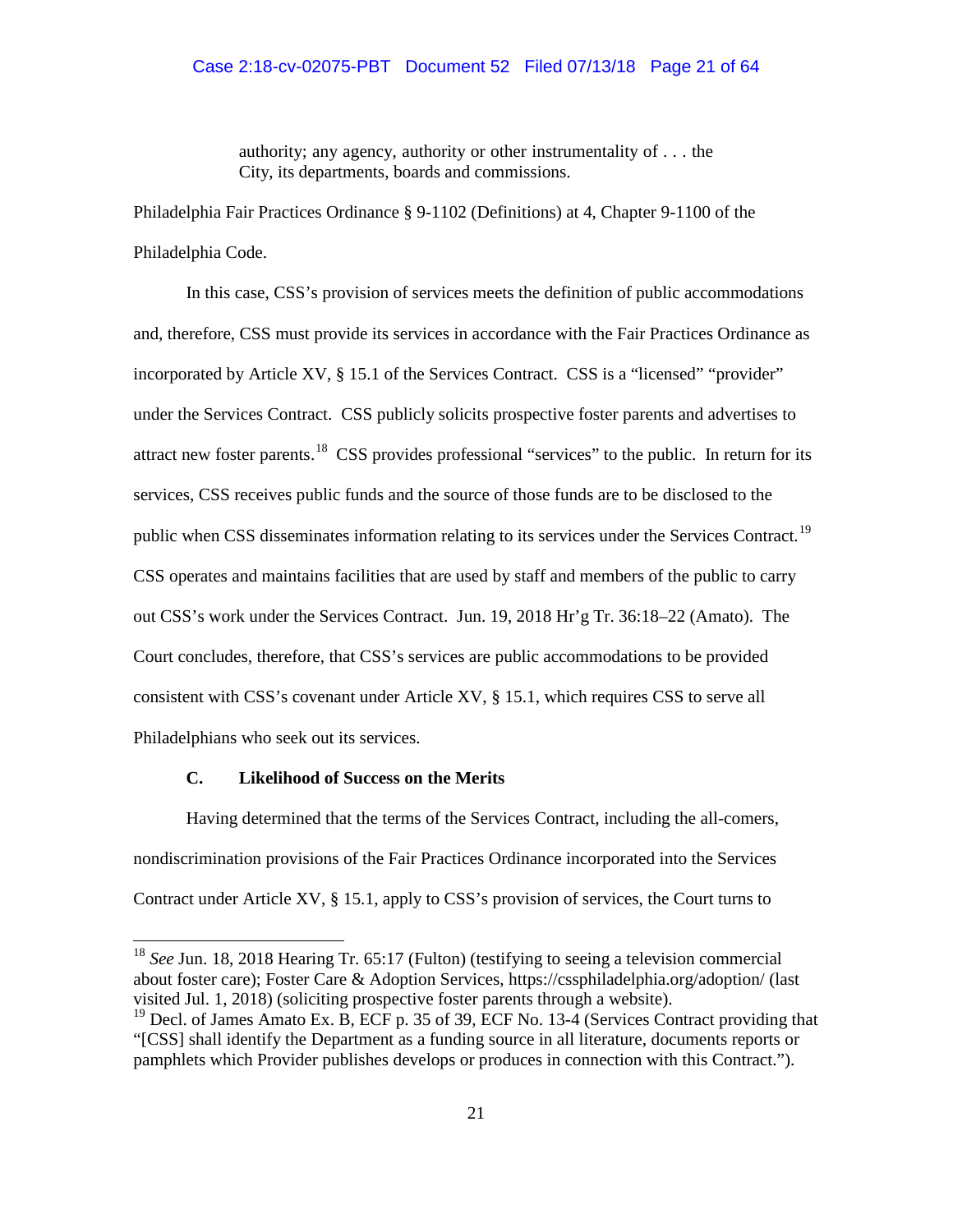CSS's argument that it nevertheless need not comply with these all-comers, nondiscrimination provisions because compliance would violate CSS's rights under the Free Exercise and Establishment Clauses of the First Amendment, the Pennsylvania Religious Freedom Act ("RFPA"), and the Free Speech Clause of the First Amendment.

## **1. Free Exercise Clause Claim**

# **i. The Services Contract And Fair Practices Ordinance Incorporated In The Services Contract Is A Neutral Law Of General Applicability Subject To Rational Basis Review**

The First Amendment to the United States Constitution provides that "Congress shall make no law . . . prohibiting the free exercise [of religion]." *Tenafly Eruv Ass'n, Inc. v. Borough of Tenafly*, 309 F.3d 144, 165 (3d Cir. 2002) (quoting U.S. Const. amend. I.) (alteration in original). The strictures of the Free Exercise Clause apply to state and local government under the Fourteenth Amendment. *See Cantwell v. Connecticut*, 310 U.S. 296, 303 (1940) (holding the religious protections under the First Amendment apply to the states through the Due Process Clause of the Fourteenth Amendment). "Depending on the nature of the challenged law or government action, a free exercise claim can prompt either strict scrutiny or rational basis review." *Tenafly Eruv Ass'n, Inc.*, 309 F.3d at 165.

When a challenged law "is 'neutral' and 'generally applicable,' and burdens religious conduct only incidentally, the Free Exercise Clause offers no protection." *Id.* at 165 (citing *Employment Div. v. Smith*, 494 U.S. 872, 879 (1990)); *see also Fraternal Order of Police Newark Lodge No. 12 v. City of Newark*, 170 F.3d 359, 364 (3d Cir. 1999) (explaining that in cases involving state laws affecting religious freedoms, *Smith* is the appropriate framework for analysis because the federal Religious Freedom Restoration Act of 1993, passed by Congress in response to *Smith*, does not apply to state actions). Thus, the constitutionality of a neutral and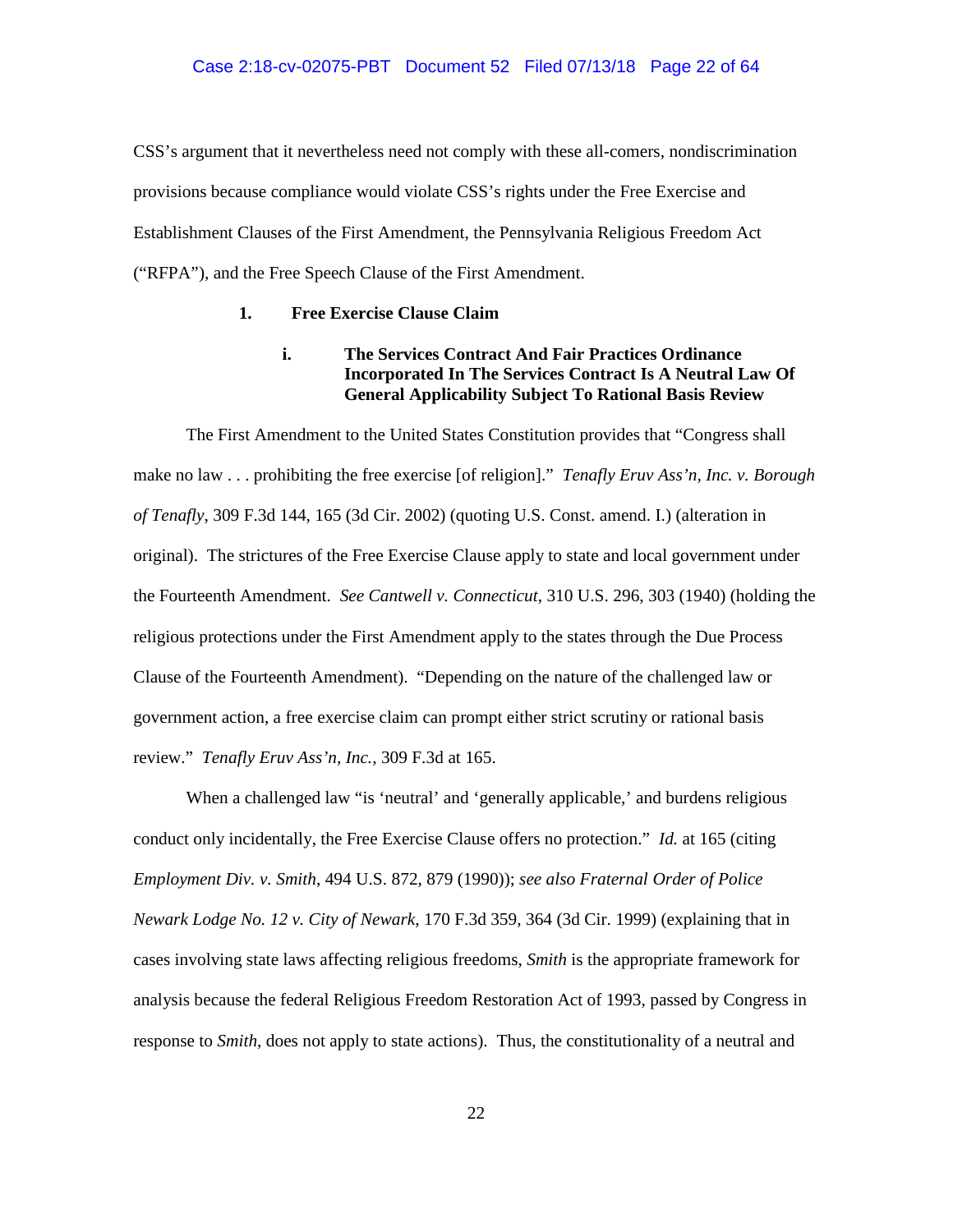## Case 2:18-cv-02075-PBT Document 52 Filed 07/13/18 Page 23 of 64

generally applicable state or local law under the Free Exercise clause is evaluated using the rational basis standard. $^{20}$ 

By contrast, "if a law is not neutral . . . or is not generally applicable . . . strict scrutiny applies and the burden on the religious conduct violates the Free Exercise Clause unless it is narrowly tailored to advance a compelling government interest." *Tenafly Eruv Ass'n, Inc.*, 309 F.3d 144 at 165 (citing *Church of the Lukumi Babalu Aye, Inc. v. City of Hialeah*, 508 U.S. 520, 532, 542 (1993)). "A law is not neutral if it has as its 'object . . . to infringe upon or restrict practices because of their religious motivation.'" *Lighthouse Inst. for Evangelism, Inc. v. City of Long Branch*, 510 F.3d 253, 275 (3d Cir. 2007) (citing *Lukumi*, 508 U.S. at 533). "A law is not generally applicable when it 'proscribes particular conduct only or primarily when religiously motivated.'" *Id.* at 275 (citing *Tenafly*, 309 F.3d at 165).

Even if a law is neutral and generally applicable on its face, if "government officials exercise discretion in applying a facially neutral law, so that whether they enforce the law depends on their evaluation of the reasons underlying a violator's conduct, they contravene the neutrality requirement if they exempt some secularly motivated conduct but not comparable religiously motivated conduct." *Tenafly Eruv Ass'n, Inc.*, 309 F.3d 144 at 165–66. Unless there is evidence of government targeting of religious conduct "for distinctive treatment" then the framework for analysis under *Smith*, 494 U.S. 872, will govern the review of a challenged law or action. *Tenafly Eruv Ass'n, Inc.*, 309 F.3d 144 at 167 (quoting *Lukumi*, 508 U.S. at 534).

In the absence of case law directly addressing the factual circumstances presented in this case, the Court finds the Supreme Court's decision in *Christian Legal Soc'y Chapter of the Univ. of California, Hastings Coll. of the Law v. Martinez*, 561 U.S. 661, 698 (2010) instructive. In

 $20$  "[R]ational basis review requires merely that the action be rationally related to a legitimate government objective." *Tenafly Eruv Ass'n, Inc.*, 309 F.3d 144 at 165 n.24.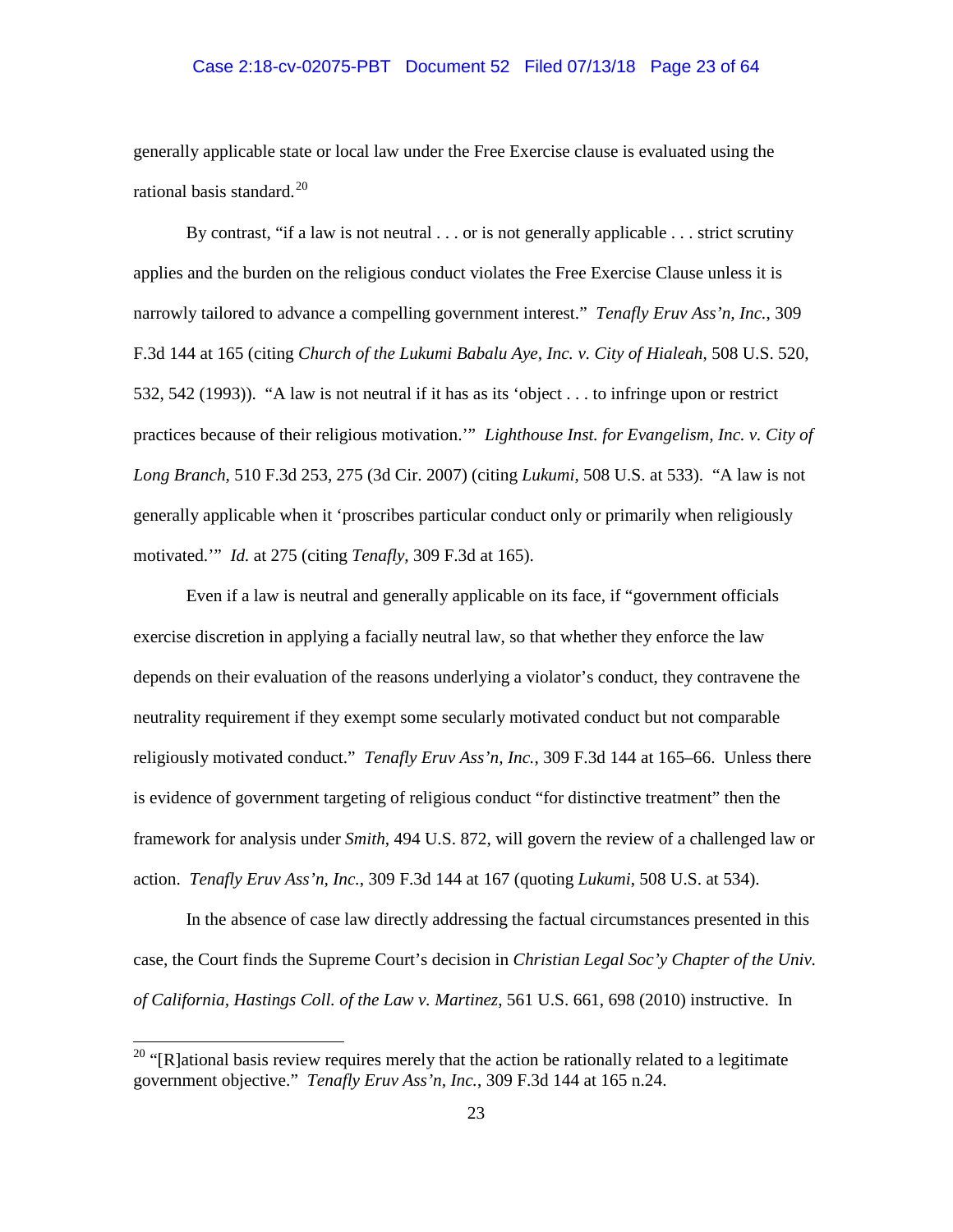### Case 2:18-cv-02075-PBT Document 52 Filed 07/13/18 Page 24 of 64

*Martinez*, the Supreme Court reviewed a law school's policy requiring student groups who wished to take advantage of the benefits of official recognition by the law school to comply with an all-comers/nondiscrimination policy. A faith-based student group argued that the University's insistence that the student group comply with the all-comers policy violated, among other things, the group's right to the free exercise of religion. *Id.*

A group of law students at a public law school formed a chapter of the Christian Legal Society ("CLS") that required its members to sign a "Statement of Faith" and adhere to bylaws that would "exclude from affiliation anyone who engages in 'unrepentant homosexual conduct.'" *Id.* at 672. CLS applied for registered student organization ("RSO") status with the law school. RSO status would confer on CLS various benefits including subsidies of CLS's events with funds originating from the school-wide mandatory student-activity fee, use of certain law school facilities, and the ability to advertise events to the student body using the law school's communication channels and the use of the law school's name and logo in advertising. *Id.* at 669–70. To qualify for RSO status, the law school required applicants to agree to a nondiscrimination policy that would prohibit the applicant from discriminating against prospective members on the basis of "race, color, religion, national origin, ancestry, disability, age, sex or sexual orientation." *Id.* at 671. CLS would not adopt the nondiscrimination policy and, accordingly, the school withheld RSO status and its attending benefits from CLS. *Id.* at 673.

In upholding the law school's conditioning of RSO status and attending benefits on CLS's acceptance of the nondiscrimination policy, the Supreme Court reasoned that the law school's policy was, in essence, a neutral "all comers" policy and that the law school, "caught in the crossfire between a group's desire to exclude and students' demand for equal access, may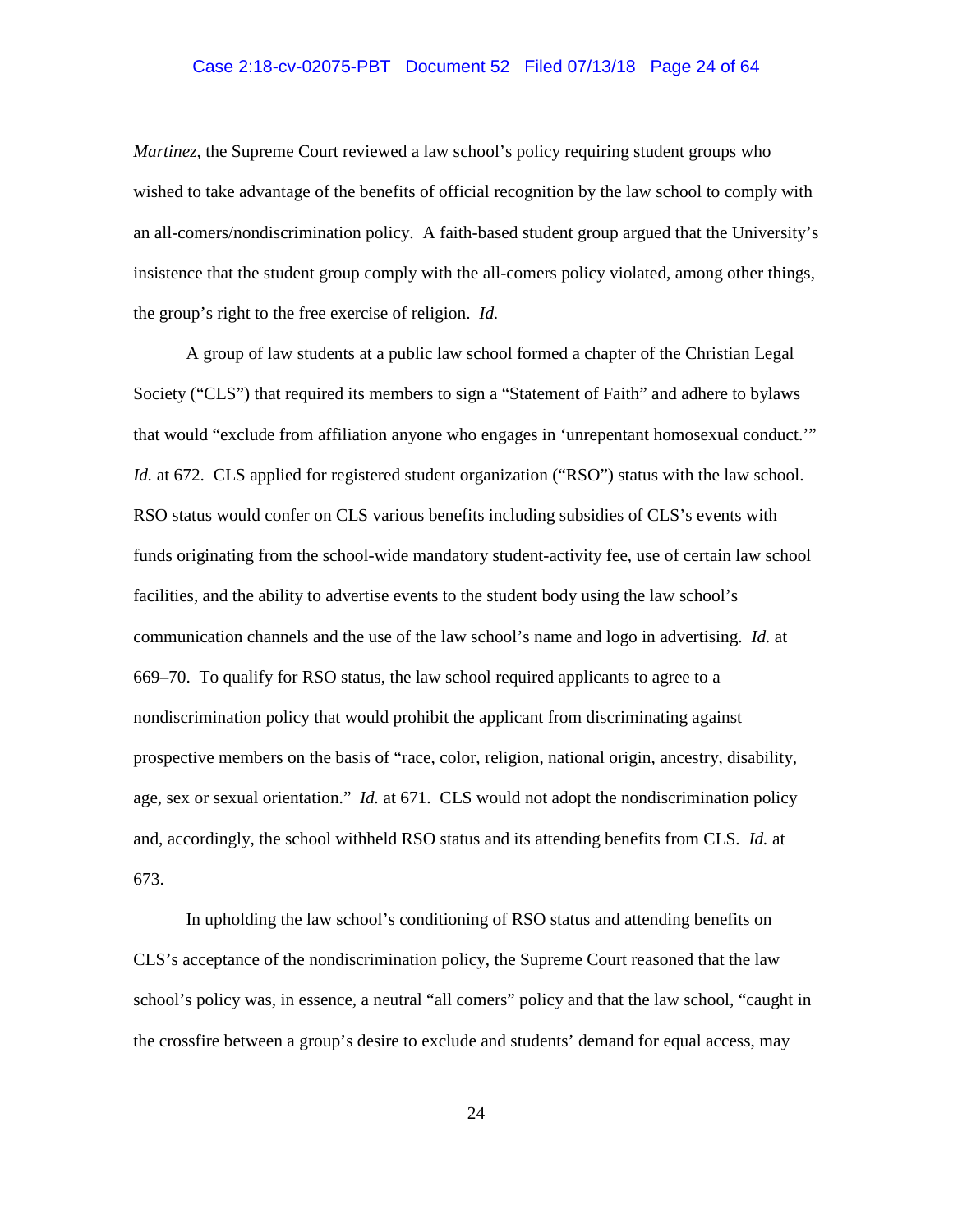### Case 2:18-cv-02075-PBT Document 52 Filed 07/13/18 Page 25 of 64

reasonably draw a line in the sand permitting *all* organizations to express what they wish but *no*  group to discriminate in membership." *Id.*at 694. The Supreme Court continued stating that:

> [t]he question here . . . is not whether [the law school] *could*, consistent with the Constitution, provide religious groups dispensation from the all-comers policy by permitting them to restrict membership to those who share their [sincerely held religious belief]. It is instead whether [the law school] *must* grant that exemption. This Court's decision in *Employment Div., Dept. of Human Resources of Ore. v. Smith*, . . . unequivocally answers no to that latter question.

*Martinez*, 561 U.S. at 694 n.24. The Supreme Court further considered the fact that RSOs "are eligible for financial assistance drawn from mandatory student-activity fees . . . the all-comers policy ensures that no [law] student is forced to fund a group that would reject her as a member." *Id.* at 688. Ultimately, the Supreme Court held that the law school's policy was constitutional despite its incidental effect on CLS and its ability to receive RSO benefits, including financial support for its activities. *Id.* at 698.

The Court also considers the U.S. District Court for the Western District of Michigan's decision in *Teen Ranch, Inc. v. Udow*, 389 F.Supp.2d 827 (W.D. Mich. 2005), which was affirmed by the Sixth Circuit in *Teen Ranch, Inc. v. Udow*, 479 F.3d 403 (6th Cir. 2007), because the court's rationale in *Teen Ranch* provides some analytical assistance on the present facts.

In *Teen Ranch*, a faith-based residential home for troubled youth, Teen Ranch, sued a state agency, charged with placing troubled youth in protective care, after the state agency issued a moratorium against further placements of children with Teen Ranch due to Teen Ranch's policies and practices that violated laws prohibiting the use of state funds for sectarian activities. 389 F.Supp.2d at 829–32. Teen Ranch argued that the state's moratorium on new placements with Teen Ranch "violate<sup>[d]</sup> the Free Exercise Clause because it conditions the receipt of a governmental benefit on Teen Ranch's surrender of its religious beliefs and practices and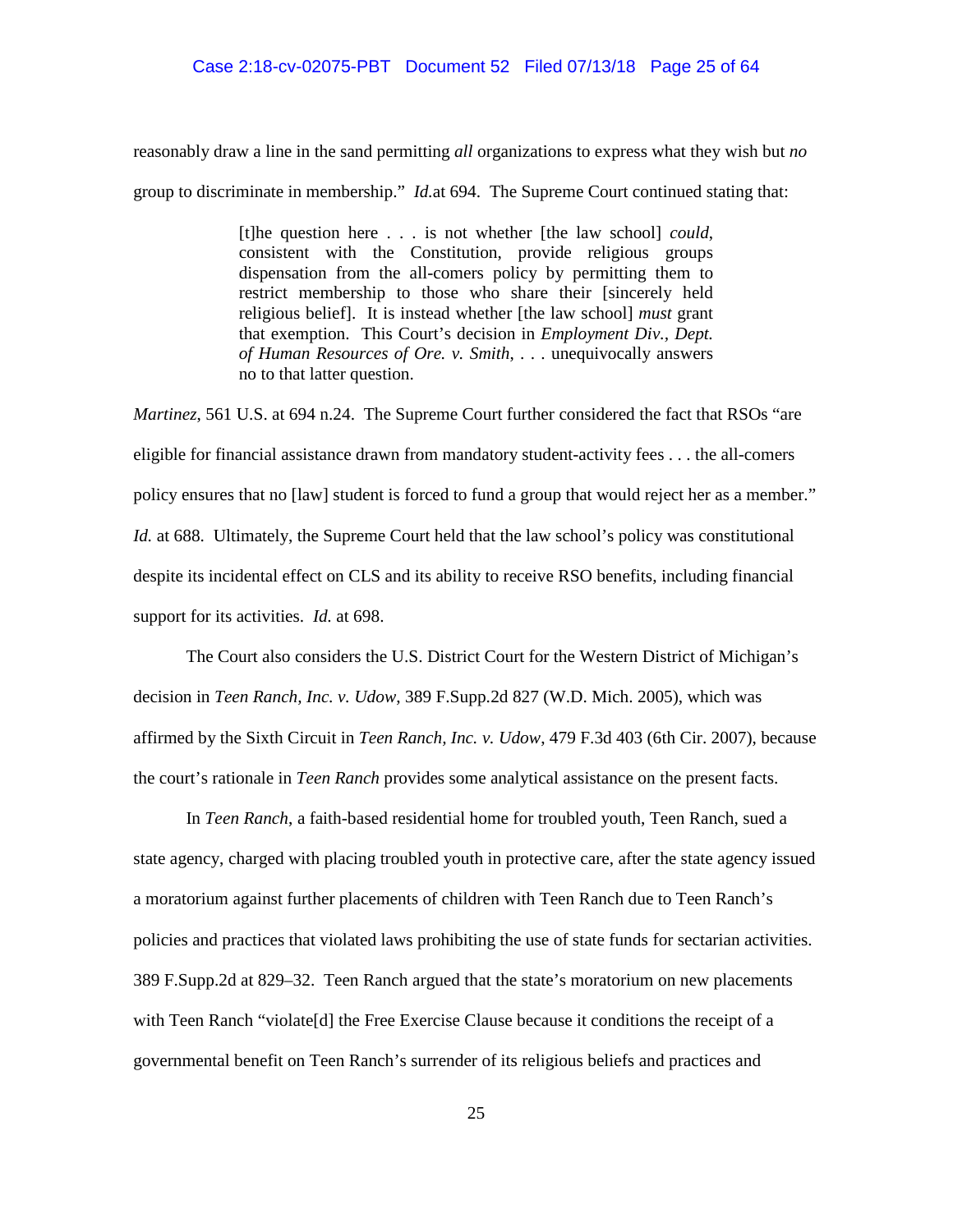burdens the free exercise of Plaintiff's religious beliefs without satisfying the strict scrutiny standard." *Id.* at 837. In rejecting Teen Ranch's free exercise challenge, the district court reasoned that "[u]nlike [cases involving] unemployment benefits or the ability to hold office, a state contract for youth residential services is not a public benefit." *Id.* at 838 (emphasis added). The district court relied on the Supreme Court's decision in *Locke v. Davey* and explained that in *Locke*:

> where the [Supreme] Court reviewed a state scholarship program that excluded any student who was pursuing a degree in devotional theology . . . [a]lthough the law was not facially neutral with respect to religion, the [Supreme] Court held that it did not violate the Free Exercise Clause [because the law] 'imposes neither criminal nor civil sanctions on any type of religious service or rite . . . . And it does not require students to choose between their religious beliefs and receiving a government benefit. The State has merely chosen not to fund a distinct category of instruction.

*Teen Ranch*, 389 F. Supp. 2d at 838 (citing *Locke v. Davey*, 540 U.S. 712, 720–21 (2004)). The

district court in *Teen Ranch*, thus, recognized that the context in which a purported burden on

religious expression occurs is critical in determining whether the state has violated the Free

Exercise Clause. There is a difference between fundamental benefits such as unemployment

compensation and voluntary contracts for the provision of government services. *Id.* at 838

(stating that there is no support for the proposition that "the State can be required under the Free

Exercise Clause to contract with a religious organization").<sup>21</sup> On appeal, the Sixth Circuit stated

<sup>21</sup> The state court in *Catholic Charities of the Diocese of Springfield, et al. v. Madigan, et al.* similarly focused on context in granting summary judgment for the State of Illinois in a factually analogous dispute to the dispute in this case. *See* Section IV.A for a summary of the case in *Madigan*; *see also* Summary Judgment Order 2, *Catholic Charities of the Diocese of Springfield, et al. v. Madigan, et al.*, No. 2011-MR-254 (Ill. Cir. Ct. Aug. 18, 2011) (concluding that despite Catholic Charities' long history of participation in foster care, it did not have a right to a state contract for foster care).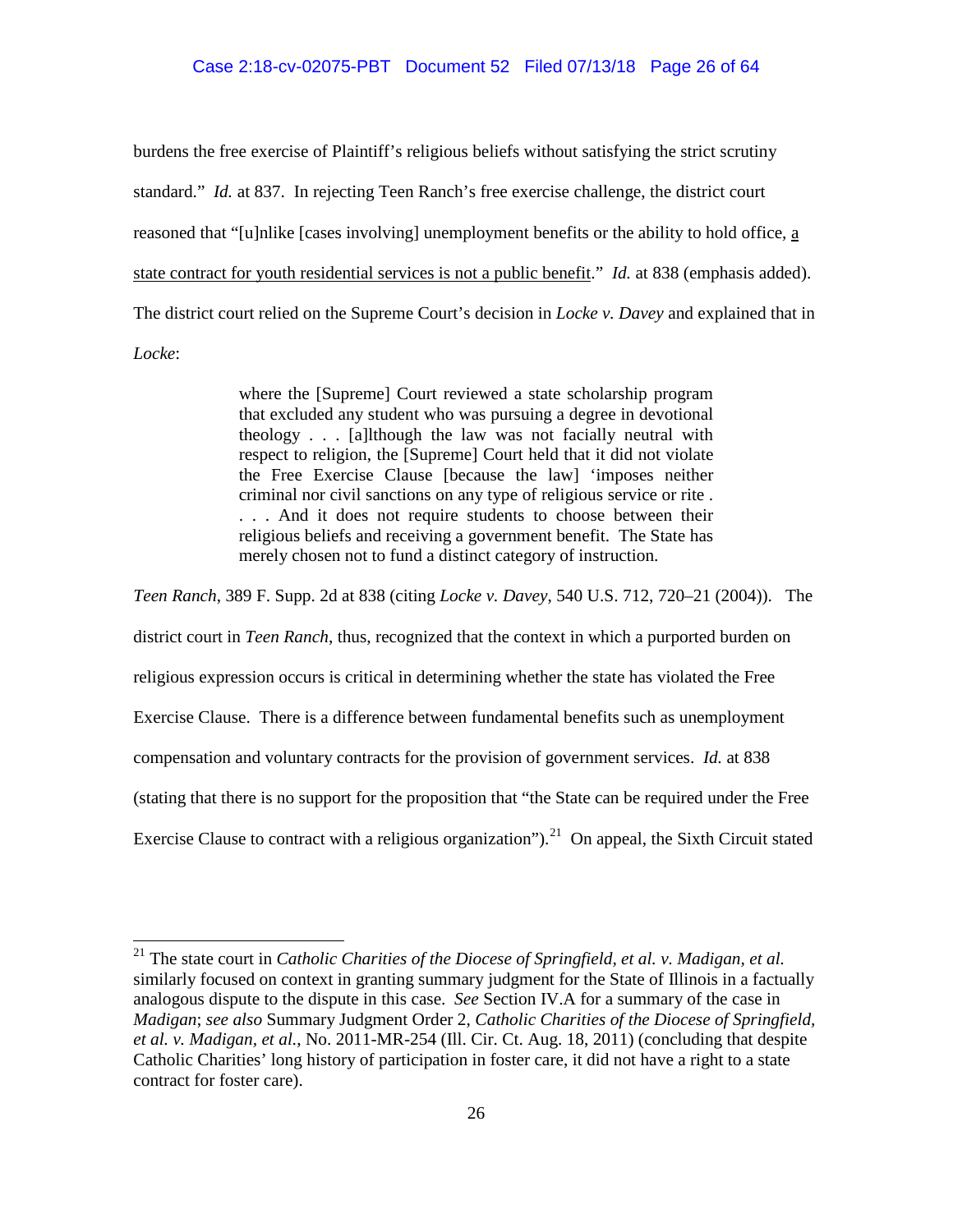## Case 2:18-cv-02075-PBT Document 52 Filed 07/13/18 Page 27 of 64

"[a]fter thoroughly reviewing the record, we believe that the district court was correct in reaching its conclusions." *Teen Ranch*, 479 F.3d at 410.

In this case, the Services Contract and the Fair Practices Ordinance incorporated into the Services Contract is, on its face, a neutral law of general applicability under *Smith*, therefore, the Court applies the rational basis test to determine the constitutionality of the Services Contract and its application to CSS.

First the Court concludes that the Services Contract and Fair Practices Ordinance are neutral with respect to religion because there is no evidence that the Services Contract or Fair Practices Ordinance were drafted or enacted with the object "to infringe upon or restrict practices because of their religious motivation." *Lighthouse Inst. for Evangelism, Inc.*, 510 F.3d at 275 (quoting *Lukumi*, 508 U.S. at 533) (emphasis added). The plain language of the Services Contract and the plain language and history of the Fair Practices Ordinance as incorporated into the Services Contract demonstrate neutrality. Article XV, § 15.1 of the Services Contract makes no reference to religion except that § 15.1 would protect individuals receiving services under the Services Contract from religious discrimination. Decl. of James Amato Ex. C, ECF p. 18–19 of 39, ECF No. 13-5 ("Provider shall not discriminate or permit discrimination against any individual because of . . . religion."). The plain language of the Fair Practices Ordinance likewise supports a finding of neutrality. The Fair Practices Ordinance makes no reference to religion except that it, again, prohibits service providers from discriminating on the basis of religion. Philadelphia Fair Practices Ordinance § 9-1106, Chapter 9-1100 of the Philadelphia Code.

The legislative history and intent of the Fair Practices Ordinance similarly supports a finding of neutrality. Philadelphia City Council first enacted the Fair Practices Ordinance in

27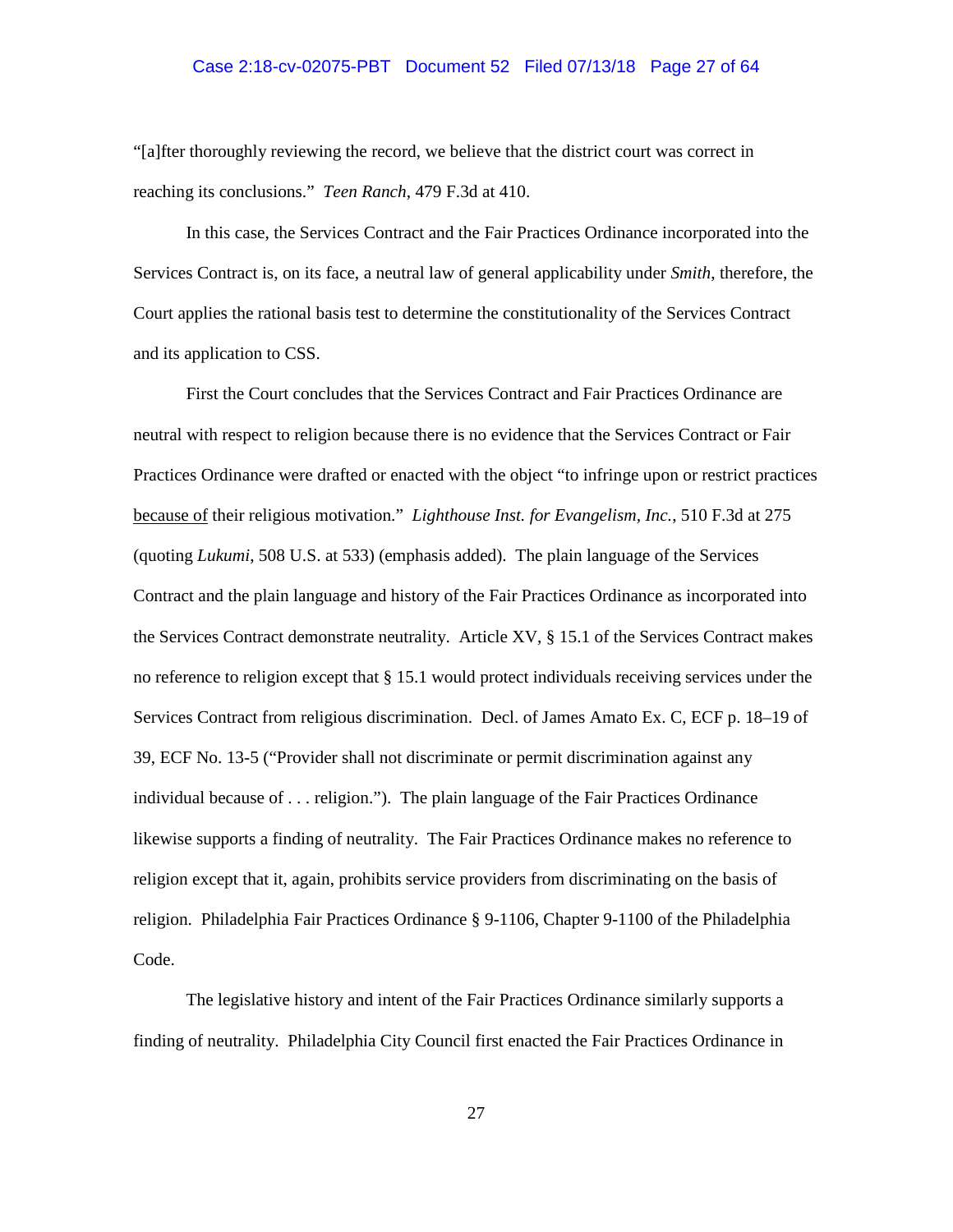1963 long before the present dispute between the Parties. Philadelphia City Council amended the Fair Practices Ordinance in 1982, thirty-six years before the events relevant to this case, to broaden the scope of its inclusion policy to protect Philadelphians on the basis of, among other things, sexual orientation. Indeed, the Legislative Findings section of the Fair Practices Ordinance explained the reasons for its enactment. The Fair Practices Ordinance provides that Philadelphia's population:

> Consists of people of every race, ethnicity, color, religion, national origin, sex, sexual orientation, gender identity, ancestry, age, disability, marital status, and familial status . . . . [and] [d]iscrimination in places of public accommodation causes embarrassment and inconvenience to citizens and visitors of the City, creates breaches of the peace, and is otherwise detrimental to the welfare and economic growth of the City.

§ 9-1101. The history and text of the Fair Practices Ordinance provide no basis to conclude that the Fair Practices Ordinance has as its object the infringement of religious rights. Accordingly, the Fair Practices Ordinance, as incorporated by the Parties into the Services Contract, is neutral.

The Services Contract and the Fair Practices Ordinance are also generally applicable. In this case, the Services Contract was, in fact, applied generally. The general applicability of the Services Contract and Fair Practices Ordinance is not only evident from the text of the Services Contract, but also from the actions DHS and Philadelphia took in this case. First, the Services Contract and Fair Practices Ordinance do not "proscribe particular conduct only or primarily when religiously motivated;" they proscribe only CSS's ability to turn away qualified Philadelphians on the basis of particular character traits without regard to secular or religious reasons. *Lighthouse Inst. for Evangelism, Inc.*, 510 F.3d at 275 (citing *Tenafly*, 309 F.3d at 165). Among the character traits that CSS may not consider when refusing to serve qualified Philadelphians are "perceived race, ethnicity, color, sex, sexual orientation, religion, national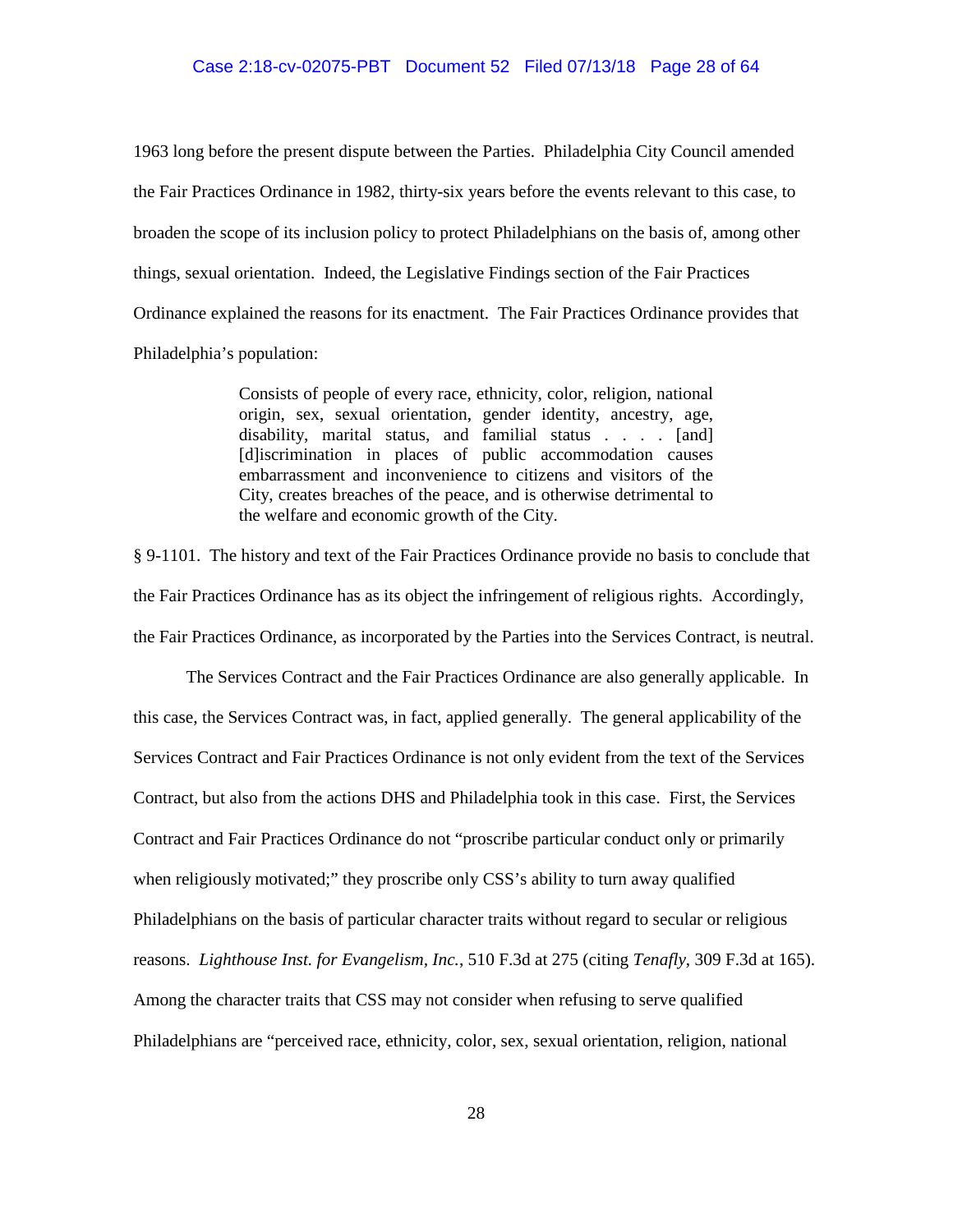### Case 2:18-cv-02075-PBT Document 52 Filed 07/13/18 Page 29 of 64

origin, ancestry, age, disability, marital status, source of income, familiar [sic] status . . . ." Article XV, § 15.1.

As applied in this case, the Services Contract and Fair Practices Ordinance were, in fact, implemented in a general manner. Not only has DHS confirmed that it would not permit any foster agency under contract, faith-based or not, to turn away potential foster parents for the foster parents' characteristics under the Services Contract and Fair Practices Ordinance, DHS also closed intake of new referrals by CSS and Bethany Christian Services for the same reason. This evidence supports the conclusion that DHS and Philadelphia are not applying the Services Contract or the Fair Practices Ordinance to target particular religious denominations for any religious reason. 22

Having concluded that the Services Contract and Fair Practices Ordinance are apparently facially neutral and generally applicable and appear to have been neutrally and generally applied in this case, the Court concludes that Defendants' enforcement of the Services Contract and Fair Practices Ordinance is rationally related to a number of legitimate government objectives. While the standard for rational basis review is well known, it bears repeating:

> Under rational basis review, '[a] statute is presumed constitutional, and the burden is on the one attacking the legislative arrangement to negative every conceivable basis which might support it, whether or not that basis has a foundation in the record.'... The regulation must be reasonable and not arbitrary and it must bear 'a rational relationship to a [permissible] state objective.'"

*Lighthouse Inst. for Evangelism, Inc.*, 510 F.3d at 278 (internal citation omitted). While not directly applicable to the local contracting practices at issue in this case, the imposition of

<sup>&</sup>lt;sup>22</sup> This fact contradicts Plaintiffs' argument that DHS and Philadelphia specifically targeted CSS for its Catholic practices and association with the Archbishop of the Philadelphia Archdiocese. *See* below Section IV.C.2.ii addressing Plaintiffs' argument that strict scrutiny should apply in reviewing Defendants' actions because Defendants purportedly targeted Plaintiffs for Plaintiffs' religious beliefs.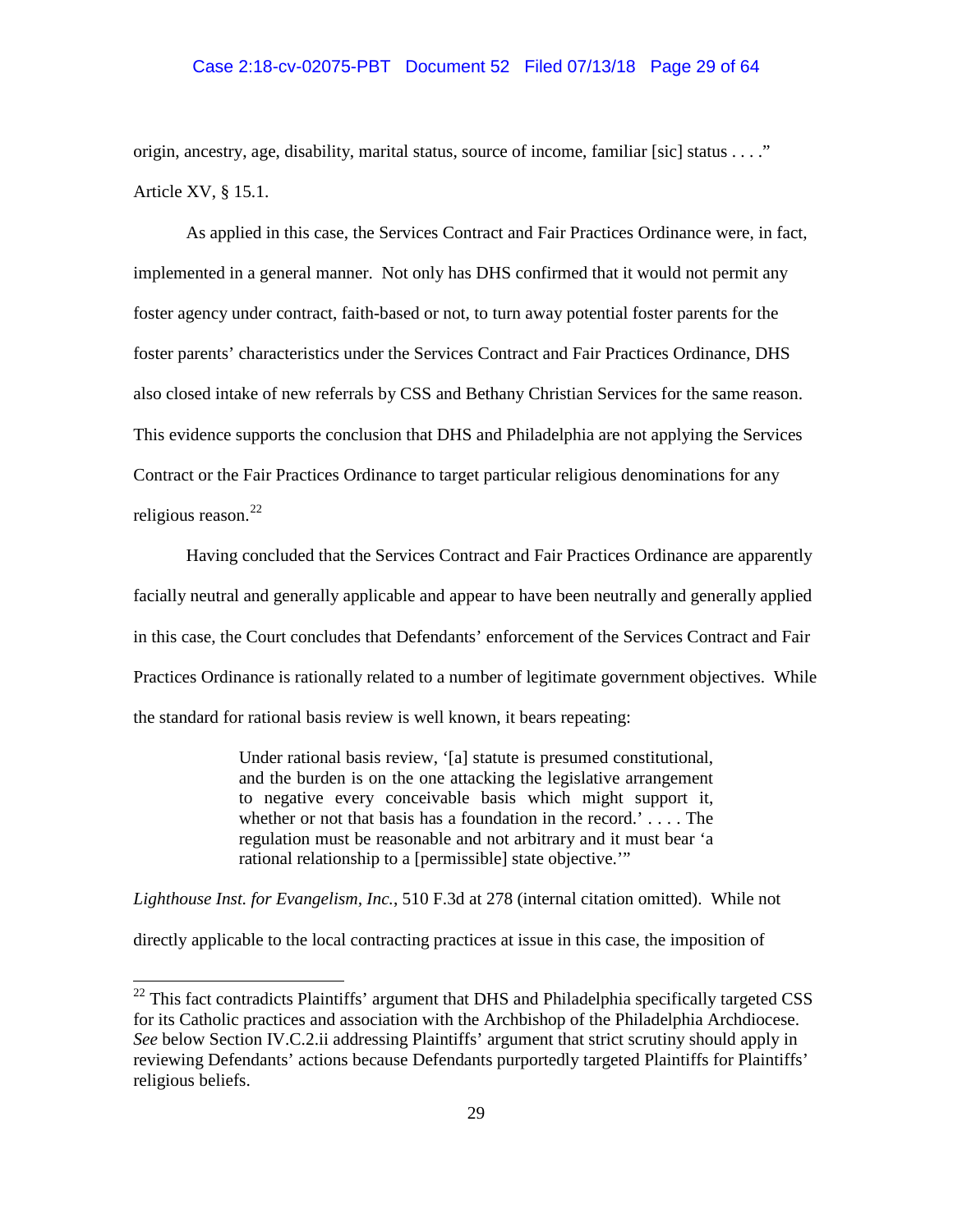### Case 2:18-cv-02075-PBT Document 52 Filed 07/13/18 Page 30 of 64

contractual conditions in government services contracts has a long and well-established history. Indeed, the courts, in reviewing federal contracts, have frequently upheld conditions placed on contractors through federal executive orders. *See, e.g.*, Exec. Order No. 8802, 6 F.R. § 3109 (Jun. 25, 1941) (requiring "[a]ll contracting agencies of the Government of the United States . . . include in all defense contracts . . . a provision obligating the contractor not to discriminate against any worker because of race, creed, color, or national origin" even before the enactment of the Civil Rights Act of 1964); PA Exec. Order 2016-05 (Apr. 7, 2016),

https://www.governor.pa.gov/executive\_orders/executive-order-2016-05-contract-compliance/ (prohibiting "discrimination by reason of race, gender, creed, color, sexual orientation, or gender identity or expression" in the "award, selection, or performance of any contracts or grants issued by Commonwealth agencies").

Here, Defendants have at least six permissible governmental objectives that are furthered by seeking CSS's compliance with the Services Contract. First, DHS and Philadelphia have a legitimate interest in ensuring that when contractors agree to terms in a government contract, the contractors adhere to those terms. Second, DHS and Philadelphia have a legitimate interest in ensuring that when its contractors voluntarily agree to be bound by local laws, the local laws are enforced. Third, DHS and Philadelphia have a legitimate interest in ensuring that when they employ contractors to provide governmental services, the services are accessible to all Philadelphians who are qualified for the services. Fourth, in the context of foster care and adoption, DHS and Philadelphia have a legitimate interest in ensuring that the pool of foster parents and resource caregivers is as diverse and broad as the children in need of foster parents and resource caregivers. Fifth, DHS and Philadelphia have a legitimate interest in ensuring that individuals who pay taxes to fund government contractors are not denied access to those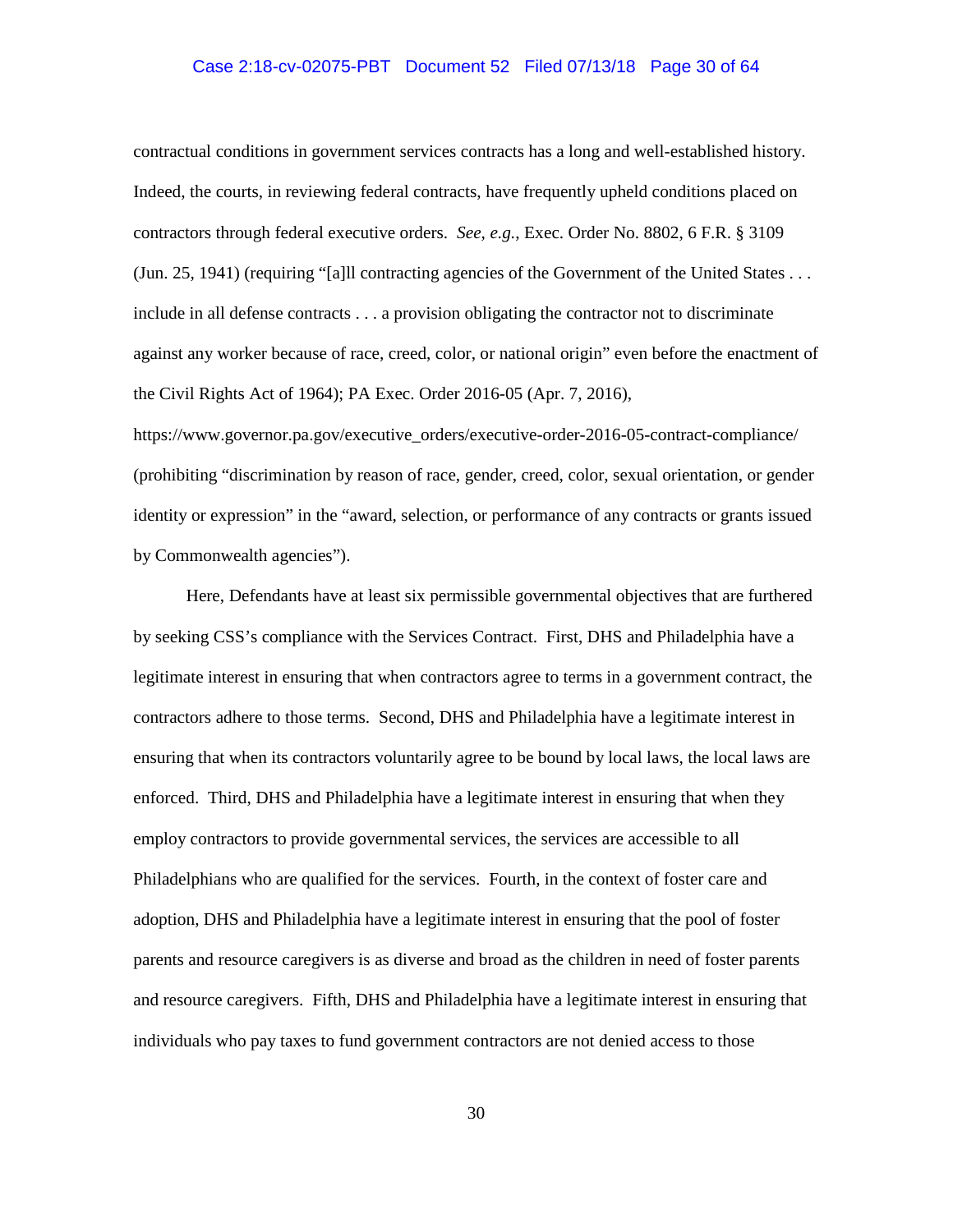services.<sup>23</sup> Sixth, DHS and Philadelphia have an interest in avoiding likely Equal Protection Clause and Establishment Clause claims that would result if it allowed its government contractors to avoid compliance with the all-comers, nondiscrimination provisions of the Fair Practices Ordinance by discriminating against same-sex married couples.<sup>24</sup>

That Defendants have legitimate objectives in this case is clearer still in view of the Supreme Court's decision in *Martinez*, 561 U.S. 661 and the decision in *Teen Ranch*, 389 F. Supp. 2d 827. In *Martinez*, the Supreme Court explained that where a public law school was "caught in the crossfire between a group's desire to exclude and [an interest in] equal access, [the

The Court notes that while the Third Circuit rejected "avoiding 'an Establishment Clause controversy'" as a government interest in *Tenafly*, in that case, the Third Circuit concluded that strict scrutiny applied and, thus, a "possible" Establishment Clause controversy could not meet the exacting requirements of a "compelling" government interest. 309 F.3d at 172. Further, in *Tenafly*, the Third Circuit concluded that the existence of an Establishment Clause controversy was, in essence, impossible. Here, faced with the Supreme Court's ruling in *Obergefell*, recognizing marriage for same-sex couples and marriage's attending benefits, and faced with the fact that CSS conditions the provision of its services on prospective parents' procurement of a clergy letter, the possibility of an Equal Protection and Establishment Clause claim is not as remote a possibility as was the case in *Tenafly*.

The Court also notes here that although CSS has disclaimed responsibility as a government actor in connection with some aspects of its claims, CSS, otherwise has urged the Court to consider CSS as a government contractor "akin to a government employee" in connection with its argument on Free Speech grounds. Pls.' Br. 26, ECF No. 10-2. The Court need not decide whether CSS would qualify as a state actor at this time in connection with any possible Equal Protection or Establishment Clause claim.

<sup>&</sup>lt;sup>23</sup> See Martinez, 561 U.S. at 688 (concluding that the fact that where University organizations may receive funding derived from a mandatory student-activity fee, that the University has an interest in ensuring that no student "is forced to fund a group that would reject her as a member.").

<sup>24</sup> *See, e.g.*, *Campaign for Southern Equality v. Mississippi Dep't of Human Servs.*, 175 F.Supp.3d 691 (S.D. Miss. 2016) (granting injunction to same-sex couples against state department of human services on basis that state law prohibiting adoption by same-sex couples violated federal equal protection under *Obergefell v. Hodges*, 135 S.Ct. 2584 (2015)).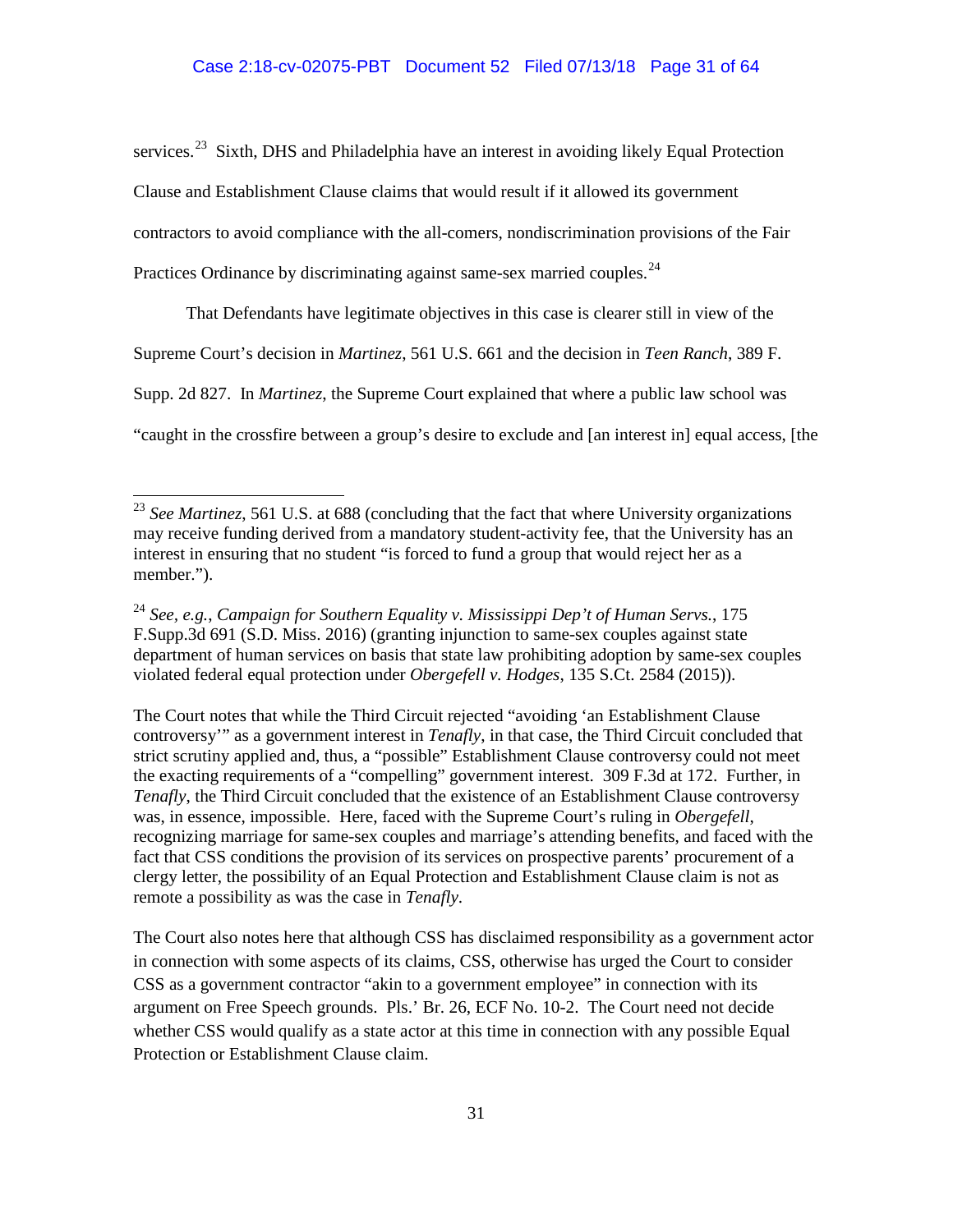# Case 2:18-cv-02075-PBT Document 52 Filed 07/13/18 Page 32 of 64

law school] may reasonably . . . permit[] *all* organizations to express what they wish but *no*  group to discriminate in membership." 561 U.S. at 694. In this case, DHS and Philadelphia are in much the same position as the law school in *Martinez* and, like the law school in *Martinez*, they may permit government contractors to express what the contractors wish but may also insist that their contractors adhere to contractual obligations to serve all-comers and not discriminate. To permit a contractor to avoid a contractual provision requiring the contractor to accept all those who seek their services unilaterally would permit what the Supreme Court explained could not be permitted in *Martinez*. 25

In this case, as in *Teen Ranch*, context matters. In *Teen Ranch*, the district court aptly drew a distinction between cases involving essential government benefits such as unemployment compensation or the ability to hold office, and "a state contract for youth residential services, which is not a public benefit." 389 F. Supp. 2d at 838; *see also* Summary Judgment Order 2, *Catholic Charities of the Diocese of Springfield, et al. v. Madigan, et al.*, No. 2011-MR-254 (Ill. Cir. Ct. Aug. 18, 2011) (granting summary judgment for State of Illinois reasoning that Catholic Charities did "not have a legally recognized protected property interest in the renewal of its contracts for foster care and adoption services"). There is no support for the proposition that "the State can be required under the Free Exercise Clause to contract with a religious organization." *Id.* at 838. Here, CSS seeks, as the plaintiff in *Teen Ranch* sought, a government services contract on terms that it deems acceptable, but unlike those cases where the government withheld essential benefits on religious grounds, CSS is not entitled to a government services contract to perform governmental work. It further bears repeating that there is no evidence in the

 $25$  When asked whether the public law school was required to exempt a faith-based student group's decision from an all-comers/nondiscrimination policy, the Supreme Court answered that "[t]his Court's decision in *Employment Div., Dept. of Human Resources of Ore. v. Smith*, . . . unequivocally answers no to that . . . question." *Martinez*, 561 U.S. at 694 n.24.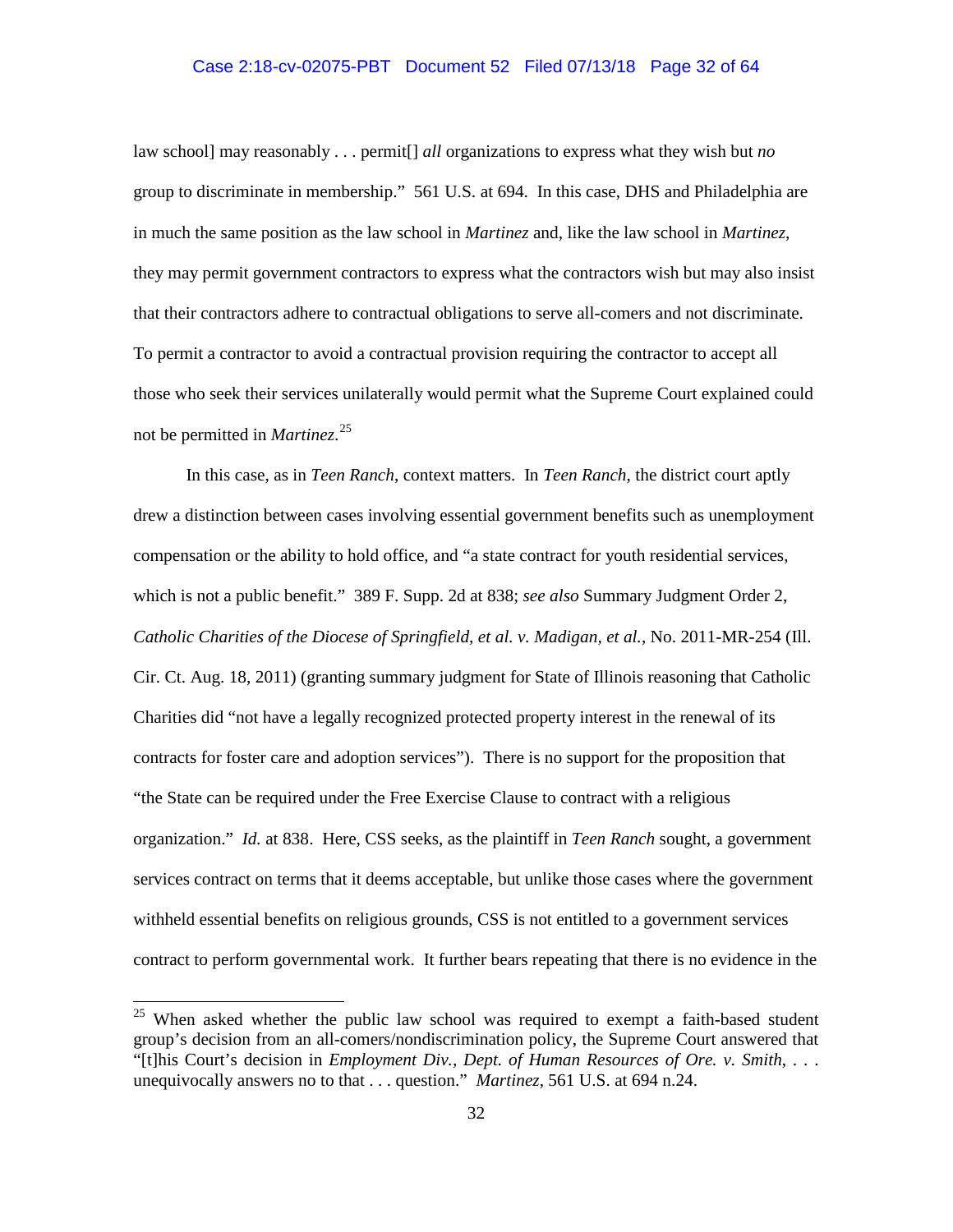### Case 2:18-cv-02075-PBT Document 52 Filed 07/13/18 Page 33 of 64

record that either DHS or Philadelphia has withheld a new contract or contractual compensation to CSS on religious grounds. The Court concludes that the terms of Services Contract, as applied by Defendants in this case, would likely survive rational basis review.

## **ii. No Evidence Of Targeting To Trigger Strict Scrutiny**

Although the Court concludes that rational basis review applies in this case, the Court addresses Plaintiffs' argument that strict scrutiny review should apply instead.

At the outset, the Court acknowledges the Parties' varying citations to the recent Supreme Court case, *Masterpiece Cakeshop, Ltd. v. Colorado Civil Rights Comm'n*, 138 S.Ct. 1719 (2018). *Masterpiece Cakeshop*, however, has little bearing on this case in view of *Masterpiece Cakeshop*'s narrow holding. Among other narrow propositions, *Masterpiece Cakeshop* stands for the unfortunately now-remarkable proposition that disputes such as the one before this Court "must be resolved with tolerance." *Id.* at 1732.

In an attempt to show that Defendants' actions are subject to strict scrutiny despite the facial neutrality and general applicability of the Services Contract provisions at issue, and DHS's and Philadelphia's expressed preference to continue contracting with CSS, Plaintiffs allege that Defendants have targeted CSS "purely based on its religious beliefs." Pls.' Br. 17, ECF No. 13- 2. In support of their claim of targeting, Plaintiffs point to (1) anti-Archdiocese of Philadelphia and anti-Archbishop of Philadelphia comments made by the Mayor of Philadelphia to show that DHS and Philadelphia intentionally sought to penalize CSS for its religious beliefs and exercise, and (2) the purported selective, discretionary enforcement of "laws or legal instruments in a way that burdens conduct for religious reasons but not secular reasons." Pls.' Br. 21, ECF No. 13-2. Plaintiffs draw too strong a conclusion from the Mayor's comments and misapprehend the way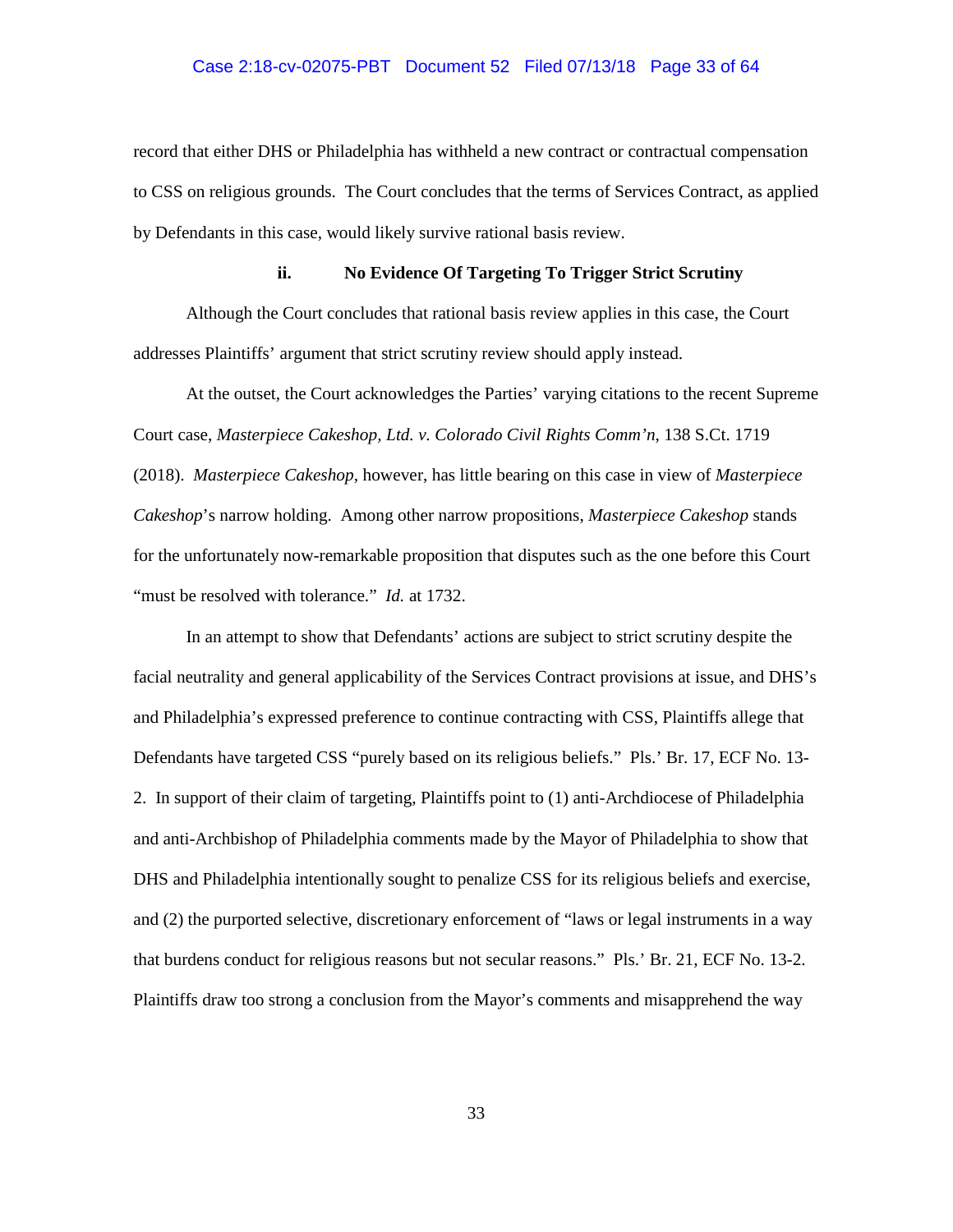# Case 2:18-cv-02075-PBT Document 52 Filed 07/13/18 Page 34 of 64

in which "secular exemptions" might show a government's actions are not neutral or generally applied so as to trigger strict scrutiny.

First, contrary to Plaintiffs' contentions, the Mayor's comments do not support the conclusion that DHS targeted CSS for its Catholic beliefs because (a) there was insufficient evidence at the preliminary injunction phase to show that the Mayor had any influence in DHS's decisions in this case, thereby rendering the comments irrelevant to these proceedings, and (b) even comments the Mayor made relating to Catholicism do not demonstrate targeting in light of the fact that DHS also closed Bethany Christian Services's referrals intake, a non-Catholic agency, that similarly would not comply with its obligation to serve all-comers under its foster agency contract.

Plaintiffs cite four comments involving the Mayor of Philadelphia that purportedly show that DHS closed CSS's intake due to CSS's Catholic beliefs.<sup>26</sup> First, Plaintiffs cite a nearly three-year-old *Philadelphia Magazine* article about then mayoral candidate Jim Kenney in which Kenney appeared critical of policies of the Archdiocese of Philadelphia and the Archbishop of Philadelphia, but appeared otherwise approving of Pope Francis, Catholic sisters, and other Catholic orders and programs. 27 Second, Plaintiffs cite a nearly two year old *Philadelphia Inquirer* article in which Mayor Kenney was quoted as saying that Philadelphia Archbishop

<sup>&</sup>lt;sup>26</sup> The difficulty in Plaintiffs relying on the Mayor's statements, in part, stems from the fact that the Mayor himself was raised Catholic and, therefore, it is conceivable that when the Mayor has commented on Catholicism in the past, he was commenting on Catholic ideas as they related to his own faith. The Supreme Court has recently reminded the courts that they are to "take care not to engage in [] any judicial psychoanalysis" of lawmakers. *Trump v. Hawaii*, No. 17-965, 2018 WL 3116337, at \*37 (U.S. June 26, 2018) (Sotomayor, J., dissenting). This is why the courts, when determining the intent of legislators, generally confine their review to statements made contemporaneously with the legislation in question. *Id.* <sup>27</sup> Patrick Kerkstra, Jim Kenney's Long War With The Archdiocese, Phillymag.com, (July 9,

<sup>2015, 11:23</sup> PM), https://www.phillymag.com/citified/2015/07/09/jim-kenney-catholicarchdiocese-charles-chaput/.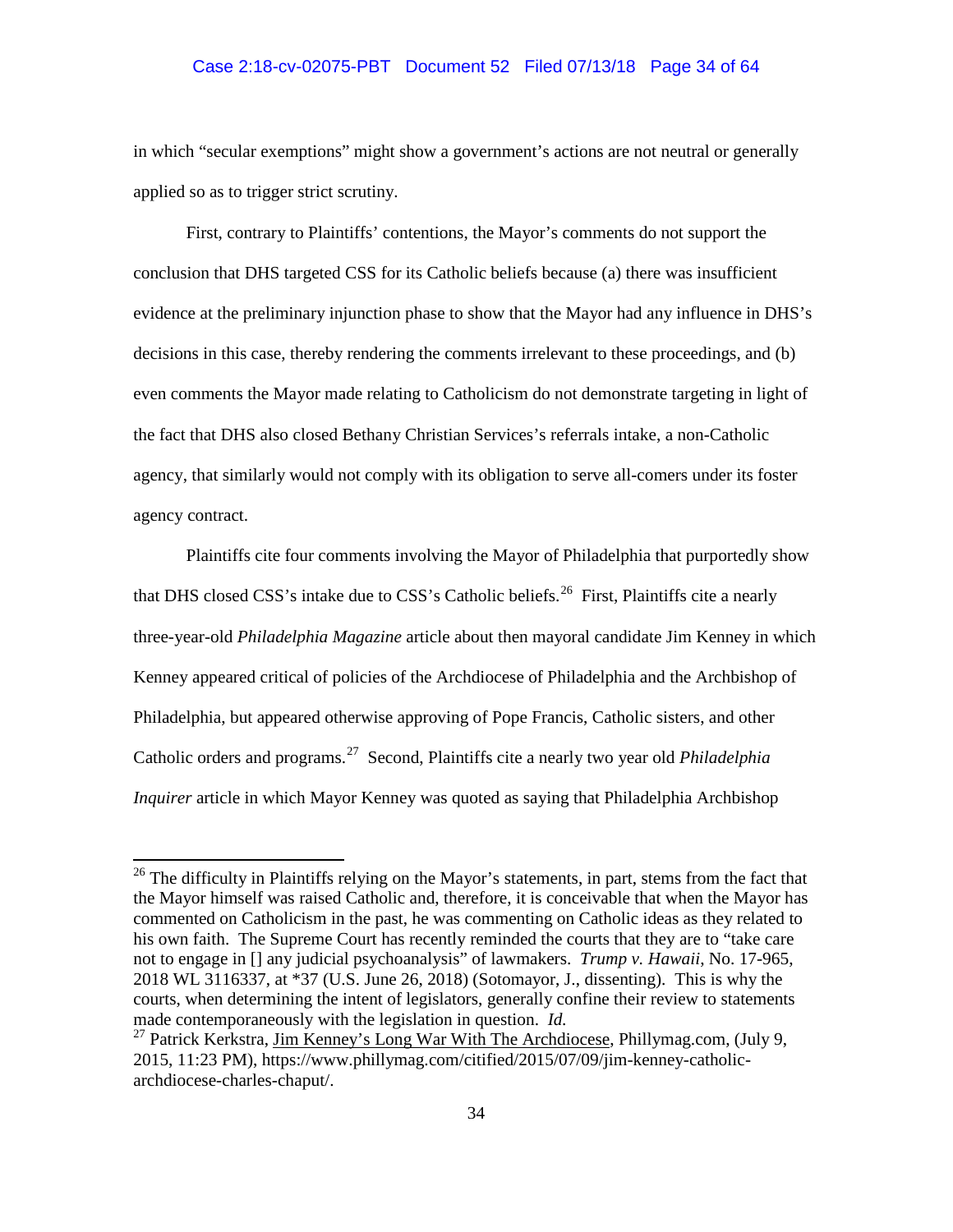## Case 2:18-cv-02075-PBT Document 52 Filed 07/13/18 Page 35 of 64

Chaput's guidelines on the implementation of a Catholic text, *Amoris Laetitia*, were "not Christian."28 Third, Plaintiffs cite a March 16, 2018 comment by the Mayor where the Mayor stated "we cannot use taxpayer dollars to fund organizations that discriminate against people because of their sexual orientation or because of their same-sex marriage status . . . . It's just not right."<sup>29</sup> Fourth, Plaintiffs cite a May 7, 2018 letter indicating that the Philadelphia Commission on Human Relations was investigating CSS's policy of turning away certain persons based on their status as same-sex and married at "the request of the Mayor." *See* (initial) Injunction Motion Ex. 1-G (sealed), ECF No. 10-14.

Plaintiffs rely too heavily on these four citations to draw a sweeping conclusion that CSS has suffered impermissible hostility at the hands of the Mayor. The evidence submitted at the three-day evidentiary hearing is insufficient to draw the conclusion Plaintiffs would have the Court draw. There was no evidence to show that the Mayor directed DHS to close CSS's intake of new referrals or to insist that CSS comply with its contractual obligation to serve all Philadelphians. *See* Jun. 19, 2018 Hr'g Tr. 166:6–21 (Figueroa) (testifying that Commissioner Figueroa herself "decided that it was in the best interest [of children] to close intake, so that [Figueroa] could look more deeply into" CSS's and Bethany Christian Services's policies); Figueroa Decl. ¶ 32, ECF No. 20-6 (same); Jun. 18, 2018 Hr'g Tr. 96:2–3 (Ali) (testifying that, to Ali's knowledge, Commissioner Figueroa herself decided to close CSS's intake of new

<sup>&</sup>lt;sup>28</sup> David O'Reilly, Chaput Edict Draws Mixed Reviews; Kenney Calls It 'Not Christian', Philly.com, (Jul. 6, 2016, 11:04 PM),

http://www.philly.com/philly/news/20160707\_Chaput\_edict\_draws\_mixed\_reviews\_\_Kenney\_c alls\_it\_\_not\_Christian\_.html. *See* Mot. for Temporary Restraining Order or Preliminary Injunction Ex. 1-J, ECF No. 10-17.<br><sup>29</sup> Tom MacDonald, <u>Philly Halts Foster Placements With 2 Faith-Based Agencies Shutting Out</u>

LGBT Couples, WHYY.com, (Mar. 16, 2018), https://whyy.org/articles/philly-halts-fosterplacements-2-faith-based-agencies-shutting-lgbt-couples/. This article was cited in Plaintiffs' Brief and is attached as Exhibit 1-U to Plaintiffs' initial Injunction Motion. *See* Mot. for Temporary Restraining Order or Preliminary Injunction Ex. 1-U, ECF No. 10-28.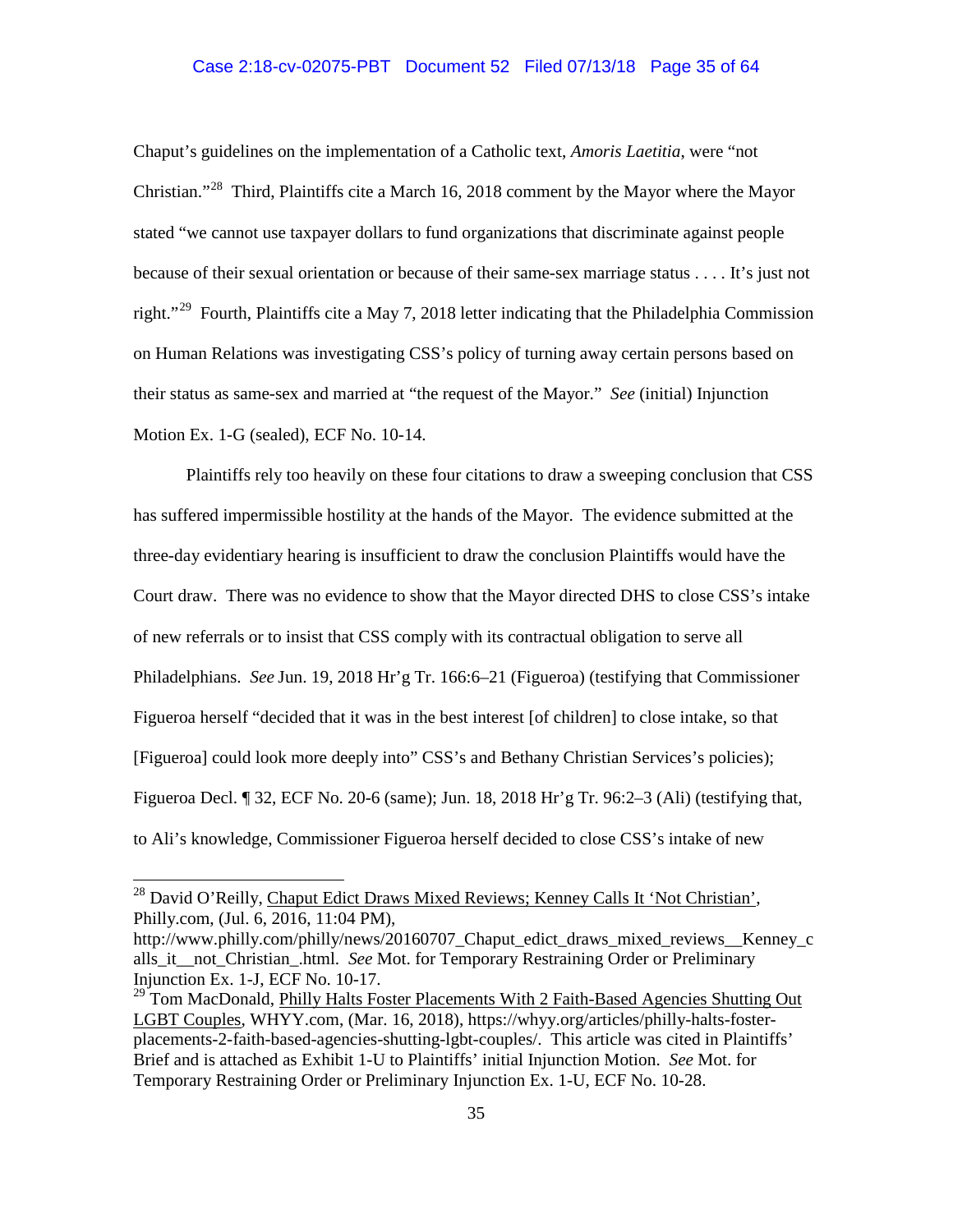#### Case 2:18-cv-02075-PBT Document 52 Filed 07/13/18 Page 36 of 64

referrals); Jun. 21, 2018 Hr'g Tr. 108:11–13, 108:18–20 (Figueroa) (testifying that Commissioner Figueroa did not know the Mayor's views on CSS when Figueroa met with CSS, nor did Figueroa "discuss cutting off intake with the Mayor's office").

That DHS made its own decision to close intake is supported by the fact that DHS has closed intake for other foster care agencies in the past for a number of reasons and, thus, intake closure is a relatively unremarkable DHS administrative action that may be taken to address a number of agency concerns. *See, e.g.*, Jun. 21, 2018 Hr'g Tr. 5:14–15 (Figueroa) (testifying that "I have closed intake in other circumstances for other providers."); Jun. 21, 2018 Tr. 8:24-25–9:1 (Figueroa) (testifying that the week before, DHS also closed intake for another agency). In short, there is insufficient evidence in the record to show that the Mayor was involved in DHS's decision to close CSS's and Bethany Christian Services's intake of new referrals. Therefore, the Mayor's comments are irrelevant to this case and cannot support Plaintiffs' claim of religious hostility and intentional targeting.

Each of Plaintiffs' four citations purportedly showing DHS's intentional targeting of CSS on religious grounds cannot support Plaintiffs' conclusion for a number of other reasons. Plaintiffs' first two citations are three and two years old, respectively. The events that precipitated this case occurred in March 2018. These first two citations, as a matter of timeliness, if not substance, are irrelevant. Plaintiffs' third citation to the Mayor's comment that "we cannot use taxpayer dollars to fund organizations that discriminate against people because of their sexual orientation or because of their same-sex marriage status . . . . It's just not right" is, by its plain terms, not about religious views, but about whether publicly funded service providers may refuse to serve all Philadelphians, including those that are in same-sex marriages. Plaintiffs' fourth citation, to a May 7, 2018 letter in which the Philadelphia Commission on Human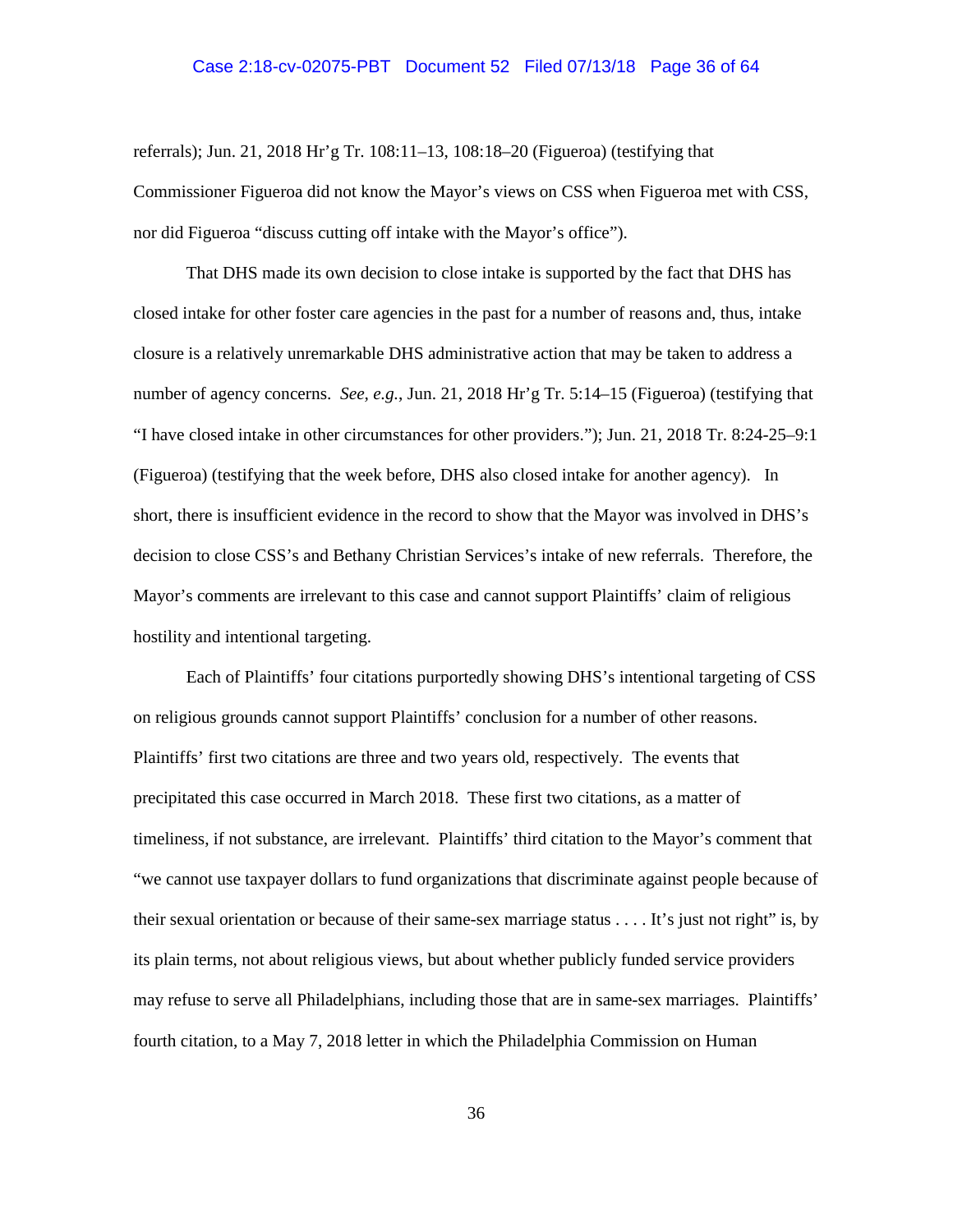## Case 2:18-cv-02075-PBT Document 52 Filed 07/13/18 Page 37 of 64

Relations indicated that the Commission would undertake an investigation, in part, at the request of the Mayor, was sent after DHS made an independent decision to close CSS and Bethany Christian Services's intake. The letter, therefore, cannot support a conclusion that the Mayor was involved in DHS's decision.

Plaintiffs also have pointed to Commissioner Figueroa's statement at the May 15 meeting between DHS officers and CSS management that "it would be great if we listened to the teachings and the words of our current Pope Francis" as another ground on which to rest its targeting and preference allegations. Jun. 21, 2018 Hr'g Tr. 106:1–3 (Figueroa). As with the Mayor's comments, Plaintiffs draw too broad a conclusion from the Commissioner's statement. The fact remains that DHS closed intake for both CSS and Bethany Christian Services, a non-Catholic organization. This fact undercuts Plaintiffs' position that DHS has targeted CSS for its Catholic beliefs. Further, Commissioner Figueroa's words themselves are unclear whether references to "we" and "our current Pope Francis" were references to her own beliefs as a Catholic who was educated by the Jesuit order, or as a representative of DHS. Jun. 19, 2018 Hr'g Tr. 149:5–18. As cautioned by Justice Sotomayor, the Court will not engage in judicial psychoanalysis on these facts. *Trump v. Hawaii*, No. 17-965, 2018 WL 3116337, at \*37.

In an another attempt to show that DHS has targeted CSS on religious grounds, Plaintiffs argue that DHS has granted secular exemptions to the Services Contract's fair practices provisions, but now refuse a religious exemption to CSS. Plaintiffs, however, misapprehend how religious targeting may be proven through the government's provision of "secular exemptions." On this issue, the Third Circuit's decision in the case *Fraternal Order of Police Newark Lodge No. 12 v. City of Newark*, provides the framework for determining whether the government is impermissibly providing secular exemptions to a regulation, and not providing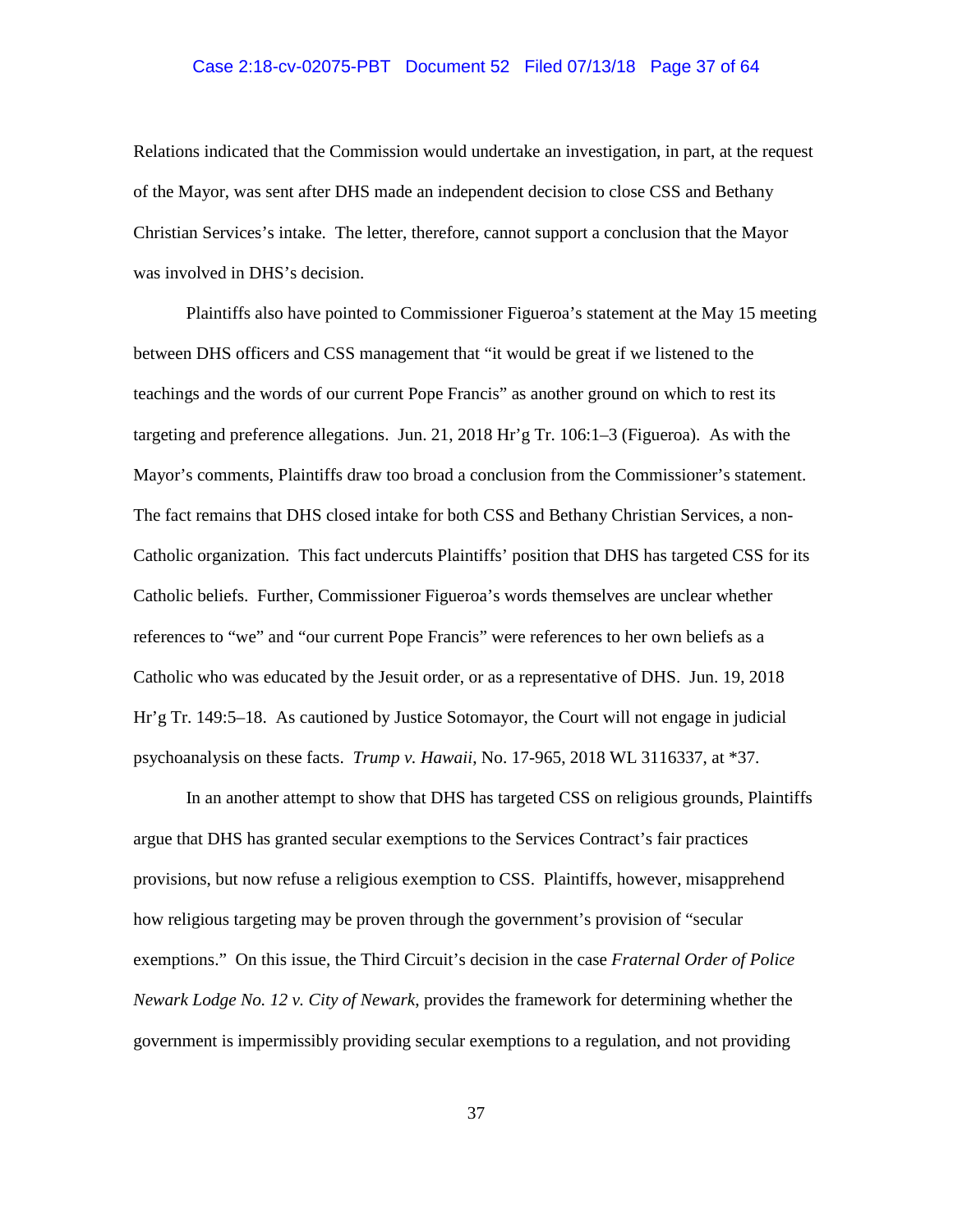### Case 2:18-cv-02075-PBT Document 52 Filed 07/13/18 Page 38 of 64

comparable religious exemptions to the same regulation in violation of the First Amendment. 170 F.3d 359 (3d Cir. 1999).

In *Fraternal Order of Police*, the Third Circuit considered a police department regulation that prohibited its officers from wearing beards to maintain uniformity among the officers. 170 F.3d at 361. The regulation applied generally to all officers, but the police department carved out a categorical exemption for officers who had medical reasons for keeping a beard. *Id.* By contrast, the police department refused to carve out a categorical exemption for officers who had religious reasons for keeping a beard. *Id.* Then Circuit Judge Alito wrote for the Third Circuit that the police department's exemption from the no-beard policy on medical grounds "raise[d] concern because it indicate [d] that the [police department] ha[d] made a value judgment that secular (i.e., medical) motivations for wearing a beard are important enough to overcome its general interest in uniformity but that religious motivations are not." *Id.* at 366 (emphasis added). The focus of analysis must be on whether the government exempts activities that would violate the policy at issue for secular reasons, but not for religious reasons. Thus, in *Fraternal Order of Police*, the focus was on the police department's provision of a secular exemption from the no-beard policy.

Here, the policy at issue is the fair practice provisions of CSS's Services Contract, that is the all-comers, nondiscrimination provisions. The question is whether DHS grants exemptions to the fair practice provisions of foster agency contracts for secular reasons, but denies CSS an exemption for religious reasons thereby evidencing an impermissible governmental value judgment that secular motivations for violating fair practice provisions are more important than religious motivations. The answer to this question is no. There is no evidence in the record to show that DHS has granted any secular exemption to the requirement that its foster care agencies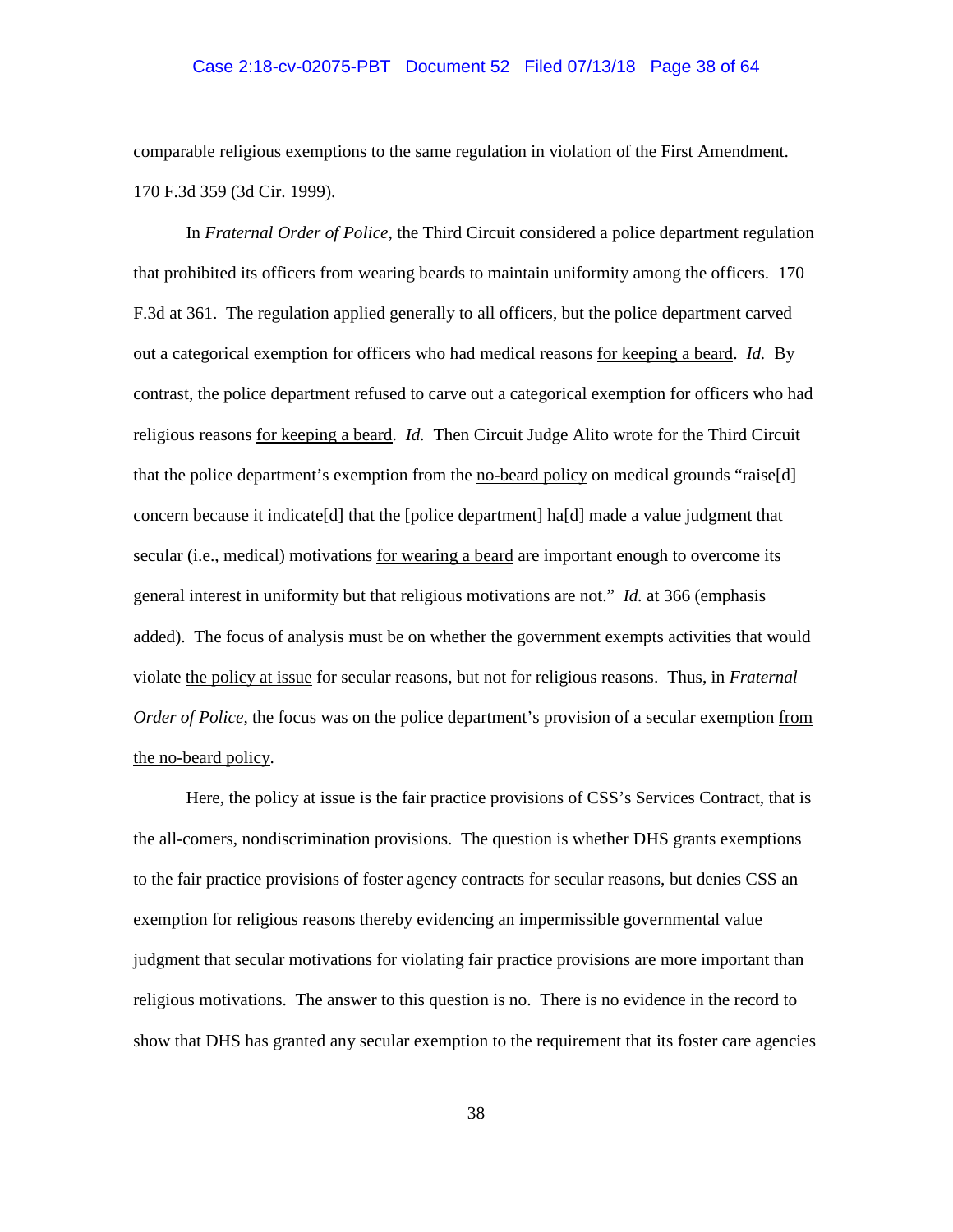### Case 2:18-cv-02075-PBT Document 52 Filed 07/13/18 Page 39 of 64

provide their services to all comers. Plaintiffs have not alleged, nor have Plaintiffs presented, any evidence that DHS has granted exemptions to any secular agency to permit a secular agency to refuse its services to all comers in contravention of any fair practices provisions of any foster services contract.

The purported secular exemptions to which Plaintiffs point to show religious targeting are not, in fact, exemptions to the fair practices requirements and, as such, cannot be considered evidence of targeting. CSS complains that DHS has permitted "referrals of families for a variety of secular reasons, including proximity, expertise in caring for medical needs, expertise in addressing behavioral needs, ability to find foster placements for pregnant youth, expertise working in a 'kin care' program, and other specialties or areas of focus." Pls.' Br. 21, ECF No. 13-2. These "secular reasons," however, are not exemptions from fair practices requirements. DHS permits agencies to "refer" prospective foster parents to specialty agencies equipped to handle certain special needs, but nowhere is there evidence in the record that DHS permits agencies to refuse to provide their services to prospective foster parents in violation of the fair practices policies contained in government contracts or local law. While CSS has represented that it would euphemistically "refer" same-sex couples to other foster agencies willing to serve same-sex couples, CSS's "referral" to another agency would nevertheless amount to CSS's refusal to serve that same-sex couple.

As there is insufficient evidence to support the conclusion that DHS has explicitly targeted CSS for religious reasons, strict scrutiny is inapplicable in this case.

## **2. Establishment Clause Claim**

Plaintiffs also assert a claim under the Establishment Clause based on Defendants' alleged "engag[ment] in denominational preference and targeting." Pls.' Br. 24, ECF No. 10-2.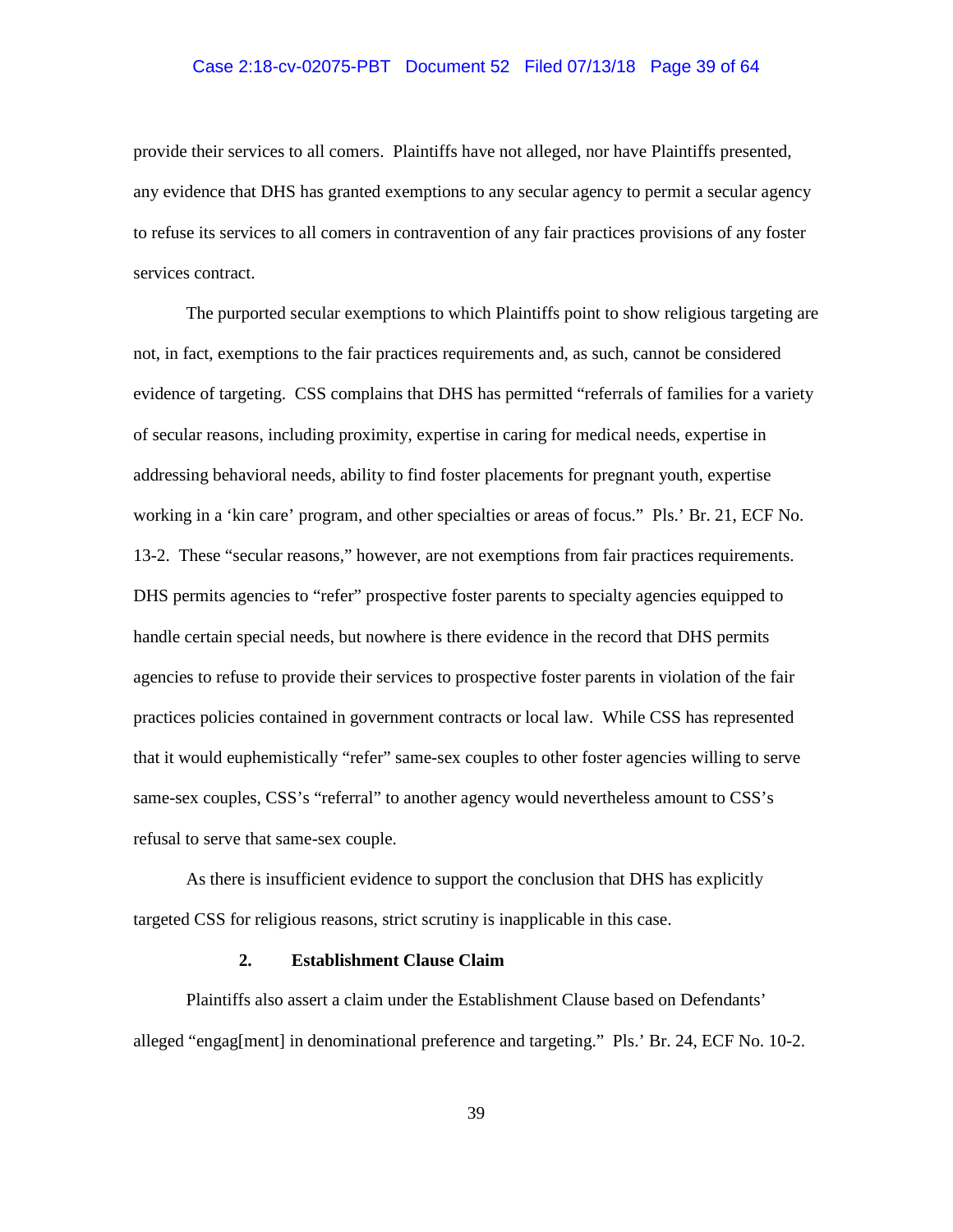## Case 2:18-cv-02075-PBT Document 52 Filed 07/13/18 Page 40 of 64

The First Amendment to the U.S. Constitution provides that "there should be 'no law respecting an establishment of religion.'" *Lemon v. Kurtzman*, 403 U.S. 602, 612 (1971) (quoting the First Amendment)). The Supreme Court has provided two tests for deciding whether government action runs afoul of the Establishment Clause: the "endorsement test" and the *Lemon* test. *Doe v. Indian River School Dist.*, 653 F.3d 256, 282–83 (3d Cir. 2011). Plaintiffs have not articulated how, if at all, Defendants' actions fit under either test. Instead, Plaintiffs have simply asserted that Defendants have "demonstrate[d] a preference for some religious groups over CSS." Pls.' Br. 24, ECF No. 13-2. The Court cannot conclude that Plaintiffs have met their burden of showing entitlement to relief under the Establishment Clause. The Court will, nevertheless, address Plaintiffs' Establishment Clause arguments as they have articulated them below, despite Plaintiffs' failure to articulate a claim under the endorsement test or the *Lemon* test.

In support of Plaintiffs' Establishment Clause claim, Plaintiffs cite to the same purported evidence of religious targeting that they cited in connection with their free exercise claim, that is, evidence of the Mayor's alleged bias against the Archdiocese of Philadelphia and the Archbishop of Philadelphia. Plaintiffs argue that the Mayor's comments in tandem with DHS's actions "demonstrate an intent to target Catholic Social Services based upon disagreement with [CSS's] religious beliefs." Pls.' Br. 25, ECF No. 10-2. As discussed in connection with Plaintiffs' religious targeting argument, above, the evidence does not support Plaintiffs' sweeping conclusion.

In pursuing its Establishment Clause claim, CSS glosses over the fact that it has not been singled out for its policy of refusing to serve all qualified Philadelphians. DHS closed Bethany Christian Services's intake of new referrals for the same reason DHS closed CSS's intake. Jun. 21, 2018 Hr'g Tr. 12:9–23 (Figueroa) (testifying that DHS closed Bethany Christian Services's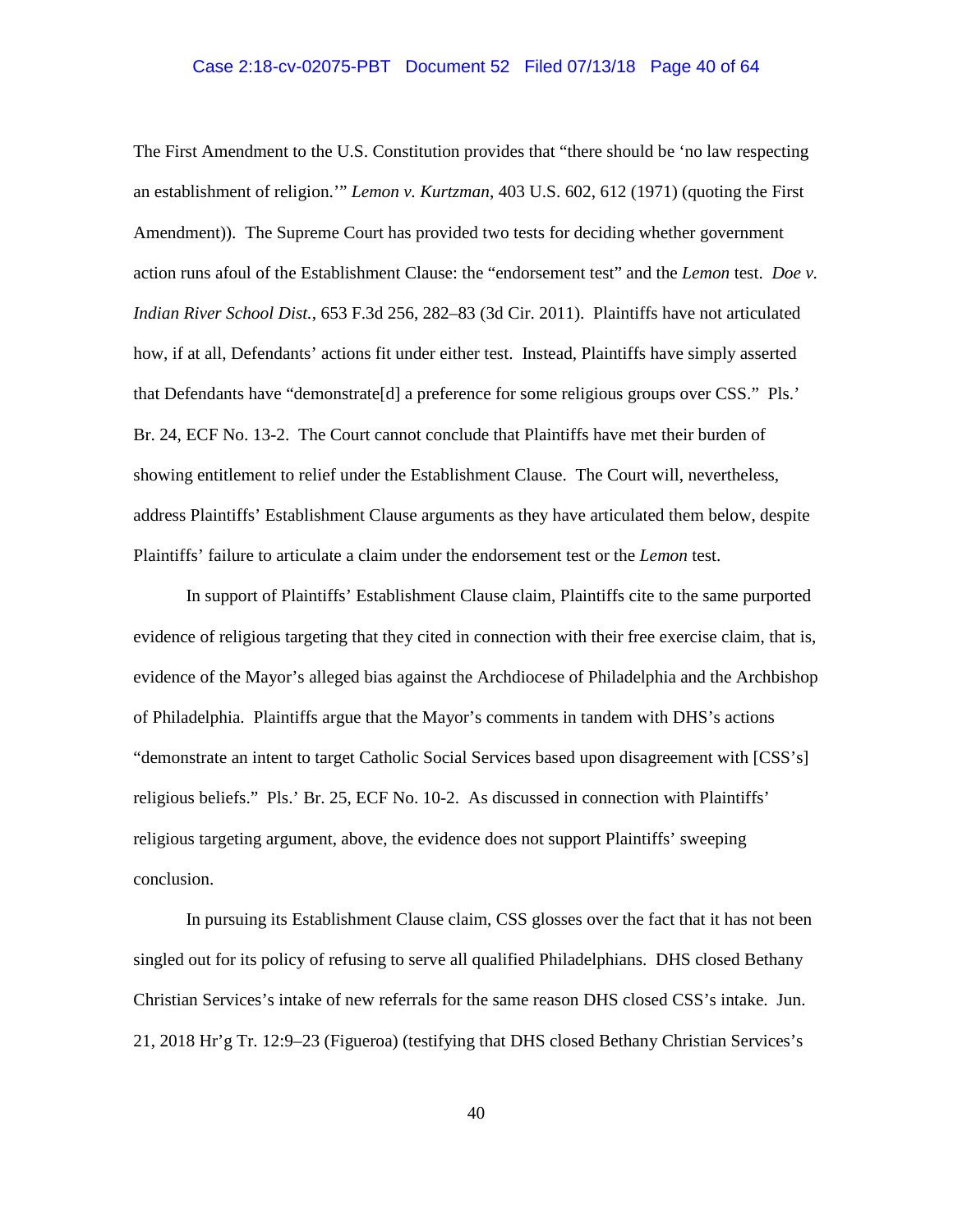### Case 2:18-cv-02075-PBT Document 52 Filed 07/13/18 Page 41 of 64

intake and that its intake remains closed, however, Bethany Christian Services has represented that it will enter into a new contract with the DHS for the coming year and comply with the fair practices requirements under its contract). That DHS closed intake for CSS, which operates under the command of the Archdiocese of Philadelphia, and also closed intake for Bethany Christian Services, not associated with the Archdiocese of Philadelphia, militates against concluding that DHS has engaged in denominational preference and targeting. The Mayor's allegedly anti-Archdiocese of Philadelphia and anti-Archbishop of Philadelphia comments offer no support to Plaintiffs' argument of denominational preference and targeting because DHS also closed Bethany Christian Services's intake, which is not associated with the Archdiocese of Philadelphia or the Archbishop of Philadelphia.

Plaintiffs have not demonstrated entitlement to relief under the Establishment Clause.

### **3. Pennsylvania Religious Freedom Act Claim**

Plaintiffs' next lodge a statutory claim under the Pennsylvania Religious Freedom Act ("RFPA"). 71 Pa. Cons. Stat. Ann. §§ 2401–2407. Before turning to the substance of Plaintiffs' claim, the Court emphasizes that Plaintiffs' claim is a state law claim. Under certain circumstances a district court may abstain from ruling on a state law issue, such as the issue in this case, in favor of allowing the state courts an opportunity to address the issue. Indeed, in *Combs v. Homer-Center School Dist.*, the Third Circuit vacated a district court order awarding a defendant summary judgment on a RFPA claim and ordered the district court to remand the matter to the appropriate state court for adjudication. 540 F.3d 231, 253–254 (3d Cir. 2008). The Third Circuit explained in *Combs*, that "[b]ecause all federal issues have been decided on summary judgment and since [the plaintiffs'] RFPA claim raises a novel and potentially complex issue of State law, we will decline to exercise supplemental jurisdiction over [the plaintiffs']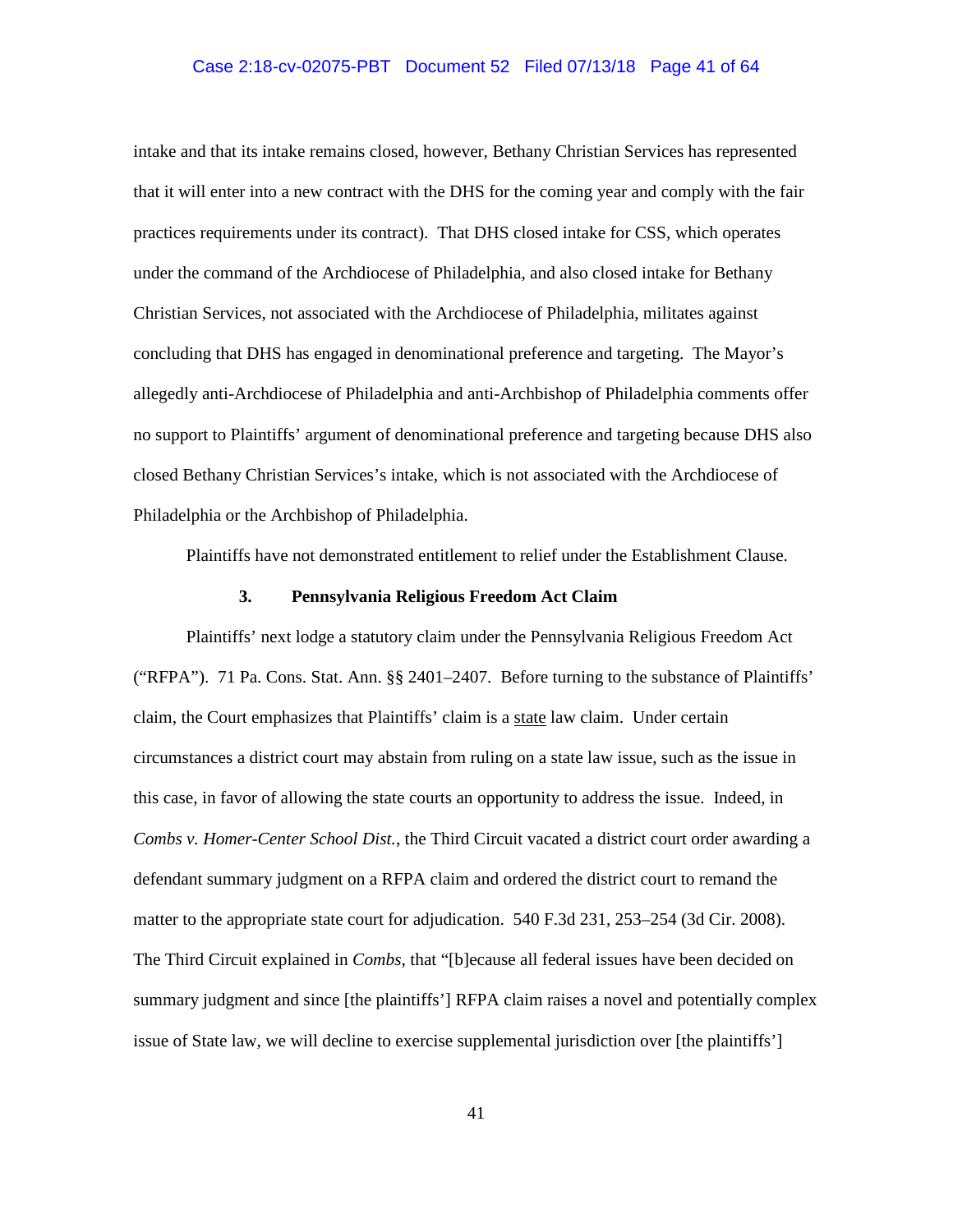### Case 2:18-cv-02075-PBT Document 52 Filed 07/13/18 Page 42 of 64

pendent state law claim." 540 F.3d at 254. Notwithstanding the Third Circuit's guidance that the district courts remain wary of intruding upon state law matters, the Court will address Plaintiffs' RFPA claim in view of the procedural posture of this case.

At the preliminary injunction stage, the Third Circuit has advised that considerations of the novelty and potential complexity of a state law question "have very little weight." *New Jersey-Philadelphia Presbytery of the Bible Presbyterian Church v. New Jersey State Bd. of Higher Educ.*, 654 F.2d 868 (3d Cir. 1981) (concluding that the concerns implicated by the *Pullman* doctrine, which permits courts to abstain from deciding certain complex state law matters are of less import at the preliminary injunction stage). While the state law matters presented in this case are complex, the Court finds that state court precedent provides a sound basis for a decision on Plaintiffs' RFPA claim at the preliminary injunction stage.

Section 2401 of RFPA provides:

- (a) General rule. Except as provided in subsection (b), an agency shall not substantially burden a person's free exercise of religion, including any burden which results from a rule of general applicability.
- (b) Exceptions. An agency may substantially burden a person's free exercise of religion if the agency proves, by a preponderance of the evidence, that the burden is all of the following:
	- (1) In furtherance of a compelling interest of the agency.
	- (2) The least restrictive means of furthering the compelling interest.

71 Pa. Cons. Stat. Ann. § 2404 (emphasis added).

While RFPA would appear, on its face, to protect a wide range of religious activity, the

Third Circuit has noted that "[s]ignificantly, not all burdens on the exercise of religion trigger the

RFPA's heightened scrutiny." *Brown v. City of Pittsburgh*, 586 F.3d 263, 285 (3d Cir. 2009).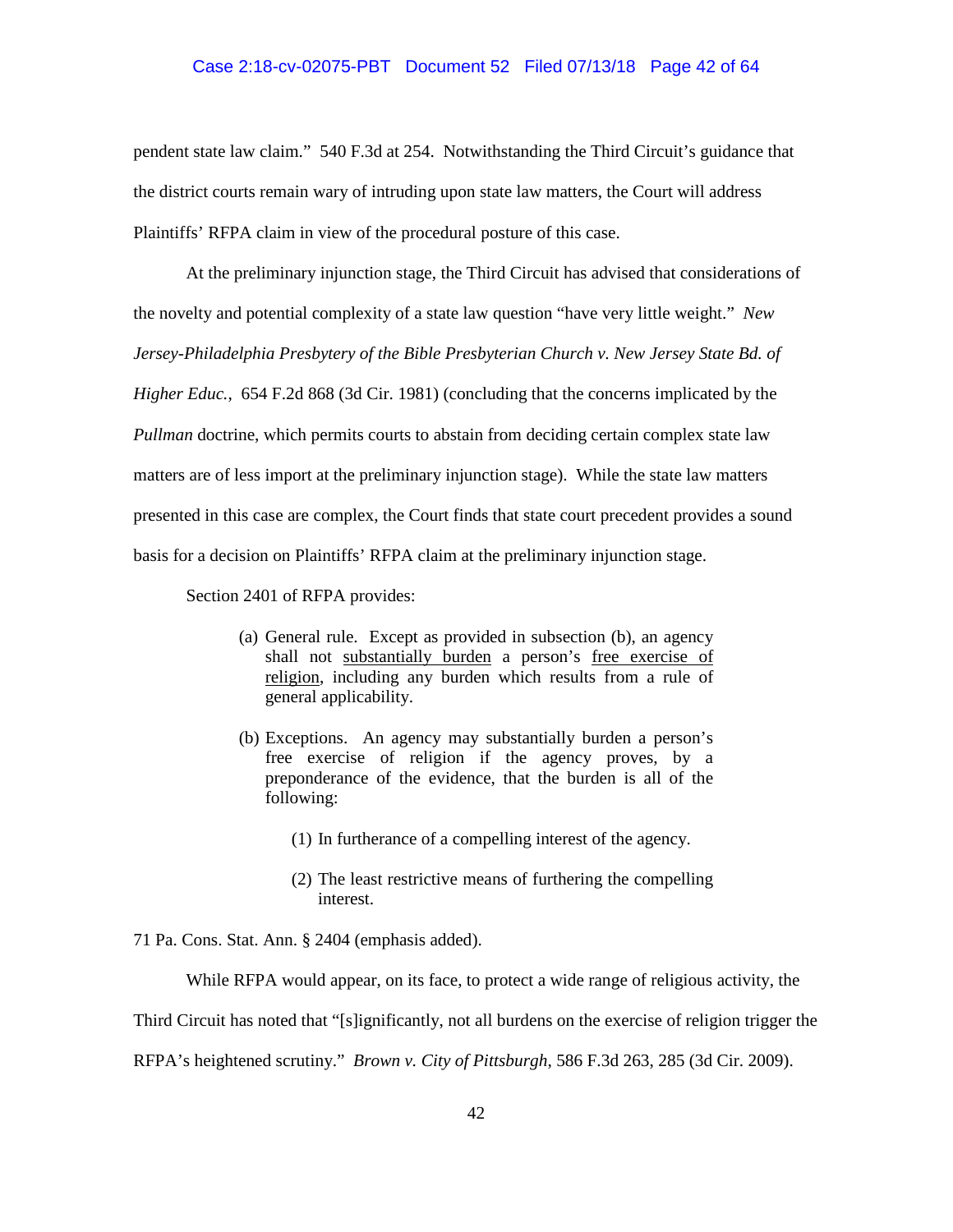The Third Circuit has explained that the nature of our society is such that "virtually all legislation . . . imposes an incidental burden at some level by placing indirect costs on an individual's activity." *Id.* at 285 (internal quotation omitted) (alteration in original). When the costs of legislation may affect religious freedoms, the Pennsylvania General Assembly has "identified a substantiality threshold as the tipping point for requiring heightened justifications for governmental action." *Id.* at 285 (citing *Combs v. Homer-Center School Dist.*, 540 F.3d 231, 262 (3d Cir. 2008) (Scirica, C.J., concurring)). RFPA further "requires 'as a threshold matter' that persons invoking its protections 'prove . . . that their free exercise of religion has or will likely be substantially burdened' by 'clear and convincing evidence'." *Id.* at 285 (citing *Combs*, 540 F.3d at 253 (per curiam)) (emphasis added). The Third Circuit has quoted Chief Judge Scirica's concurring opinion in *Combs* for the proposition that "by requiring proof of 'a substantial burden' by clear and convincing evidence, Pennsylvania appears to have set a higher threshold than other religious restoration statutes." *Id.*at 285 (citing *Combs*, 540 F.3d at 262 (Scirica, C.J., concurring)) (emphasis added).

Under RFPA, a law substantially burdens a person's fundamental religious exercise if it:

- (1) Significantly constrains or inhibits conduct or expression mandated by a person's sincerely held religious beliefs.
- (2) Significantly curtails a person's ability to express adherence to the person's religious faith.
- (3) Denies a person a reasonable opportunity to engage in activities which are fundamental to the person's religion.
- (4) Compels conduct or expression which violates a specific tenet of a person's religious faith.

71 Pa. Cons. Stat. Ann. § 2403. In determining whether the government substantially burdens a person's free exercise of religion under RFPA, a state law, the Court looks to the way in which the state law has been interpreted and applied by state courts.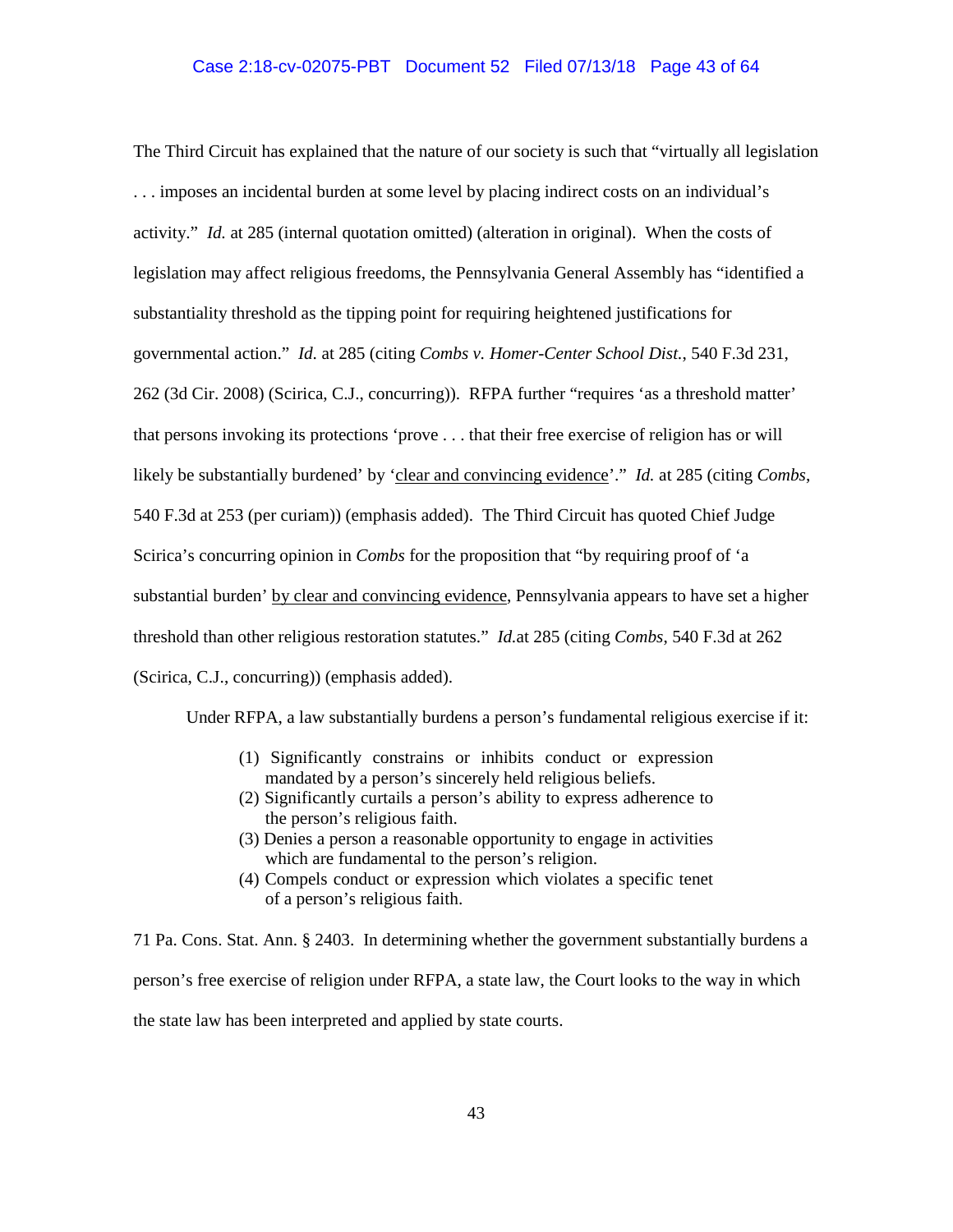In *Ridley Park United Methodist Church v. Zoning Hearing Bd. Ridley Park*, 920 A.2d

953 (Pa. Commw. Ct. 2007), the Commonwealth Court reviewed a church's claim that a town zoning ordinance prohibiting the operation of a church-run religious childcare center on the church's property violated the church's free exercise under RFPA. The Commonwealth Court framed the issue presented as "whether the Church would be 'substantially burdened' if it was precluded from operating a daycare center because it would lose 'a reasonable opportunity to engage in activities which are fundamental to [its] religion.'" 920 A.2d at 960 (quoting 71 Pa. Cons. Stat. Ann. § 2403). The Commonwealth Court resolved the issue by concluding that:

> nothing here impinges on the religious activities of the Church. While it aided in carrying out the Church's religious mission, the daycare is not a fundamental religious activity of a church. For example, ministering to the sick can flow from a religious mission, but it is not a fundamental religious activity of a church because a hospital may be built to satisfy that mission.

*Id.* at 960. Thus, the Commonwealth Court concluded the zoning ordinance "does not violate the RFPA" because "the [c]hurch failed to meet its burden of proving that it was substantially denied a reasonable opportunity to engage in activities that were fundamental to its religion." *Id.*

In *Staple v. Dep't of Corrections*, the Commonwealth Court considered a situation in which the Pennsylvania Department of Corrections confiscated religious texts from an inmate. 2014 WL 2927286 at \*4 (Pa. Commw. Ct. 2014) (not precedential). While *Staple* involved the application of a specific carve out under RFPA that grants correctional facilities greater authority to burden inmates' religious freedoms, the case, nevertheless, provides some insight into the limits of RFPA. A person's access to religious texts would ostensibly be one of the most fundamental religious rights, and yet, even under RFPA, a state agency may confiscate and prohibit an individual's access to such texts. *Id.* at 4. The result in *Staple*, thus, would confirm the Third Circuit's observation in *Brown* that "Pennsylvania appears to have set a higher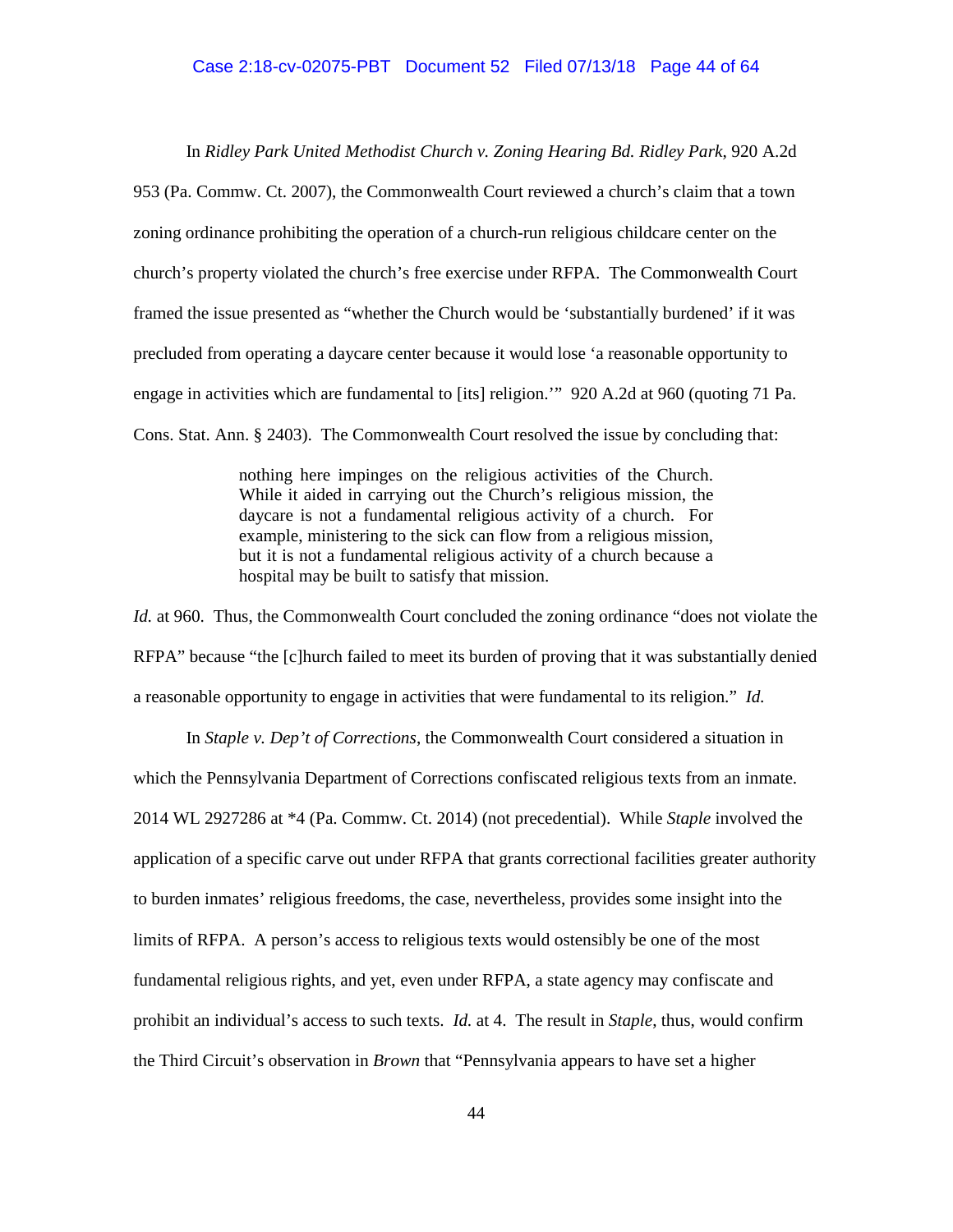## Case 2:18-cv-02075-PBT Document 52 Filed 07/13/18 Page 45 of 64

threshold than other religious restoration statutes" and that RFPA does not provide protection in many circumstances. *Id.*at 285 (citing *Combs*, 540 F.3d at 262 (Scirica, C.J., concurring)); *see also Brown*, 586 F.3d at 288 (holding that RFPA provides only as much protection to religiously motivated expression as the First Amendment's Free Speech Clause).

In *Commonwealth v. Parente*, the Commonwealth Court addressed a defendant's assertion that a city noise control ordinance prohibiting the defendant's use of a hand-held microphone with speakers to "exercise his religious beliefs" in accordance with "the dictates of his conscience and serv[ing] God by peacefully preaching and counseling people," violated his rights under RFPA. 956 A.2d 1065, 1073 (Pa. Commw. Ct. 2008). The Commonwealth Court held that the application of the ordinance and the defendant's conviction thereunder did not violate the defendant's rights under RFPA because "the defendant failed to establish that the activities he engaged in were fundamental to his religion." *Id.*at 1074. Instead, the defendant proved only that "he engaged in these activities based upon his religious beliefs or that [the activites] flowed from a religious mission." 956 A.2d at1074 (emphasis added). In so holding, the Commonwealth Court drew a distinction between those activities that are fundamental to a person's religion and those activities that may be inspired by or flow from a religious mission.

These state court decisions interpreting RFPA highlight what the Third Circuit has noted in other cases: the analytical framework established by RFPA "appears to create some tension between state and federal law." *Combs*, 540 F.3d at 258. While the "United States Supreme Court has cautioned against making religious interpretations in the First Amendment context," the Pennsylvania General Assembly and the Commonwealth's courts appear to require courts to "inquire into . . . whether an activity is fundamental to a person's religion." *Id.*

45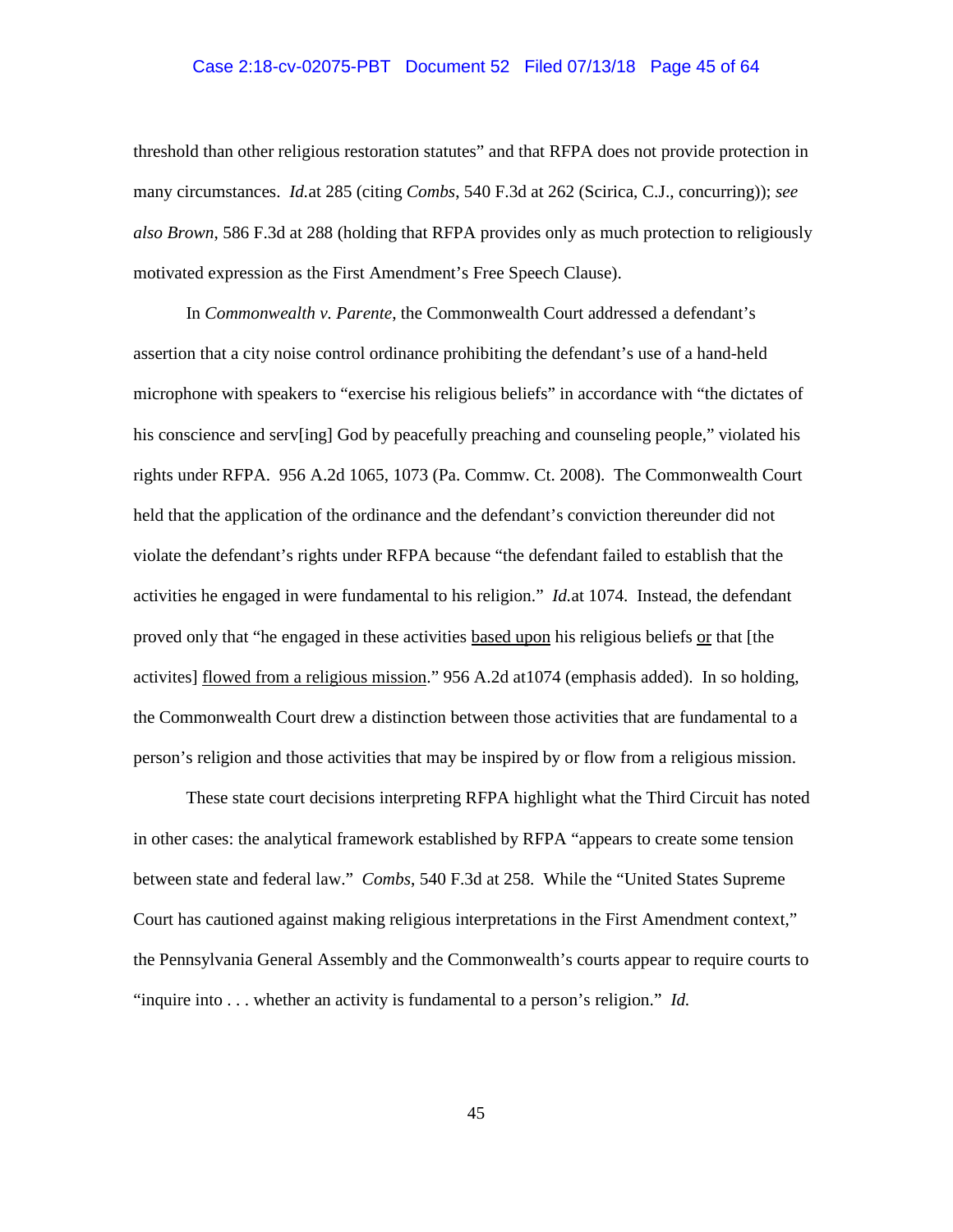# Case 2:18-cv-02075-PBT Document 52 Filed 07/13/18 Page 46 of 64

In this case, Plaintiffs have articulated their fundamental religious exercise as "providing foster care to Philadelphia children." Pls.' Br. 13, ECF No. 13-2; *see also* Pls.' Proposed Findings of Fact and Conclusions of Law ¶ 120, ECF No. 46 (stating that "[c]aring for foster children is a fundamental religious exercise for Plaintiffs); Jun. 19, 2018 Hr'g Tr. 37 (Amato) (testifying that "the church's care for orphans . . . at-risk children . . . [is] intrinsic to who we are and what we do."). Although the decision in *Ridley Park* raises significant doubt about whether Pennsylvania courts would consider foster care to be a fundamental religious exercise.<sup>30</sup> the Court will assume, for purposes of the Injunction Motion, that "providing foster care to ... children" constitutes a fundamental religious exercise under RFPA. Pls.' Br. 13, ECF No. 10-2.

Assuming that providing foster care to children constitutes a fundamental religious exercise, the next question under RFPA analysis is whether holding CSS to its obligations under the Services Contract, in particular its obligation to provide its services to all-comers in accordance with the Fair Practices Ordinance, substantially burdens CSS's provision of foster care to children. The Court concludes that CSS's provision of foster care to children is not substantially burdened in this case because CSS is not reasonably likely to show by clear and convincing evidence that its fundamental religious exercise has been substantially burdened under any of the four definitions of "substantial burden" provided under RFPA.<sup>31</sup> Requiring

<sup>&</sup>lt;sup>30</sup> As discussed in detail above, the Commonwealth Court held that childcare "is not a fundamental religious activity of a church" even if childcare may "aid[] in carrying out the Church's religious mission." *Ridley*, 920 A.2d at 960. Indeed, the Commonwealth Court reasoned that while "ministering to the sick can flow from a religious mission . . . it is not a fundamental religious activity of a church." *Id.* at 960. There is little question that "providing foster care to . . . children" likely flows from and aides CSS's religious mission, but it is not as clear, that foster care is a fundamental religious exercise under *Ridley Park*. 31 Plaintiffs claim that "all four types of burden" considered "substantial" under § 2403 of RFPA

are implicated in this case. Plaintiffs assert that DHS's actions "[s]ignificantly constrain[] or inhibit[] conduct or expression mandated by [Catholic Social Services'] religious beliefs" and "[d]en[y] [CSS] a reasonable opportunity to engage in activities which are fundamental to the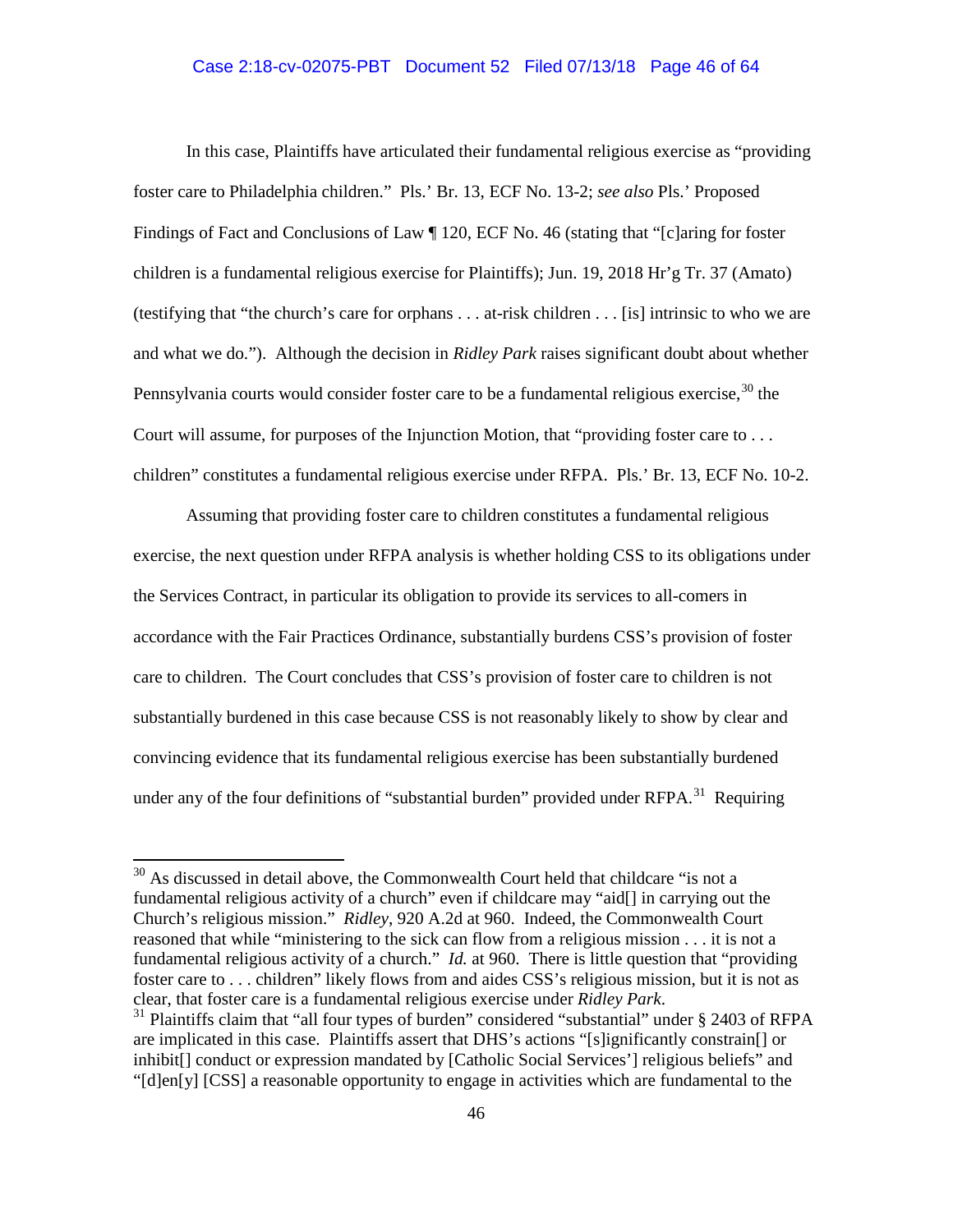### Case 2:18-cv-02075-PBT Document 52 Filed 07/13/18 Page 47 of 64

CSS's compliance with the terms of the Services Contract does not: constrain or inhibit CSS from conduct or expression mandated by its religious beliefs, curtail CSS's ability to express adherence to CSS's religious faith, deny CSS a reasonable opportunity to "provide foster care to children," or compel CSS to engage in conduct or expression that violates a "specific tenet" of CSS's religious faith.

Resolution of the issue of "substantial burden" requires the Court to focus on what precisely CSS has been asked to do in this case and whether doing it necessarily results in a conflict with CSS's religious beliefs. CSS has been asked, and indeed CSS agreed when it entered into the Services Contract, to serve all persons who seek CSS's services consistent with the all-comers provisions of the Fair Practice Ordinance. Compliance with the all-comers provisions would, as discussed above, require CSS to provide certification services to prospective parents regardless of, among other things, religion, race, marital status, sexual violence victim status, sex, sexual orientation, gender identity, or age. CSS contends that compliance with the all-comers provision of the Services Contract necessarily compels it to engage in "conduct and expression contrary to Catholic teaching," in particular, Catholic teaching about marriage. Pls.' Br. 14, ECF No. 10-2.

CSS contends that the provision of certification services for same-sex couples would require CSS to express its religious approval of same-sex relationships in contravention of Catholic teaching about marriage. This is not the case. To illustrate this point, if, for example, CSS were to certify a couple where one spouse is previously divorced, CSS's certification would

 $\overline{a}$ 

<sup>[</sup>agency's] religion." Pls.' Proposed Findings of Fact and Conclusions of Law ¶ 126, ECF No. 46 (alterations in original); *see also* Pls.' Br. 12, ECF No. 10-2 (asserting same burdens using verbatim language). Elsewhere, Plaintiffs also state that DHS's actions "curtail . . . Catholic Social Services' 'ability to express adherence' to its faith, and attempt to '[c]ompel[] conduct or express which violates a specific tenet of [Catholic Social Services'] religious faith.'" Pls.' Br. 14, ECF No. 10-2 (alterations in original).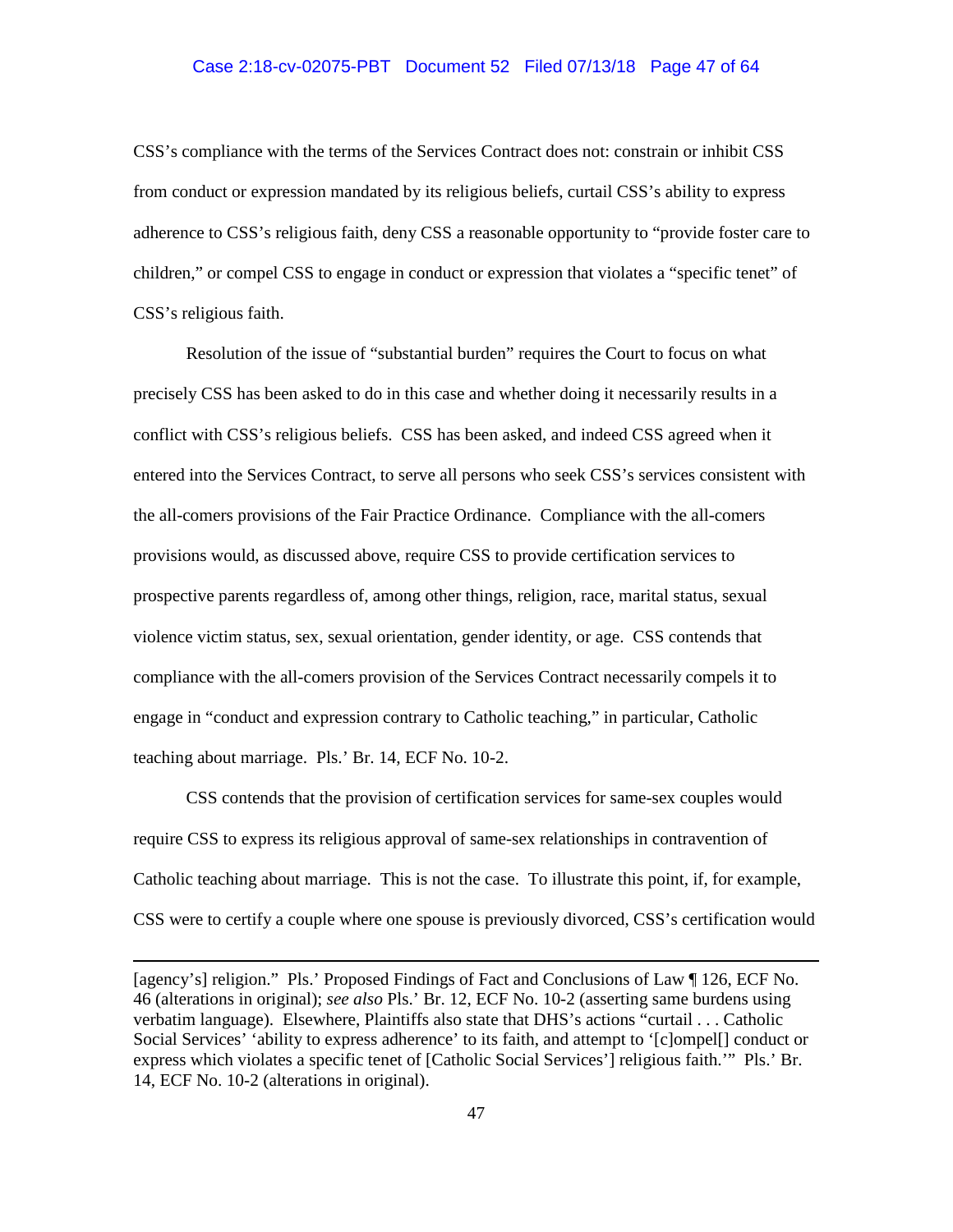### Case 2:18-cv-02075-PBT Document 52 Filed 07/13/18 Page 48 of 64

not suggest that CSS approved of divorce as a religious matter. In short, CSS was hired to provide a scope of services to the citizens of Philadelphia that is narrower than CSS contends.

The Services Contract requires CSS to "recruit, screen, train, and provide certified resource care homes" consistent with the all-comers provisions of the Fair Practices Ordinance Decl. of James Amato Ex. A, ECF p. 28 of 52, ECF No. 13-3. The Services Contract does not require CSS to do anything in connection with prospective foster parents but certify prospective foster parents as meeting state guidelines for foster care. CSS is imbuing its certifications with meaning that is not required or compelled by the Services Contract. The Services Contract does not require CSS to express its religious approval or disapproval of persons seeking out its services. The Services Contract does not require CSS to do or say anything else in connection with CSS's religious views.

With this understanding in mind, the Court concludes that DHS has not and is not constraining Plaintiffs' ability to engage in the provision of foster care to children by imposing on CSS a contractual condition that would require CSS to violate its religious beliefs or curtail CSS's ability to express its religious beliefs. In essence, if CSS provides its services consistent with the minimal requirements of the all-comers provisions of the Fair Practices Ordinance, then CSS may continue to provide foster care to children. This does not constitute a substantial burden on CSS's religious exercise of providing foster care to children. As to the individual Plaintiffs, as discussed in detail below and in connection with the irreparable harm prong, the individuals are not constrained by Defendants' actions in connection with CSS in their fostering of children because the individual Plaintiffs are, as they always have been, entitled to be foster parents with any of the thirty foster care agencies with whom DHS has contracted.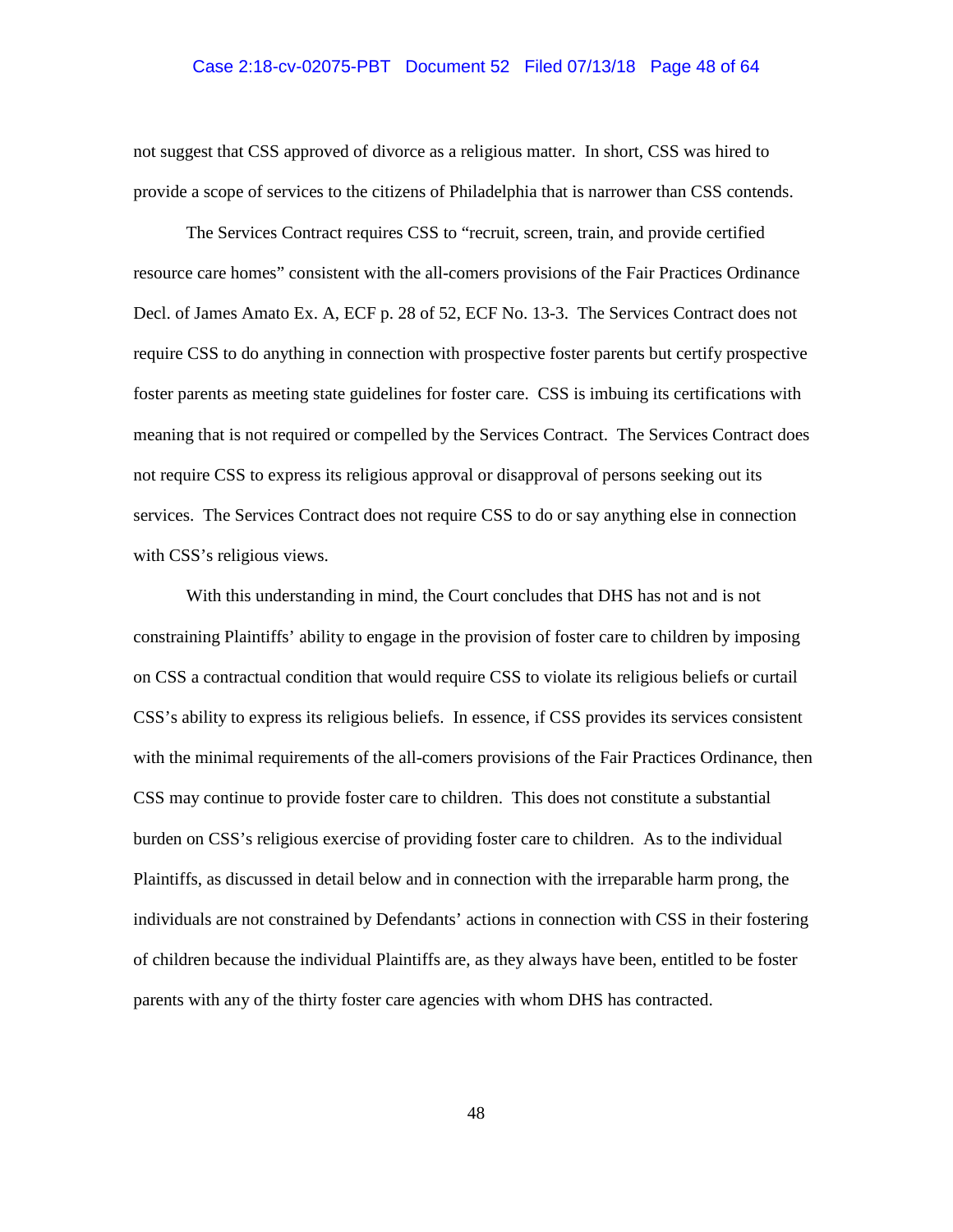### **4. Free Speech Claims**

Plaintiffs allege two claims under the Free Speech Clause of the First Amendment. First, Plaintiffs allege that the services CSS provides under the Services Contract relating to certification of prospective foster parents are services for which CSS is not paid, therefore, by requiring CSS to provide certifications DHS is compelling CSS to engage in unpaid for speech. Second, Plaintiffs contend that DHS and Philadelphia retaliated against CSS for CSS's comments published in the March 13 *Philadelphia Inquirer* article in violation of the Free Speech Clause. The Court rejects both claims. First, in hiring CSS to perform services under the Services Contract, DHS and Philadelphia did not seek to create a forum for private speech nor did they seek to promote speech at all. Rather, DHS contracted for specific services relating to DHS's responsibility of providing foster care services to the citizens of Philadelphia, including certification services and home visits for prospective foster parents. This is the case whether CSS was paid in a lump sum or per diem as CSS contends. Second, there is insufficient evidence to conclude that DHS retaliated against CSS for CSS's religious views as opposed to CSS's confirmation that its policies directly contradict the Services Contract.

### **i. Compelled Speech**

In resolving Plaintiffs' claim that DHS and Philadelphia are impermissibly conditioning CSS's contract on unconstitutionally compelled speech, the Court begins by identifying the purpose of the contract because the purpose of the contract is the springboard for analysis.<sup>32</sup>

 $32$  The Court disagrees that DHS and Philadelphia are conditioning the grant of a contract to CSS on CSS's agreement to "adopt [a] particular belief." Pls.' Proposed Findings of Fact and Conclusions of Law 67, ECF No. 46. DHS and Philadelphia ask only what they would ask of any contracting party, that CSS enter into the contract consistent with the duty of good faith and fair dealing. DHS and Philadelphia have asked CSS to confirm that, to the extent CSS would enter into an agreement that CSS could perform in accordance with the contract's fair practices provisions.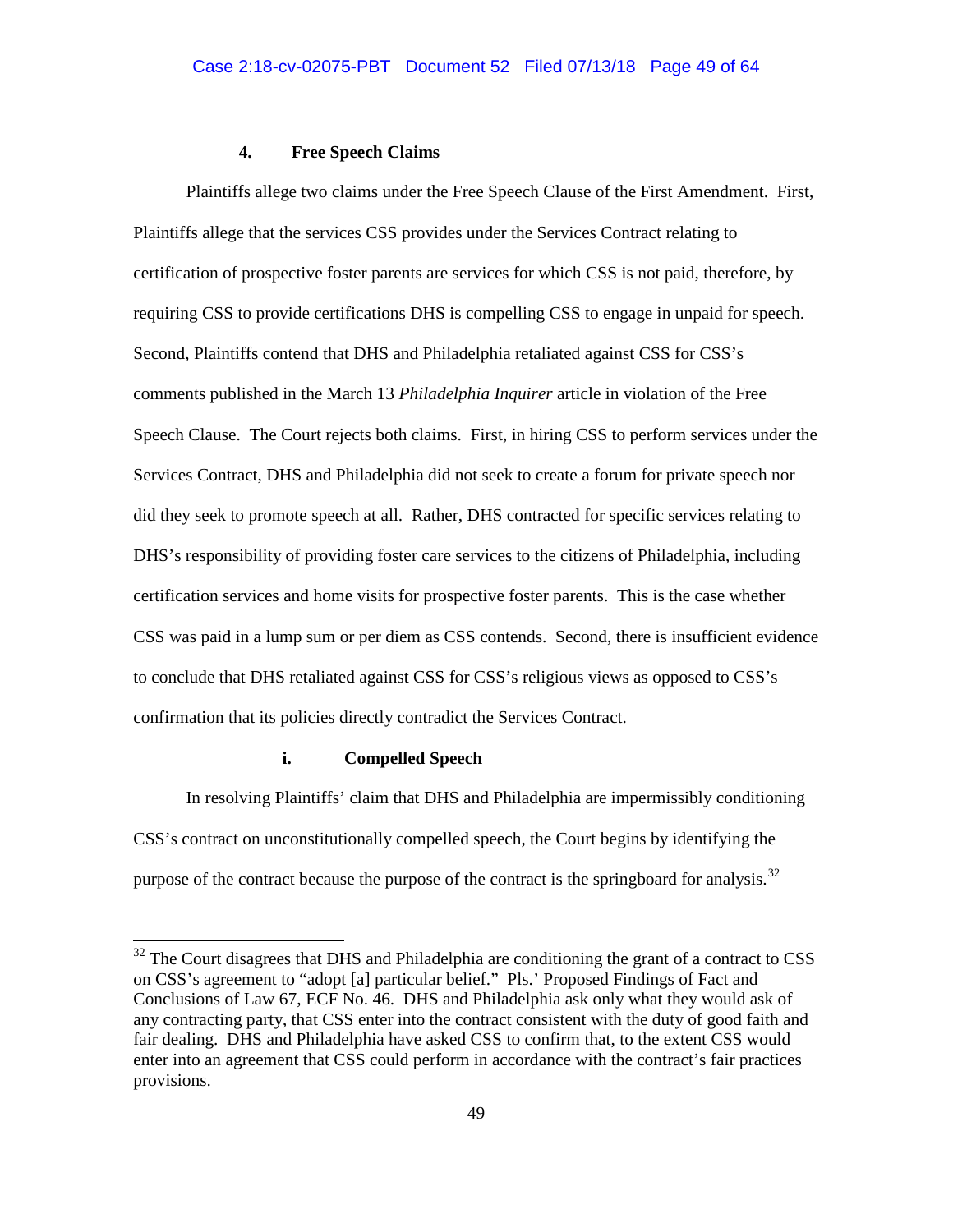## Case 2:18-cv-02075-PBT Document 52 Filed 07/13/18 Page 50 of 64

The U.S. Supreme Court's decision in *Legal Services Corp. v. Velazquez* advised courts to look to the purpose of a government program when analyzing whether a government condition to participation in the program is constitutional under the First Amendment. 531 U.S. 533 (2001). In *Legal Services Corp.*, a group of lawyers employed by the New York City Legal Services Corp., sought a declaration that Congress's imposition of a funding condition on legal services under the Legal Services Corporation Act was an unconstitutional restriction of their freedom of speech. *Id*. at 536. Congress's funding condition prohibited legal services corporations' use of federal funds to "amend or otherwise challenge existing welfare law." *Id*. In ruling that the funding condition of the Legal Services Corporation Act was unconstitutional, the Supreme Court focused on the purpose of the law. The law was "designed to facilitate private speech, not promote a governmental message." *Id.* at 542. Indeed, advice from legal services corporation attorneys to their clients, the Supreme Court concluded, "cannot be classified as governmental speech even under a generous understanding of the concept." *Id.* at 543.

As the Legal Services Corporation Act's purpose was to facilitate private speech, and as the speech in which legal services corporation attorneys were engaged was not governmental speech, the Supreme Court held that the law's funding condition was unconstitutional. In so holding, the Supreme Court, however, also acknowledged that "[w]hen the government disburses public funds to private entities to convey a governmental message, it may take legitimate and appropriate steps to ensure that its message is neither garbled nor distorted by the grantee." *Legal Servs. Corp.*, 531 U.S. 533, 541–42 (2001) (quoting *Rosenberger* v. *Rector and Visitors of Univ. of Va.,* 515 U.S. 819, 833 (1995)) (emphasis added).

50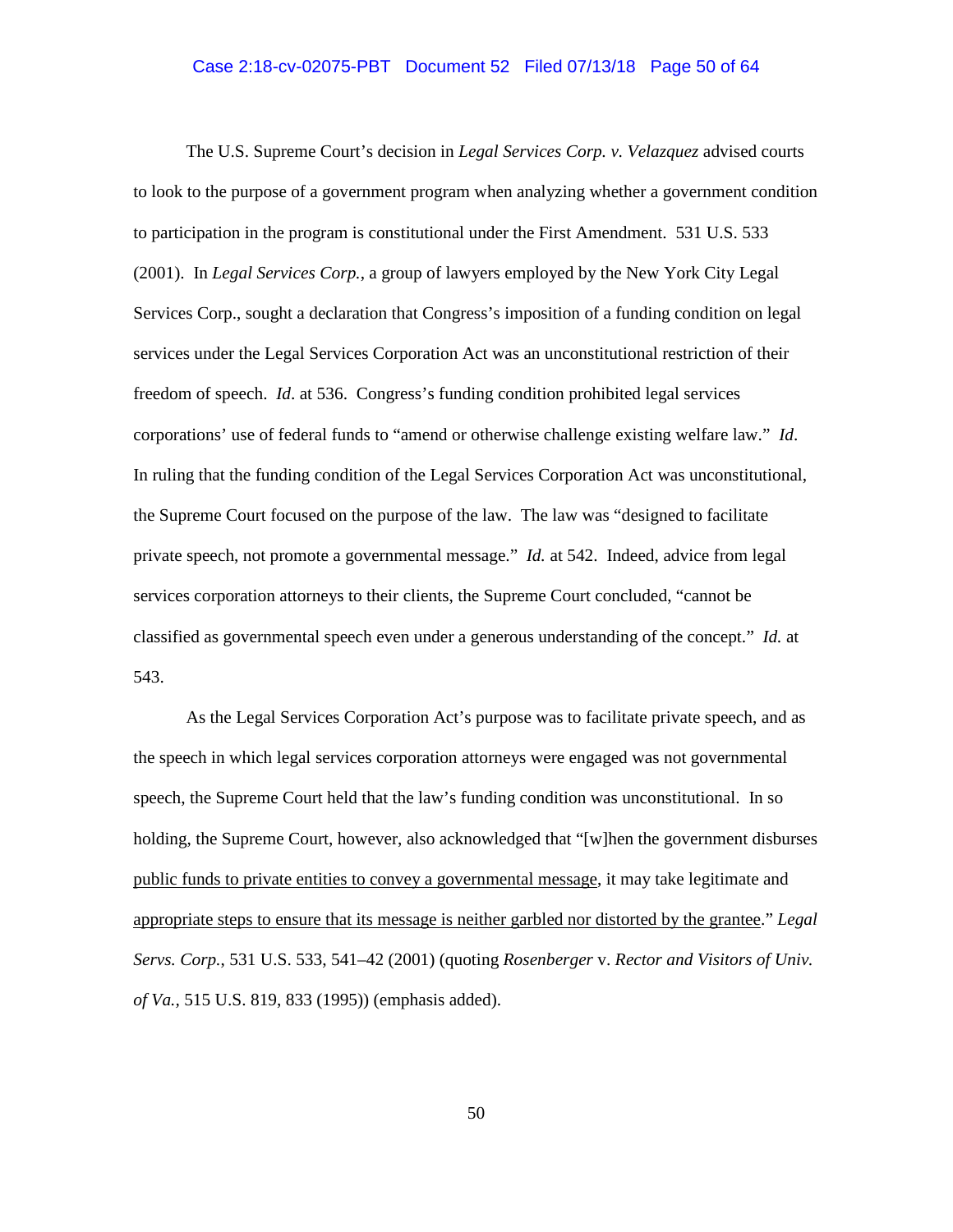## Case 2:18-cv-02075-PBT Document 52 Filed 07/13/18 Page 51 of 64

In this case, DHS's purpose in entering into the Services Contract with CSS and its other foster care agencies is for CSS and the other twenty-nine foster care agencies to provide foster care services. The Services Contract is not intended here, in contrast to the Legal Services Corporation Act in *Legal Servs. Corp.*, to create a forum for private speech or to facilitate private speech. CSS and its sister agencies were hired to perform governmental functions for DHS and Philadelphia. That CSS's services under the Services Contract parallel many of DHS's own, provides support for the conclusion that CSS is performing governmental work, including the dissemination of governmental messages. For example, CSS is required under the Services Contract to recruit prospective foster parents, and, in fact, CSS has recruited prospective foster parents in much the same way that DHS has recruited prospective foster parents. *Compare* Jun. 18, 2018 Hr'g Tr. 65:14–19 (testifying that she saw television commercials soliciting prospective foster parents)) and Foster Care & Adoption Services, https://cssphiladelphia.org/adoption/ (last visited Jul. 1, 2018) (advertising CSS's foster care and adoption services to members of the public through a website) *with* Jun. 18, 2018 Hr'g Tr. 101:19–101:2 (Ali) (describing phone bank recruiting event) and Jun. 19, 2018 Hr'g Tr. 161:23–162:1 (Figueroa) (describing recruitment as a general foster-care responsibility). That CSS's work under the Services Contract was governmental in nature, is further supported by the fact that the Services Contract stipulated that written materials published by CSS relating to services rendered under the Services Contract were to identify DHS as a funding source. CSS's work under the Services Contract is, thus, an extension of DHS's own work and CSS's speech, to the extent any is required under the Services Contract, constitutes governmental speech under *Legal Servs. Corp.*

As CSS's speech, to the extent any is required under the Services Contract, constitutes governmental speech, DHS is permitted to "take legitimate and appropriate steps to ensure that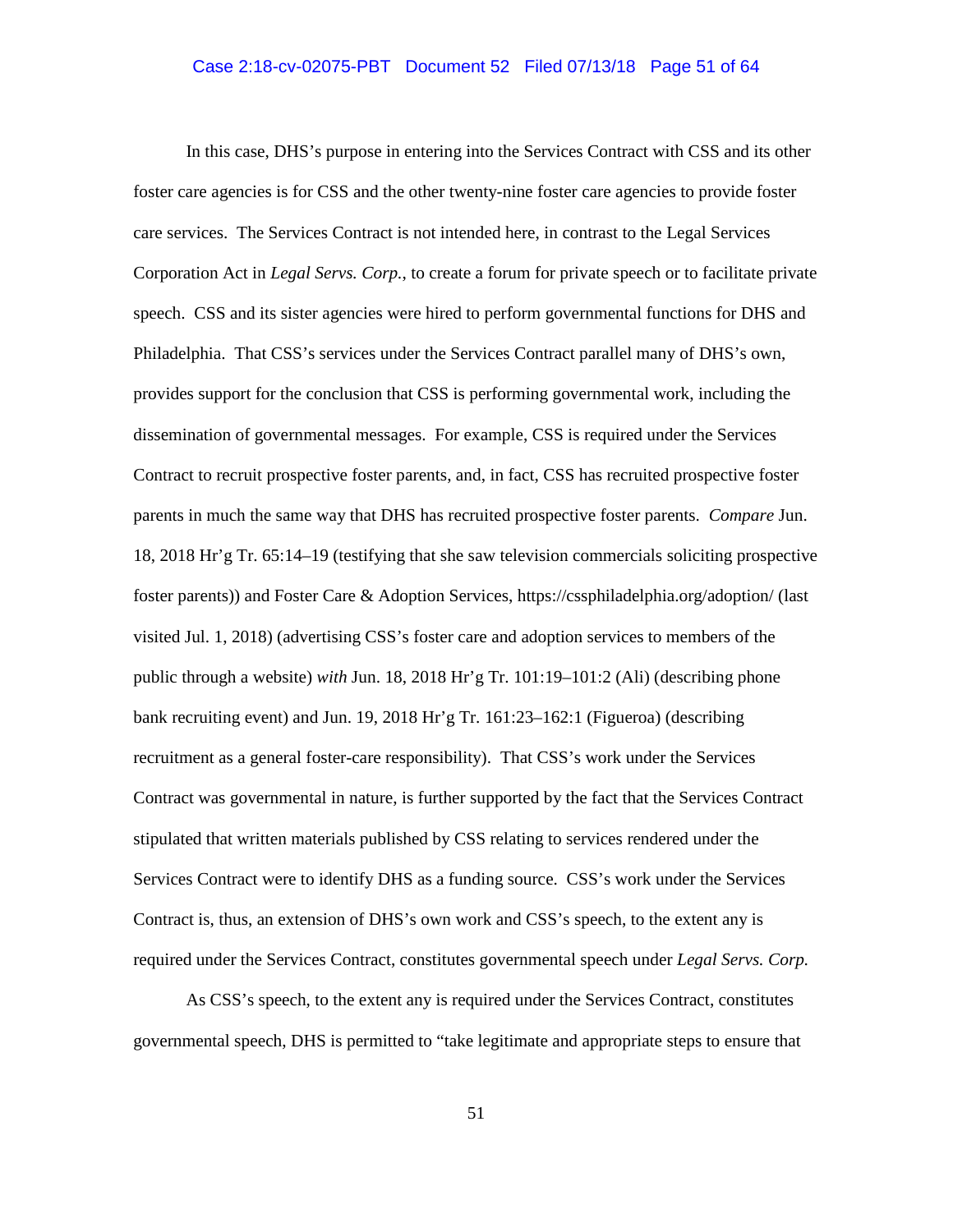### Case 2:18-cv-02075-PBT Document 52 Filed 07/13/18 Page 52 of 64

its message," that foster care services in Philadelphia are provided to all Philadelphians consistent with the all-comers provision of the Fair Practices Ordinance, was and is "neither garbled nor distorted by" CSS. *Legal Servs. Corp.*, 531 U.S. 541–42.

Plaintiffs rely on *Cradle of Liberty Council, Inc. v. City of Philadelphia*, in support of their argument that Defendants have impermissibly conditioned CSS's public contract on compelled speech. 851 F. Supp. 2d 936, 948 (E.D. Pa. 2012). Plaintiffs' reliance on *Cradle of Liberty*, however, is misplaced for at least two reasons. First, *Cradle of Liberty* is not binding on this Court. Second, *Cradle of Liberty* is otherwise not persuasive because the facts at issue in that case are not analogous to the facts at issue here. *Cradle of Liberty* concerned a Boy Scout troop that was using a city-subsidized building to carry out youth activities, all while refusing membership to prospective gay Boy Scouts. The City attempted to change the Boy Scout troop's general policy on membership for prospective gay Scouts by conditioning the lease of the building on a policy change. Ultimately, the district court concluded that the City could not use the lease to change the tenant Boy Scout troop's general policies when the policies were not related to the use of the building.

The critical difference between *Cradle of Liberty* and this case is that in *Cradle of Liberty*, the City attempted to use a lease agreement to change a tenant's policy that was unrelated to the lease. *See id.* at 943 (emphasis added) (providing that the City had informed the tenant that "it had to completely abandon its practice of denying membership to homosexuals, even in contexts unrelated to the subsidized building"). In this case, by contrast, Defendants' insistence that CSS serve all-comers consistent with the Services Contract is central to the purpose of the Services Contract. Defendants have not conditioned CSS's Services Contract on CSS changing its activities, views, opinions outside the context of the Services Contract. CSS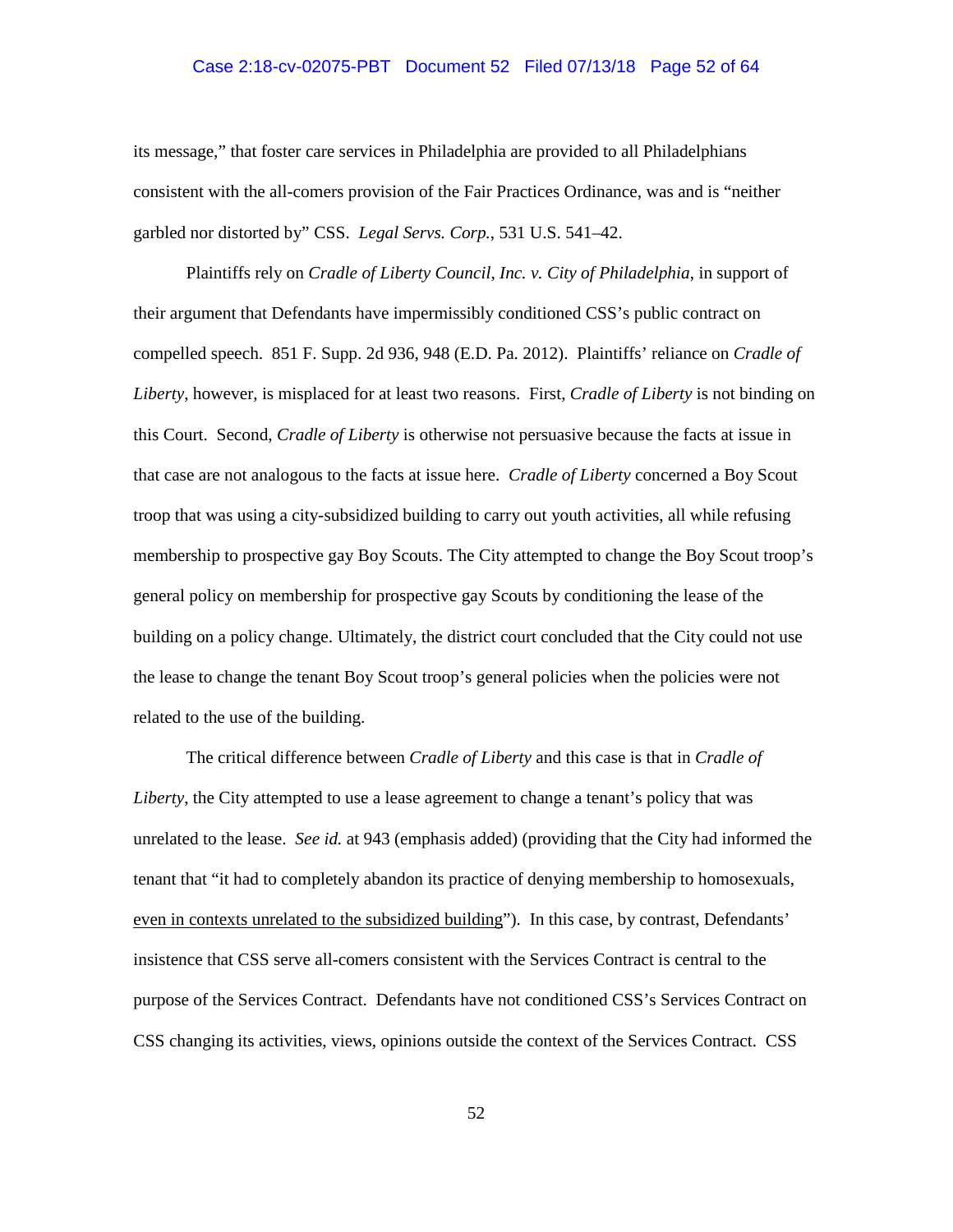### Case 2:18-cv-02075-PBT Document 52 Filed 07/13/18 Page 53 of 64

may continue to refuse its private services to same sex couples outside the confines of the Service Contract and outside of CSS's role as a DHS foster care agency.

## **ii. Retaliation**

CSS concedes that "[a]s a contractor, Catholic Social Services is treated as 'akin to a government employee' addressing matters of 'public concern.'" Pls.' Br. 26, ECF No. 13-2. For a public employee, to prevail on a retaliation claim, the employee must show that "(1) his speech is protected by the First Amendment and (2) the speech was a substantial or motivating factor in the alleged retaliatory action, which, if both are proved, shifts the burden to the employer to prove that (3) the same action would have been taken even if the speech had not occurred." *Munroe v. Central Bucks Sch. Dist.*, 805 F.3d 454, 466 (3d Cir. 2015). The Third Circuit has noted that the "second and third stages of this analysis present questions for the fact finder and are not subject to review. *Baldassare v. New Jersey*, 250 F.3d 188, 194–95 (3d Cir. 2001) (citations omitted).

Plaintiffs' retaliation claim fails on elements two and three. There is no evidence that it was CSS's viewpoint, as opposed to CSS's verbal and written confirmation that its policies directly conflicted with the Services Contract, that motivated DHS to close CSS's intake of new referrals. Even if CSS's engagement in protected activity, namely CSS's commenting to the *Philadelphia Inquirer* about CSS's policies in connection with a public services contract, was a substantial or motivating factor for DHS's alleged retaliation, the Court concludes that DHS would likely prevail in establishing that it would have taken the same action had CSS not spoken with the *Philadelphia Inquirer* about its policies.

For purposes of this analysis, the Court assumes that CSS's statements to the *Philadelphia Inquirer* and the publication of those statements constitute constitutionally-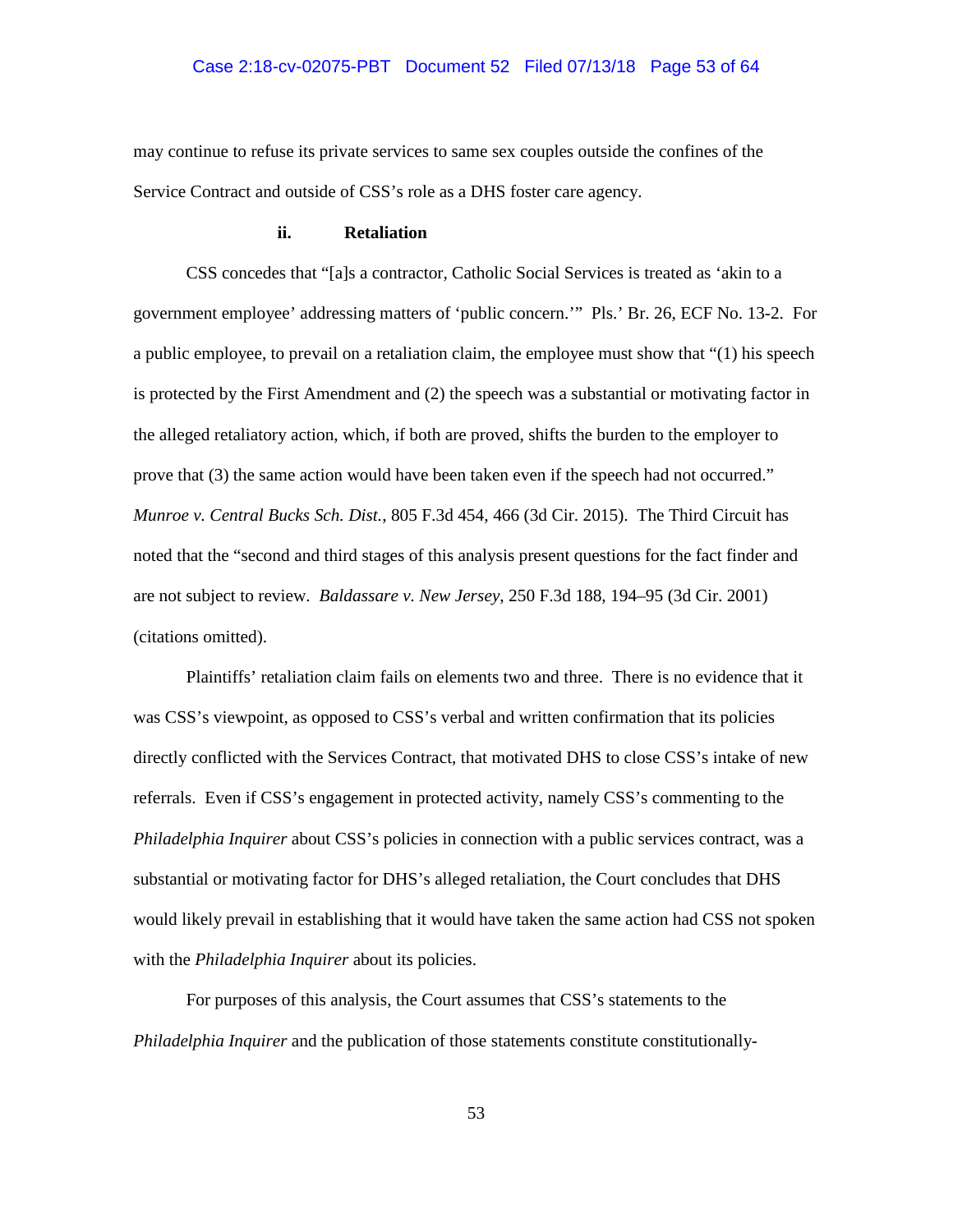### Case 2:18-cv-02075-PBT Document 52 Filed 07/13/18 Page 54 of 64

protected activity. Assuming that CSS has engaged in constitutionally-protected activity, the next analytical step is determining whether CSS's protected activity was a substantial or motivating factor in the alleged retaliatory action. While CSS would have the Court conclude that the evidence in the record shows that DHS closed CSS's intake of new referrals because of CSS's viewpoint as communicated to the *Philadelphia Inquirer*, in fact, the evidence shows that DHS closed CSS's intake of new referrals because CSS confirmed that its policies violate CSS's contractual obligations under the Services Contract. On this issue, the Eleventh Circuit's decision in *Keeton v. Anderson-Wiley* is instructive. 664 F.3d 865 (11th Cir. 2011).

In *Keeton*, the Eleventh Circuit confronted a situation in which the plaintiff, a graduate student in the Counselor Education Program at Augusta State University, sued the University for First Amendment violations after the faculty asked the plaintiff to complete a remediation plan before she could participate in the University's clinical practicum. 664 F.3d at 867. The faculty required the plaintiff to complete the remediation plan as a condition to her actively counseling students as part of a clinical practicum because the faculty learned that the plaintiff intended to "convert students from being homosexual to heterosexual" once the plaintiff obtained access to the clinic. *Id.* at 868–69. University officials concluded that the plaintiff's intended actions would violate various provisions of the American Counseling Association's Code of Ethics, a mandatory code of ethics for all universities providing counseling programs. *Id.* at 869. Ultimately, the plaintiff confirmed that she would not participate in any "remediation plan that I already know I won't be able to successfully complete." *Id.* at 871. The University then withdrew the plaintiff from the counseling practicum and the plaintiff filed suit. *Id.*

In concluding that the plaintiff's free speech rights had not been violated, the Eleventh Circuit focused on the evidence of why the University asked the plaintiff to engage in a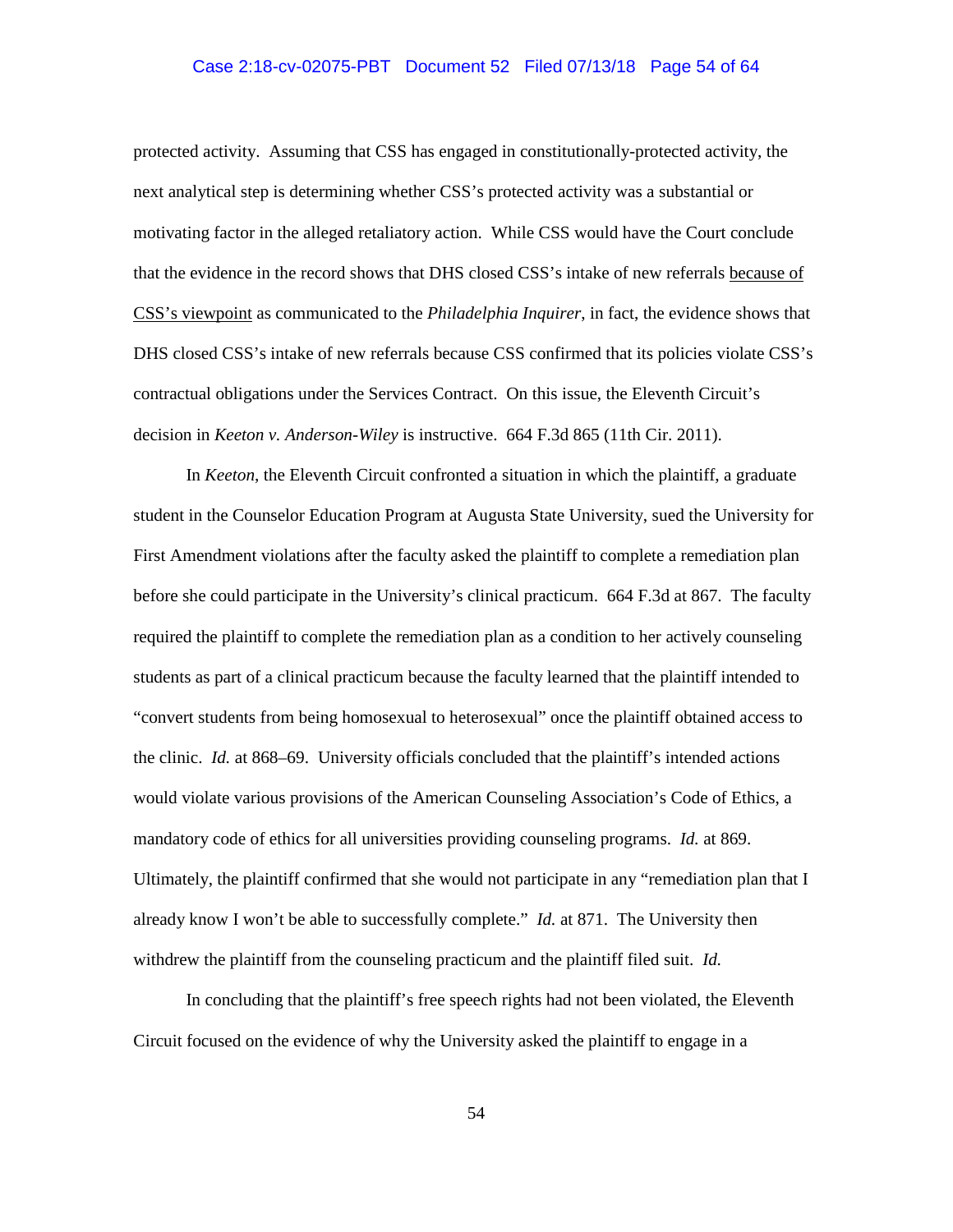remediation plan and why the University ultimately withdrew the plaintiff from the counseling practicum. *Id.* The Eleventh Circuit explained that the plaintiff "confuse[d] her viewpoint-based objections to ASU's officials' actions with viewpoint discrimination." *Id.* at 875. In other words, the mere fact that the plaintiff disagreed with the legitimate reasons for the University's actions did not transform the University's legitimate actions into illegitimate retaliatory actions. Indeed,

> the evidence shows that, in requiring Keeton to learn about and interact with the GLBTQ population, to read articles in counseling or psychological journals about counseling the GLBTQ population, and to become familiar with the ALGBTIC Competencies for Counseling Gays and Transgender clients, ASU's officials sought to teach her how to effectively counsel GLBTQ clients in accordance with the ACA Code of Ethics.

*Keeton*, 664 F.3d at 874. The Eleventh Circuit reiterated elsewhere that:

the record shows that ASU's officials imposed the remediation plan, not because she expressed her personal religious views regarding homosexuality, but because she was unwilling to comply with the ACA Code of Ethics. That this unwillingness to abide by ASU's curriculum and her chosen profession's ethical standards initially became apparent through her writings and class discussions does not cloak it in First Amendment protection.

*Id.* at 878 (emphasis added). Accordingly, the decision in *Keeton* demonstrates that a plaintiff

lodging a First Amendment retaliation claim must establish a causal link between the alleged

retaliation and that plaintiff's alleged protected activity. *See also Briscoe v. City of Philadelphia*,

1996 WL 684316 (E.D. Pa. Nov. 27, 1996) (concluding that a contractor who was not offered a

new contract was not retaliated against as result of the contractor's testimony in court against a

city program because the contractor failed to prove that decision not to offer her a new contract

was causally linked to her protected activity).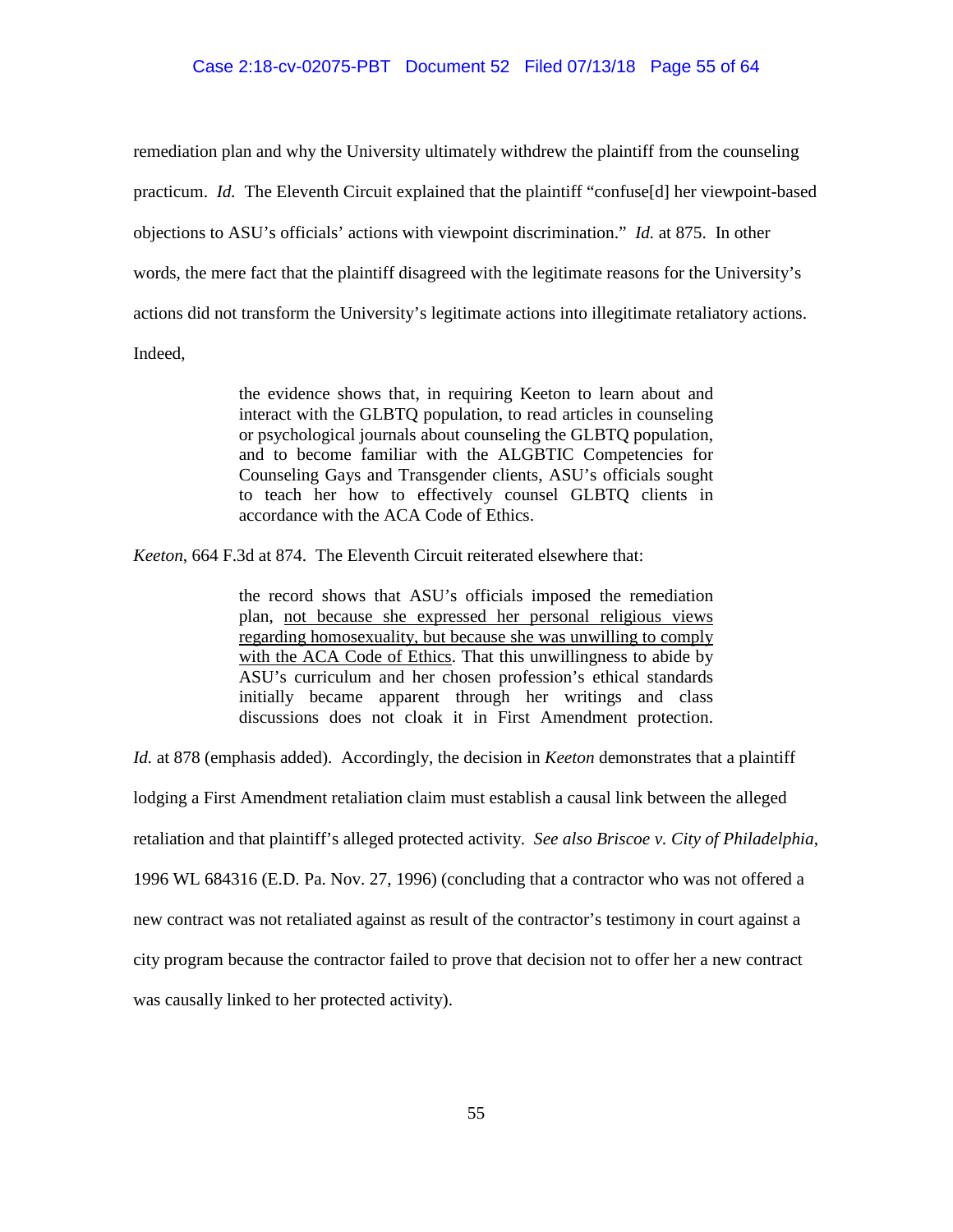#### Case 2:18-cv-02075-PBT Document 52 Filed 07/13/18 Page 56 of 64

Here, the evidence shows that DHS's closure of CSS's intake of new referrals was not based on CSS's viewpoint as expressed in the *Philadelphia Inquirer* article, but instead, based on CSS's admission that it would not comply with the all-comers provisions of the Services Contract. CSS misperceives the closure of its intake as having to do with its viewpoint in the same way the plaintiff in *Keeton* misperceived "her viewpoint-based objections to [the university's] officials' actions with viewpoint discrimination." 664 F.3d at 875. Although CSS expressed its position on same-sex relationships, it was not that expression that motivated DHS's actions. Instead, it was CSS's indication that it maintains a policy in direct conflict with its obligations under the Services Contract. *See, e.g.*, Jun. 19, 2018 Hr'g Tr. 120:7–11 (Amato) (emphasis added) (quoting from Defendants' letter indicating that Defendants do "not plan to agree to any further referrals to CSS . . . absent assurances that CSS is prepared to adhere to contractual obligations.").

Testimony established DHS's reason for closing intake. Commissioner Figueroa testified that she "decided that it was in the best interest [of children] to close intake, so that [Figueroa] could look more deeply into" CSS's and Bethany Christian Services's policies. Jun. 19, 2018 Hr'g Tr. 166:6–21 (Figueroa); Figueroa Decl. ¶ 32, ECF No. 20-6; *see also* Jun. 18, 2018 Hr'g Tr. 96:2–3 (Ali) (testifying that, to Ali's knowledge, Commissioner Figueroa herself decided to close CSS's intake of new referrals). CSS witness James Amato further testified that he understood that DHS's position was that CSS was "not complying with the public accommodation requirements" under the Services Contract. Jun. 19, 2018 Hr'g Tr. 60:11–13 (Amato); *see also* Jun. 19, 2018 Hr'g Tr. 56:9–13 (Amato) (testifying that he understood DHS's concerns were about CSS "not completing home studies for same-sex individuals and couples").

56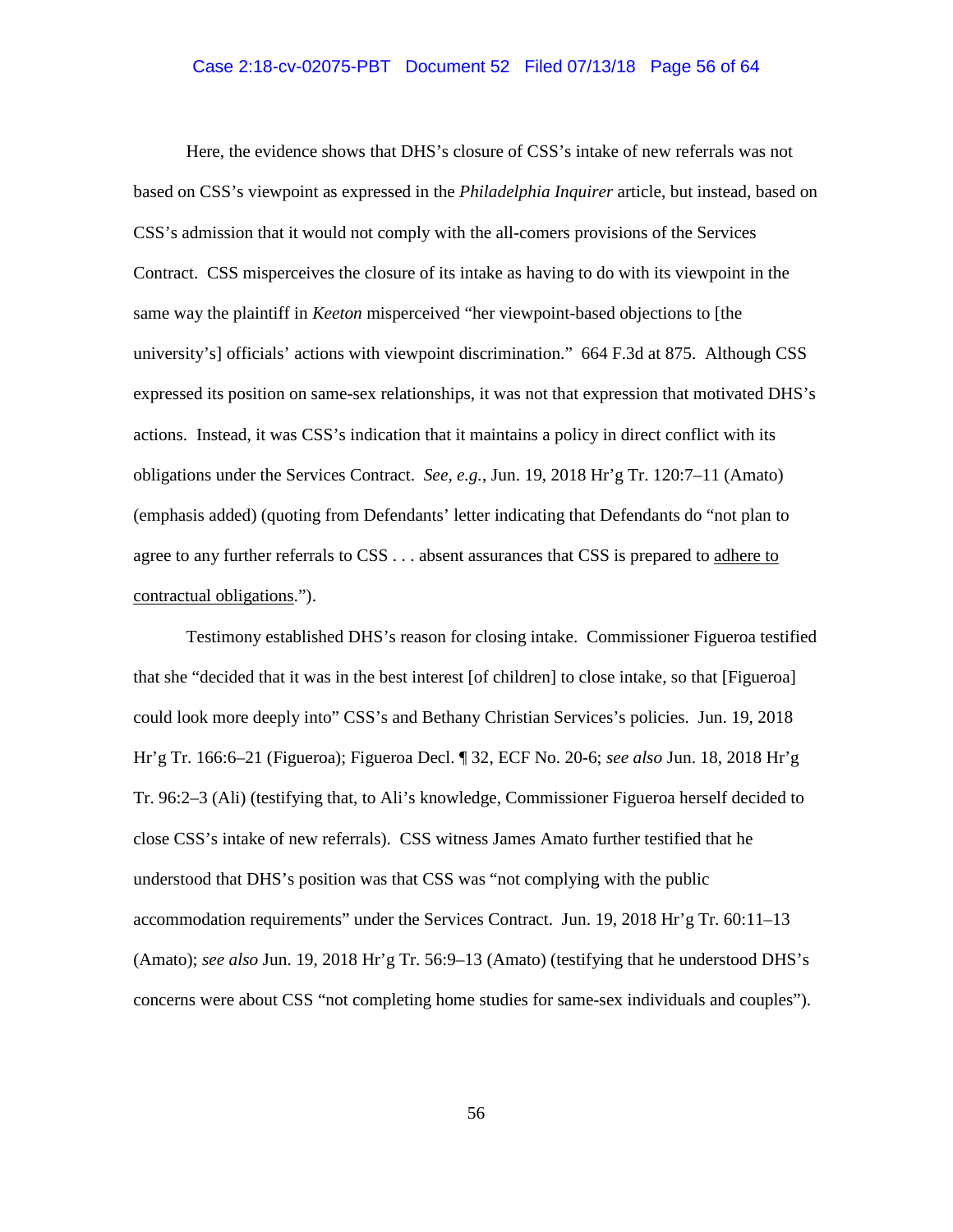## Case 2:18-cv-02075-PBT Document 52 Filed 07/13/18 Page 57 of 64

CSS is not reasonably likely to show that DHS retaliated against CSS for its religious views and comments relating to those views.

Even if CSS could establish that its engagement in protected activity was a substantial or motivating factor for DHS's decision to close intake and not offer CSS a new services contract, DHS would likely meet its burden under the third prong of the retaliation claim that it would have taken such action in the absence of CSS's protected activity. In addition to testimony that DHS would not permit any agency to refuse service to qualified Philadelphians protected by the all-comers provisions of the Fair Practices Ordinance, perhaps the strongest evidence that DHS would have taken the same course of action even in the absence of CSS's purported protected activity is the fact that DHS, indeed, took the same course of action in connection with Bethany Christian Services—who also made comments to the *Philadelphia Inquirer*, that has similar policies in contravention of its services contract. DHS also called all other faith-based agencies and a non faith-based agency to examine their policies on same-sex couples.

### **D. Irreparable Harm**

Plaintiffs have identified five purported irreparable harms that will result absent injunctive relief: (1) violations of Plaintiffs' religious rights will result in irreparable harm as a matter of law, (2) violations of Plaintiffs' free speech right will result in irreparable harm as a matter of law, (3) without a new government services contract CSS will be forced to lay off staff and possibly shut down its operations entirely, (4) with the closure of CSS, the individual Plaintiffs and other CSS-certified foster parents will not be able to use their skills to foster children, and (5) the closure of CSS will result in a rise in the number of children in congregate care or DHS's overnight foster care room. The Court disagrees because these alleged harms are

57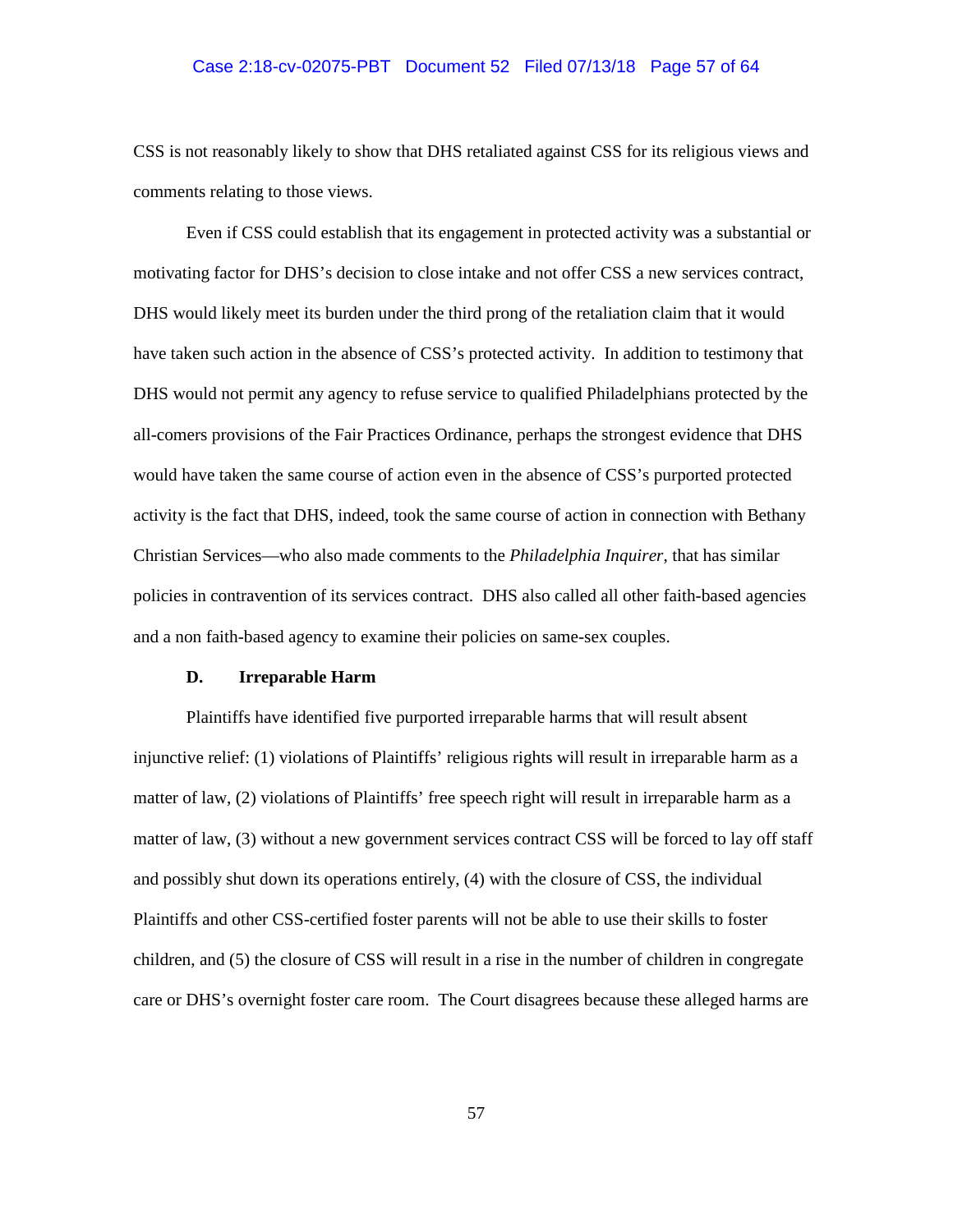## Case 2:18-cv-02075-PBT Document 52 Filed 07/13/18 Page 58 of 64

either not present on these facts or are otherwise not irreparable for purposes of preliminary injunction analysis.

The first two harms to which Plaintiffs point are harms that would occur only if Plaintiffs First Amendment rights have been violated. As the Court explained at length above, Plaintiffs are unlikely to prevail on the merits of their First Amendment claims. Accordingly, while a loss of First Amendment freedom may be considered irreparable<sup>33</sup> these alleged harms are not present on the facts before the Court.

Plaintiffs' third alleged irreparable harm is the possibility that CSS, without a new government services contract, may lay off staff or shut down its operations. It is hornbook law that the "irreparable harm requirement is met if a plaintiff demonstrates a significant risk that he or she will experience harm that cannot adequately be compensated after the fact by monetary damages . . . this is not an easy burden." *Adams v. Freedom Forge Corp.*, 204 F.3d 475, 484–85 (3d Cir. 2000) (internal citations omitted); *see also Lehigh Valley Cmty. Mental Health Ctrs., Inc. v. Pa. Dep't of Human Servs.*, 2015 WL 6447171 at \* 3 (E.D. Pa. Oct. 26, 2015) (concluding that "going out of business" and "thousands of clients . . . left without proper mental health care" did not meet the standard for irreparable harm). That this burden is particularly exacting was made clear in the Third Circuit's decision in *Instant Air Freight Co. v. C.F. Air Freight, Inc.*, 882 F.2d 797, 801 (3d Cir. 1989).

In *Air Freight*, the Third Circuit reversed a district court injunction prohibiting the respondent from terminating a pivotal contract with petitioner. *Id.* at 798. The contract

<sup>33</sup> *See McTernan v. City of York*, 577 F.3d 521, 528 (3d Cir. 2009) (noting that the district court "acknowledged that loss of First Amendment freedom for any period of time can be considered irreparable harm," but holding no First Amendment violation occurred where police arrested religiously motivated protesters who blocked access to a public performance stage and other facilities).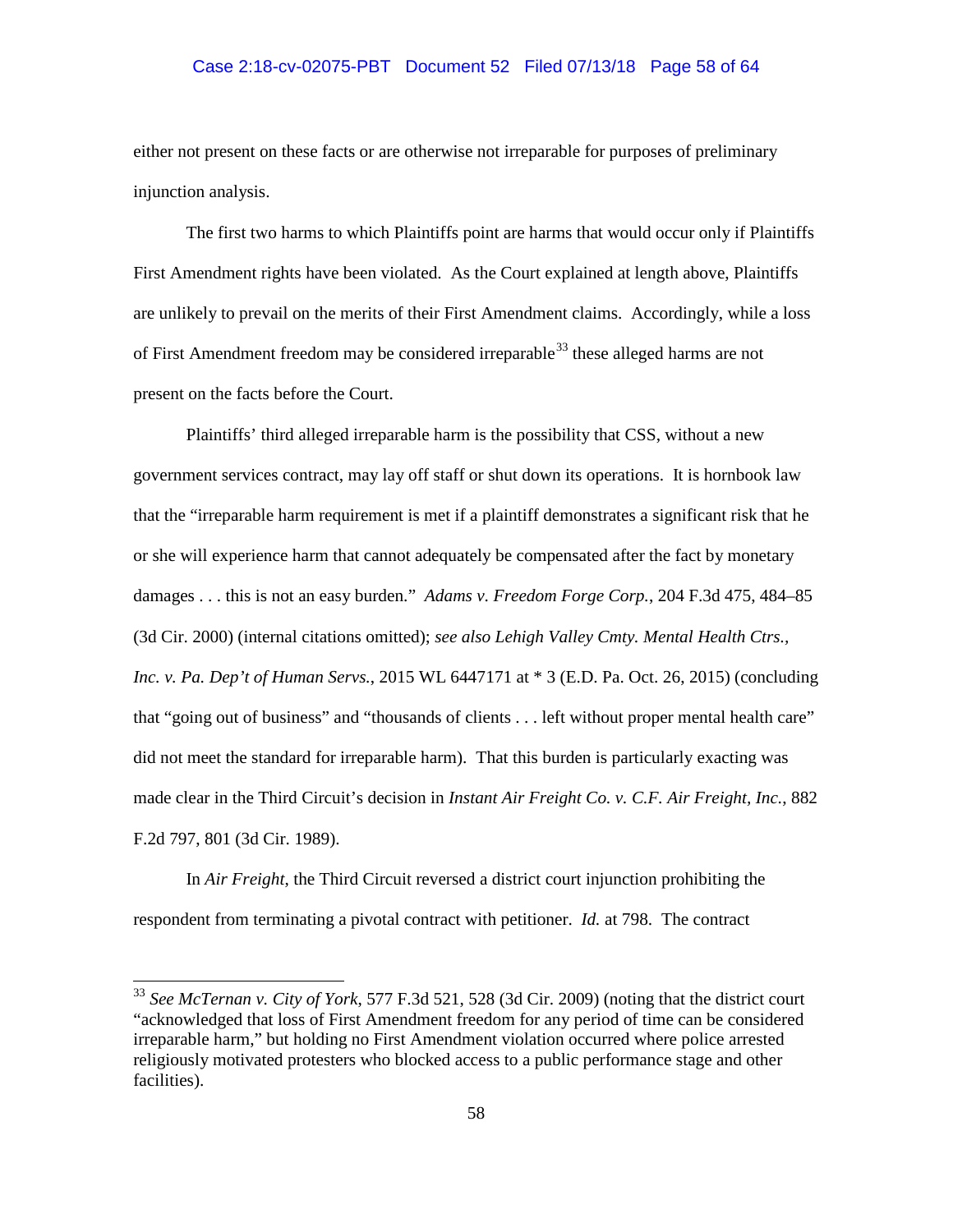## Case 2:18-cv-02075-PBT Document 52 Filed 07/13/18 Page 59 of 64

accounted for eighty percent of petitioner's business and, thus, the termination of the contract would have caused the petitioner to "lose the main portion of its business, many if not all of its employees, and its goodwill and reputation." *Id.* at 799. Termination of the contract, the petitioner claimed would "undoubtedly . . . force[] [the petitioner's] shutdown or significantly curtail its operation." *Id.* In reversing the district court's injunction order, the Third Circuit reviewed the petitioner's allegations of irreparable harm including the potential that it would lay off its employees, and close its operations. *Id.* at 802. The Third Circuit, however, was unconvinced that such harms could not be compensated by money damages since possible damages could be calculated with relative precision. *Id.* 

As to CSS's claim it will be forced to lay off staff and close its operation unless the Court issues an injunction, the Court finds these harms are economic harms that are insufficient to meet the irreparable harm standard for a preliminary injunction. Evidence shows that CSS is compensated by DHS under the Services Contract and that CSS is paid on a per diem basis. *See*  Decl. of James Amato Ex. A, ECF p. 15 of 52, ECF No. 13-3; Jun. 21, 2018 Hr'g Tr. 11:4–7 (Figueroa) (testifying that many contractors are paid on a per diem basis); Jun. 21, 2018 Hr'g Tr. 139:20–24 (same) (Figueroa); Jun. 19, 2018 Hr'g Tr. 41:5–6 (Amato) (testifying that CSS "subsidized [foster care] services to the tune of \$3.8 million"). Given the Parties' familiarity of their financial relationship, the Court concludes that CSS's possible harm in the form of lost revenue under the Services Contract can be quantified and may be fully compensable through money damages.

Plaintiffs have also not established the imminence of their financial collapse in the absence of injunctive relief because CSS has testified that it also has foster care contracts with Montgomery County, PA and Bucks County, PA. Jun. 19, 2018 Hr'g Tr. 89:3–9 (Amato).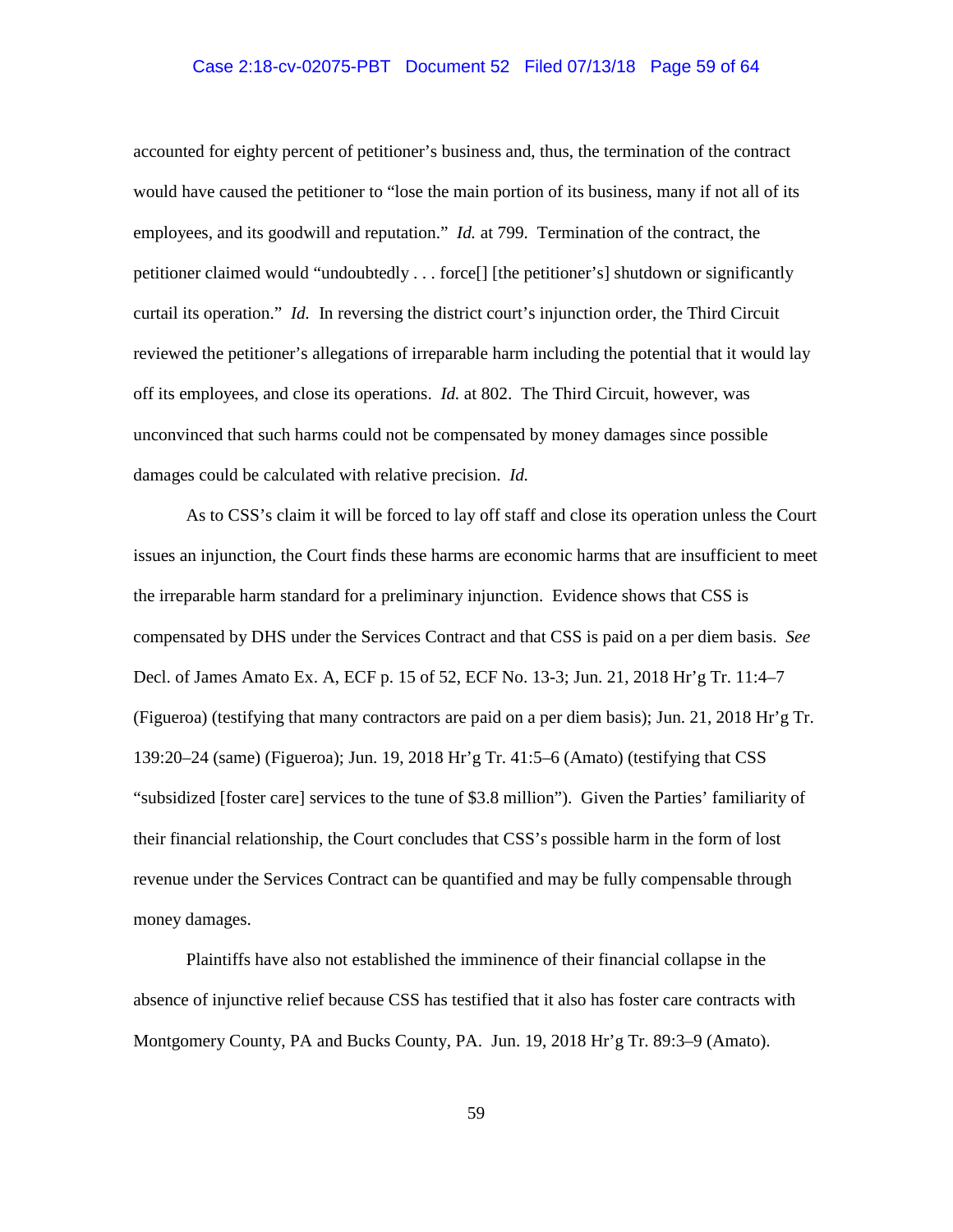## Case 2:18-cv-02075-PBT Document 52 Filed 07/13/18 Page 60 of 64

There are also interim financial arrangements that are available to CSS. DHS Commissioner Figueroa explained that in the past, when foster care agencies have shut down, DHS, in fact, has provided temporary funding to those foster care agencies to ensure smooth transitions of their staff, foster parents, and the children. Jun. 21, 2018 Hr'g Tr. 10:23–11:9 (Figueroa). Accordingly, the economic harms to which Plaintiffs point in support of injunctive relief are insufficient to meet the exacting standard of irreparable harm.

Plaintiffs' fourth alleged irreparable harm is the purported inability of CSS-certified foster parents to continue providing foster care services if CSS closed its operations and the foster parents were forced to transfer to other agencies. To prove this point, Plaintiffs called each of the four individual plaintiffs in this case to testify to the harms that they would expect to suffer if CSS closed its operations. Ms. Simms-Busch testified that if CSS closed its foster program that she, as of the time of the hearing, had "no idea" how she or her foster children would be impacted. Jun. 18, 2018 Hr'g Tr. 52:16–23 (Simms-Busch). Ms. Simms-Busch also was unsure whether she could or could not transfer to another foster care agency. Jun. 18, 2018 Hr'g Tr. 53:2–7 (Simms-Busch). Ms. Paul likewise was unsure what impact CSS's closure would have on her ability to provide foster care and was unsure whether she could or could not transfer to another foster care agency. Jun. 18, 2018 Hr'g Tr. 63:11–25 (Paul). Ms. Fulton was similarly unsure what impact CSS's closure would have on her provision of foster care, though she would be emotionally devastated. Jun. 18, 2018 Hr'g Tr. 68:20–23 (Fulton). Each of the individual plaintiffs expressed that CSS's closure would be emotionally burdensome.

While transferring to another agency may be difficult, uncertain, and emotionally challenging, transferring to other agencies is neither impossible nor unlikely to be successful.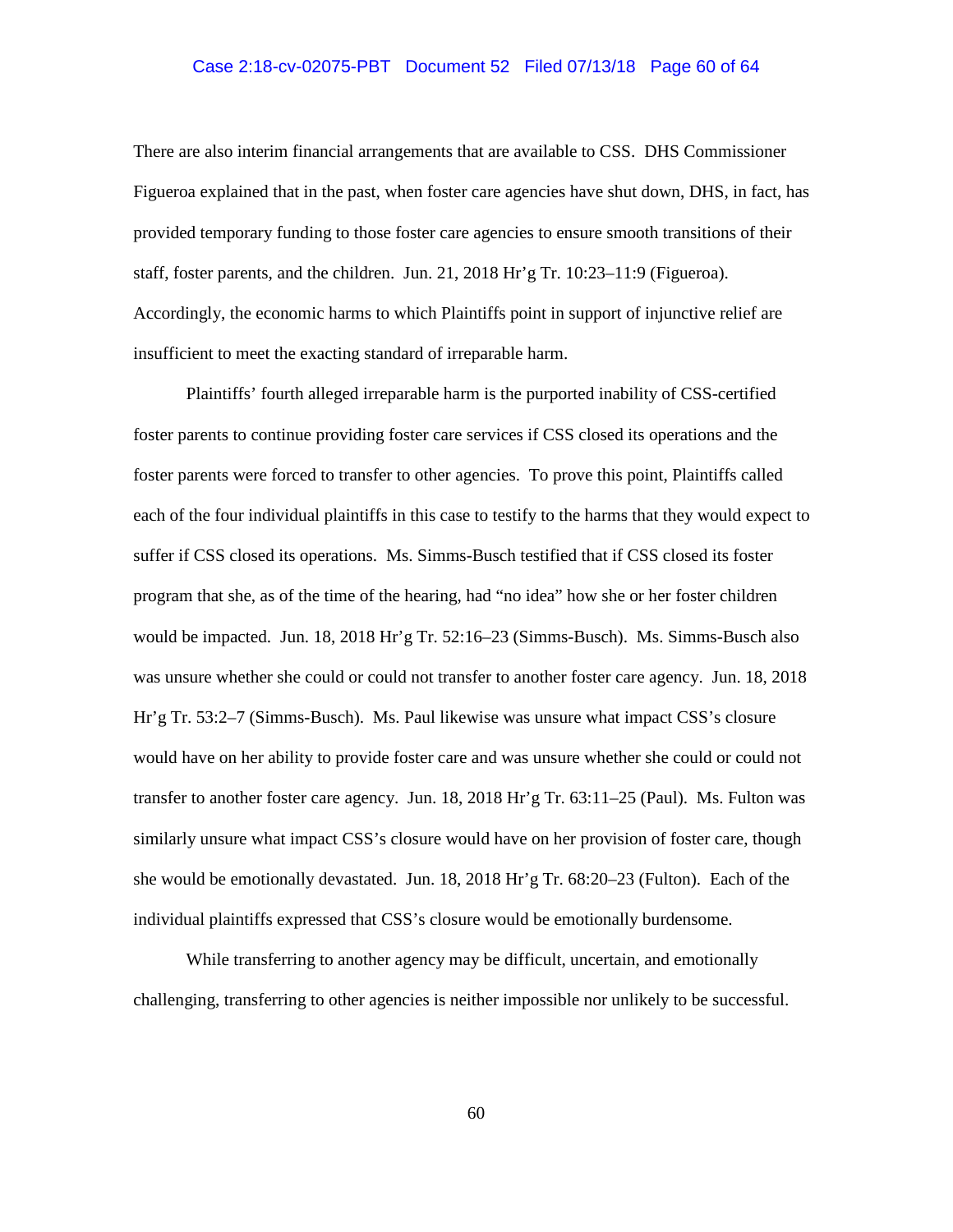## Case 2:18-cv-02075-PBT Document 52 Filed 07/13/18 Page 61 of 64

Decl. Kimberly Ali ¶¶ 27–29, ECF No. 20-1 (explaining the process by which resource parents transfer from one agency to another); Decl. Kimberly Ali ¶¶ 34–36, ECF No. 20-1 (describing how Lutheran Children and Family Service of Eastern Pennsylvania's voluntary closure was handled and explaining that there were no significant issues in transferring families to other agencies). The Third Circuit, although acknowledging how individuals can suffer mental anguish in connection with litigation, has held that emotional difficulty alone cannot justify the imposition of an injunction.

In *Adams*, the Third Circuit concluded that even where the denial of injunctive relief would force patients to switch doctors and medical providers and that such a switching of doctors would prove "emotionally draining" and could present some medical risk, such harms were not the type of irreparable harm "contemplated by the preliminary injunction standard." 204 F.3d at 489. The Third Circuit continued stating that "injunctions will not be issued merely to allay the fears and apprehensions or to soothe the anxieties of the parties." *Id.* at 490. In this case, in the event CSS closes its operations, the individual plaintiffs and other non-party CSScertified resource parents may transfer to other agencies and continue using their skills to provide foster care to children, even though such transfers may be challenging.

Finally, Plaintiffs argue that in the event CSS closes its operations, the number of children in congregate care living situations will increase or the number of children in DHS's overnight foster care room will increase. As provided above, in connection with the factual background of this case, DHS has shown that the closure of CSS's intake of new referrals has had little or no effect on the operation of Philadelphia's foster care system. DHS Commissioner Figueroa testified that CSS's intake closure "has not resulted in a rise in children placed in congregate care." Jun. 21, 2018 Hr'g Tr. 86:4–87:9 (Figueroa). Further Commissioner Figueroa

61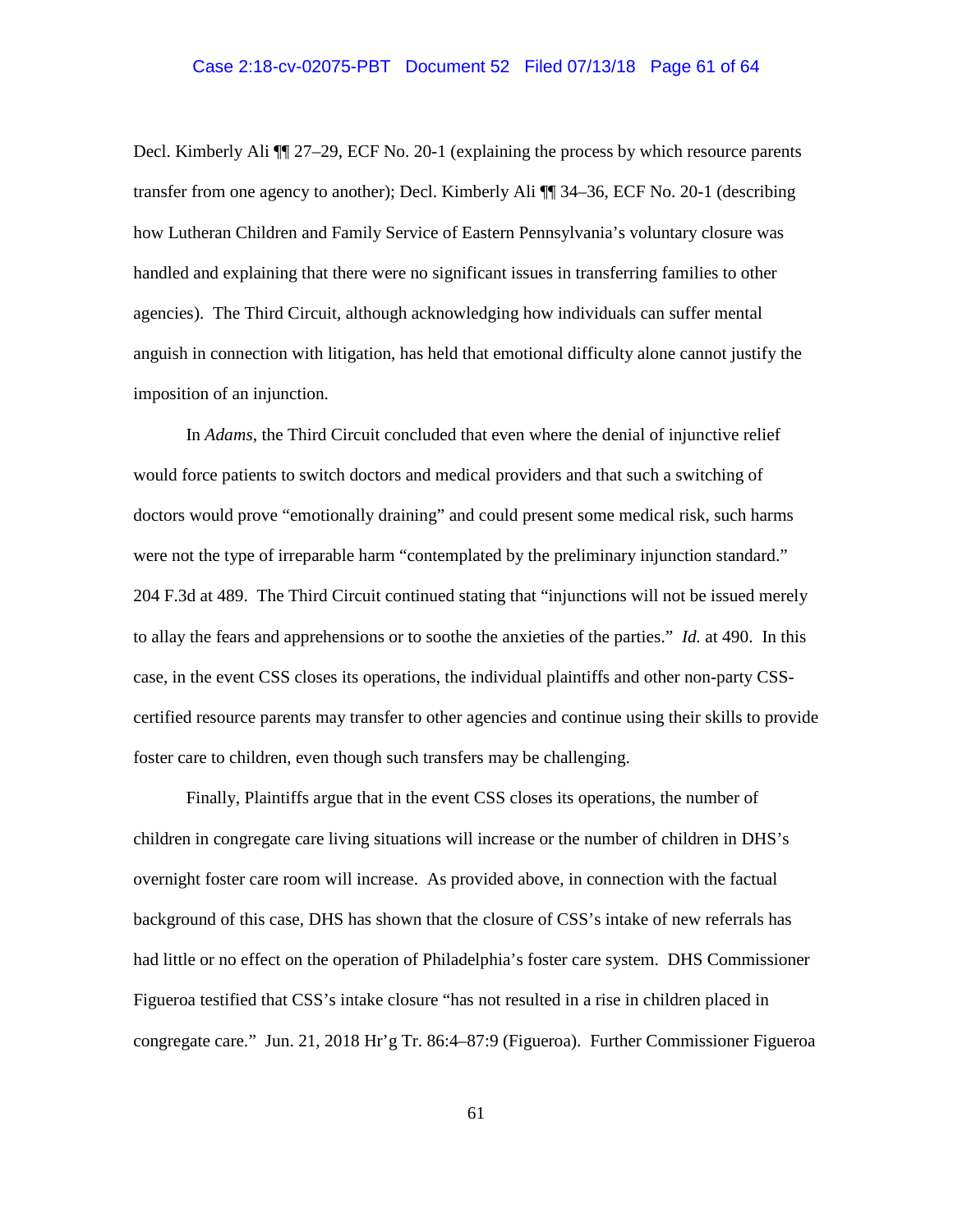## Case 2:18-cv-02075-PBT Document 52 Filed 07/13/18 Page 62 of 64

testified that CSS's intake closure "has not resulted in a rise in children staying in DHS's childcare room." Jun. 21, 2018 Hr'g Tr. 86:4–87:9 (Figueroa). Figueroa's testimony was based on her review of "weekly data" that Figueroa receives from DHS's "performance and technology team that . . . have . . . detailed data." Jun. 21, 2018 Hr'g Tr. 86:16–87:11 (Figueroa). To the extent CSS closes its operations, it would not be the first foster agency to do so in Philadelphia. Decl. Kimberly Ali ¶¶ 34–36, ECF No. 20-1 (explaining that Lutheran Children and Family Service of Eastern Pennsylvania closed its operations in March 2016 and its over 100 foster children were transferred to other foster agencies over a three-month period). Plaintiffs have not established with sufficient evidence that irreparable harm in the form of increased use of congregate care or the DHS overnight foster care room will result absent an injunction.

## **E. Balancing Of The Harms And The Public Interest**

As the Court has concluded that Plaintiffs are not likely to succeed on the merits of their claims and have presented insufficient evidence of irreparable harm, the Court need not spend undue time analyzing the remaining two factors of the preliminary injunction standard balancing of the equities, and the public interest. *See Reilly*, 858 F.3d at 180 (providing that the first two factors of the preliminary injunction standard are gateway factors).

In connection with the balancing of harms prong of the analysis, Defendants called Frank Cervone as an expert to testify to the harms that might occur if the Court granted injunctive relief.<sup>34</sup> The Parties disagree on whether Cervone's testimony should be considered for a variety of reasons. The Court, however, need not, and has not relied on Cervone's testimony in deciding

<sup>&</sup>lt;sup>34</sup> Cervone serves as the executive director of the Center for Child Advocates. Jun. 21, 2018 Hr'g Tr. 153:5–9 (Cervone). Cervone has had, and continues to have, a long and distinguished career in advocating for children. The Court thanks Mr. Cervone for his dedication to a life of public service.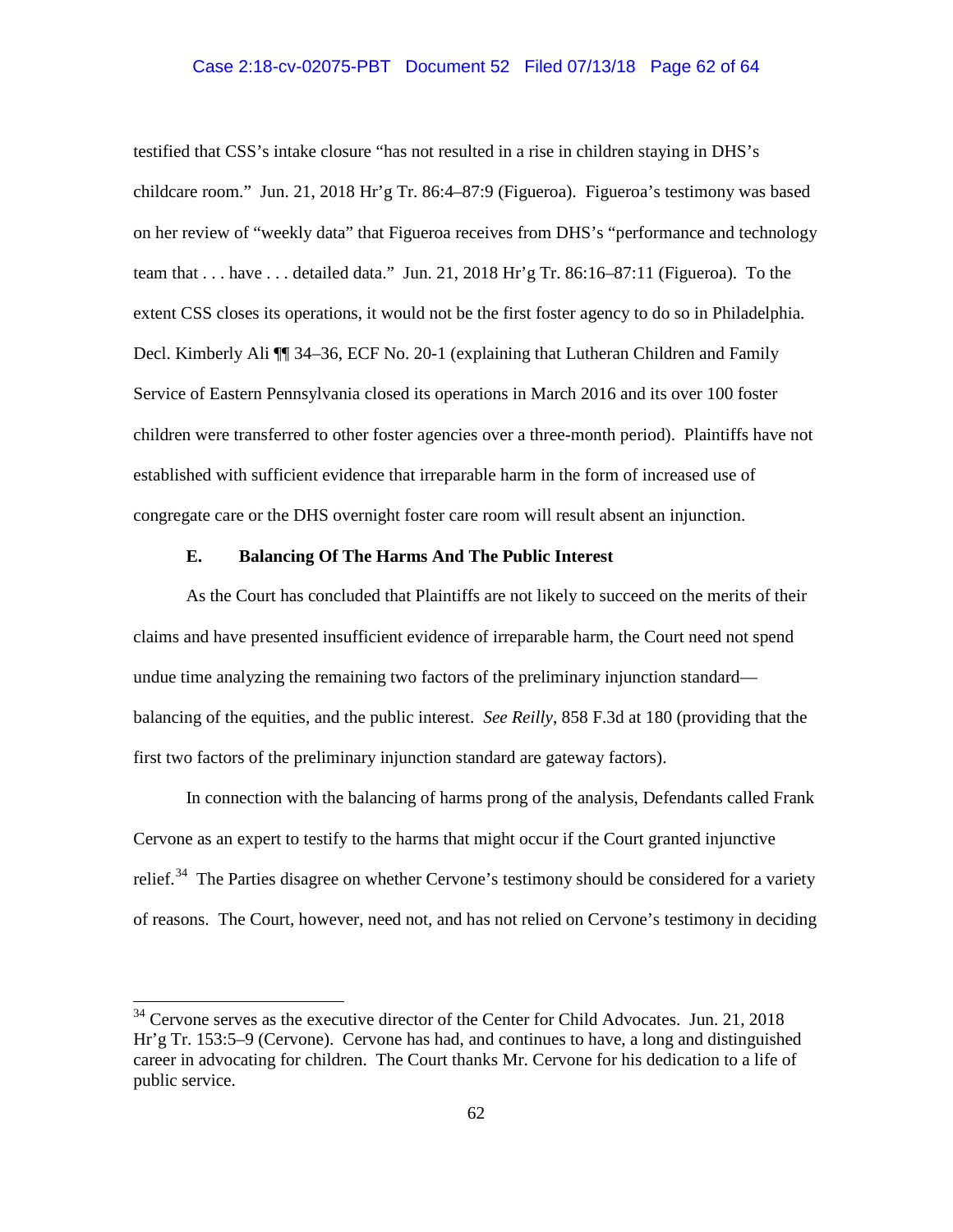## Case 2:18-cv-02075-PBT Document 52 Filed 07/13/18 Page 63 of 64

the Injunction Motion, and therefore, the Court will not address the Parties' arguments on the propriety of Cervone's testimony.

Here, even in the absence of Cervone's testimony, the balance of the equities tilts in favor of Defendants. If the Court were to grant Plaintiffs' Injunction Motion, the Court would, in essence, cast aside DHS's and Philadelphia's reasonable objectives in seeking the enforcement of the Services Contract and the Fair Practices Ordinance incorporated into the Services Contract. As discussed in connection with Plaintiffs' claim under the Free Exercise Clause, Defendants' interests in this case are manifold, but at a minimum, include six important governmental objectives.

First, DHS and Philadelphia have a legitimate interest in ensuring that when contractors agree to terms in a government contract, the contractors adhere to those terms. Second, DHS and Philadelphia have a legitimate interest in ensuring that when its contractors voluntarily agree to be bound by local laws, the local laws are enforced. Third, DHS and Philadelphia have a legitimate interest in ensuring that when they employ contractors to provide governmental services, the services are accessible to all Philadelphians who are qualified for the services. Fourth, in the context of foster care and adoption, DHS and Philadelphia have a legitimate interest in ensuring that the pool of foster parents and resource caregivers is as diverse and broad as the children in need of foster parents and resource caregivers. Fifth, DHS and Philadelphia have a legitimate interest in ensuring that individuals who pay taxes to fund government contractors are not denied access to those services. Sixth, DHS and Philadelphia have an interest in avoiding likely Equal Protection Clause and Establishment Clause claims that would result if

63